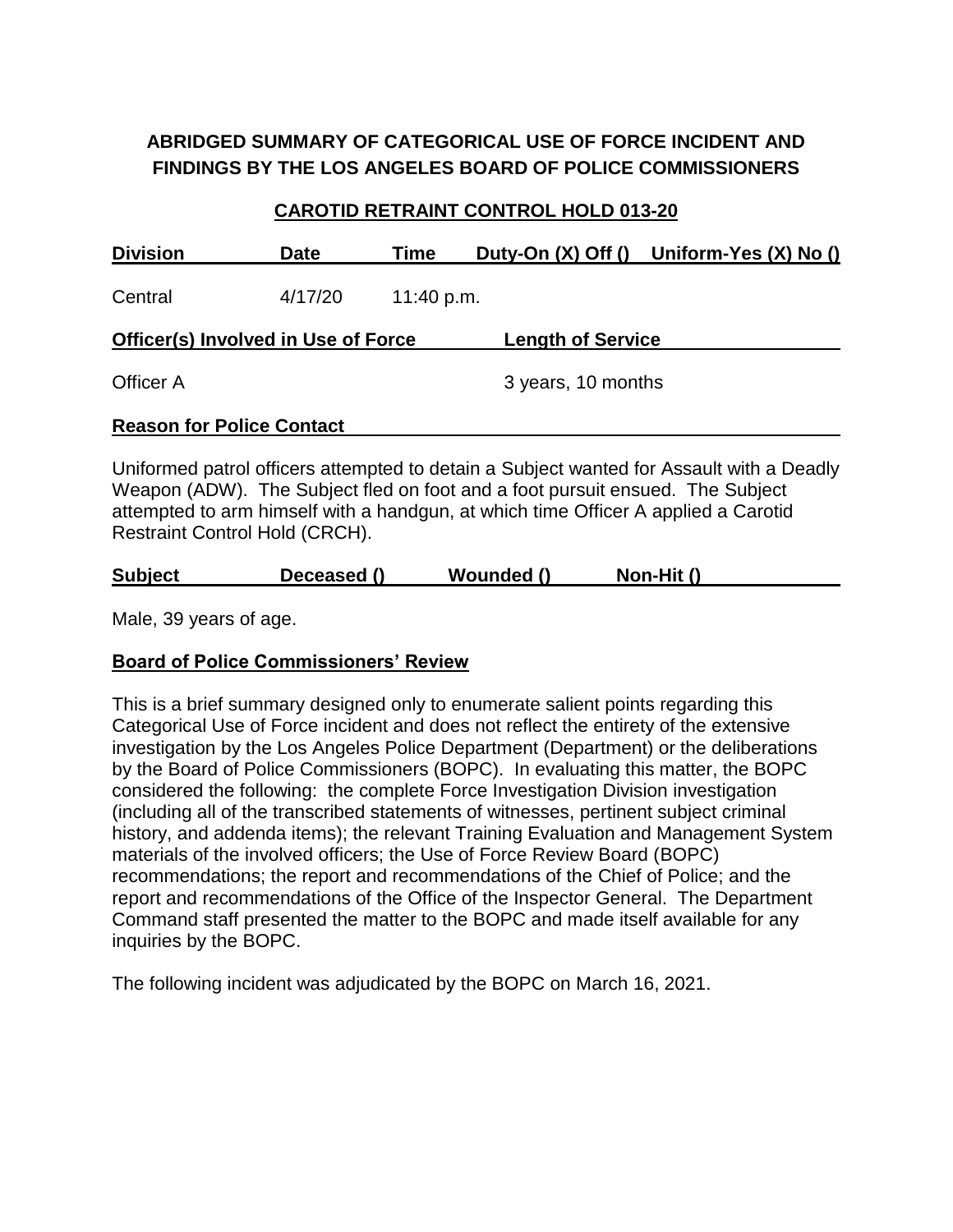#### **Incident Summary**

On April 17, 2020, Central Area uniformed Police Officers A, B, and C were conducting crime suppression in the area of 5<sup>th</sup> Street and Wall Street. Officer B was driving a marked police vehicle, equipped with a Digital In-Car Video System (DICVS). Officer A was the front passenger while Officer C was seated in the rear of the Police Vehicle.

According to Officer B, it was the first time that all three officers had worked together; however, they had all worked as partners on previous occasions. Officer B noted that working in a three-officer configuration was a common occurrence and added that roll call training was given on foot pursuit tactics. The officers each agreed that Officer A was the cover officer, Officer B was contact, and Officer C was responsible for communications and the additional cover officer.

At approximately 2335 hours, Officers A, B, and C were traveling in their police vehicle, west on 5<sup>th</sup> Street approaching Wall Street in the number 2 lane. As they neared the intersection, Officer A observed an individual standing near the northeast corner who resembled a named Subject from a recent Los Angeles Police Department Crime Alert Bulletin who was wanted for an assault whereby the Subject used bodily force and kicked the victim multiple times while he/she was on the ground, causing the victim to go unconscious. There was no weapon used in the crime.

As the officers drove past the Subject, Officer A told his/her partners, that he/she thought that he was the suspect for the assault. Officer A used his/her Mobile Digital Computer (MDC) to access Central Area's online homepage, which had a link to photographs of suspects who were wanted for crimes committed in Central Division and brought up a photograph of the Subject. Officer B put the police vehicle in reverse and slowly drove backward, east, in the number 2 westbound lane of traffic towards the Subject. According to Officer B, he/she made sure that there were no vehicles or pedestrians behind him/her as he/she reversed the vehicle.

As the officers reversed past the Subject in the number 2 lane, and stopped in the street, surveillance video captured the Subject face east while holding a cellular phone to his ear. The officers all agreed that the Subject matched the photograph of the wanted Subject on their MDC. According to Officers A and C, their intent was to detain the Subject for ADW. Officer B put the vehicle into drive and angled the vehicle northwest towards the sidewalk.

According to Officer B, he/she attempted to align the front end of the police vehicle with the Subject's position; however, the Subject began walking east, so he/she was unable to do so. According to Officer B, it appeared that the Subject was going to run from them because he was looking back in their direction as he walked, so Officer B warned his/her partners that the Subject was going to run.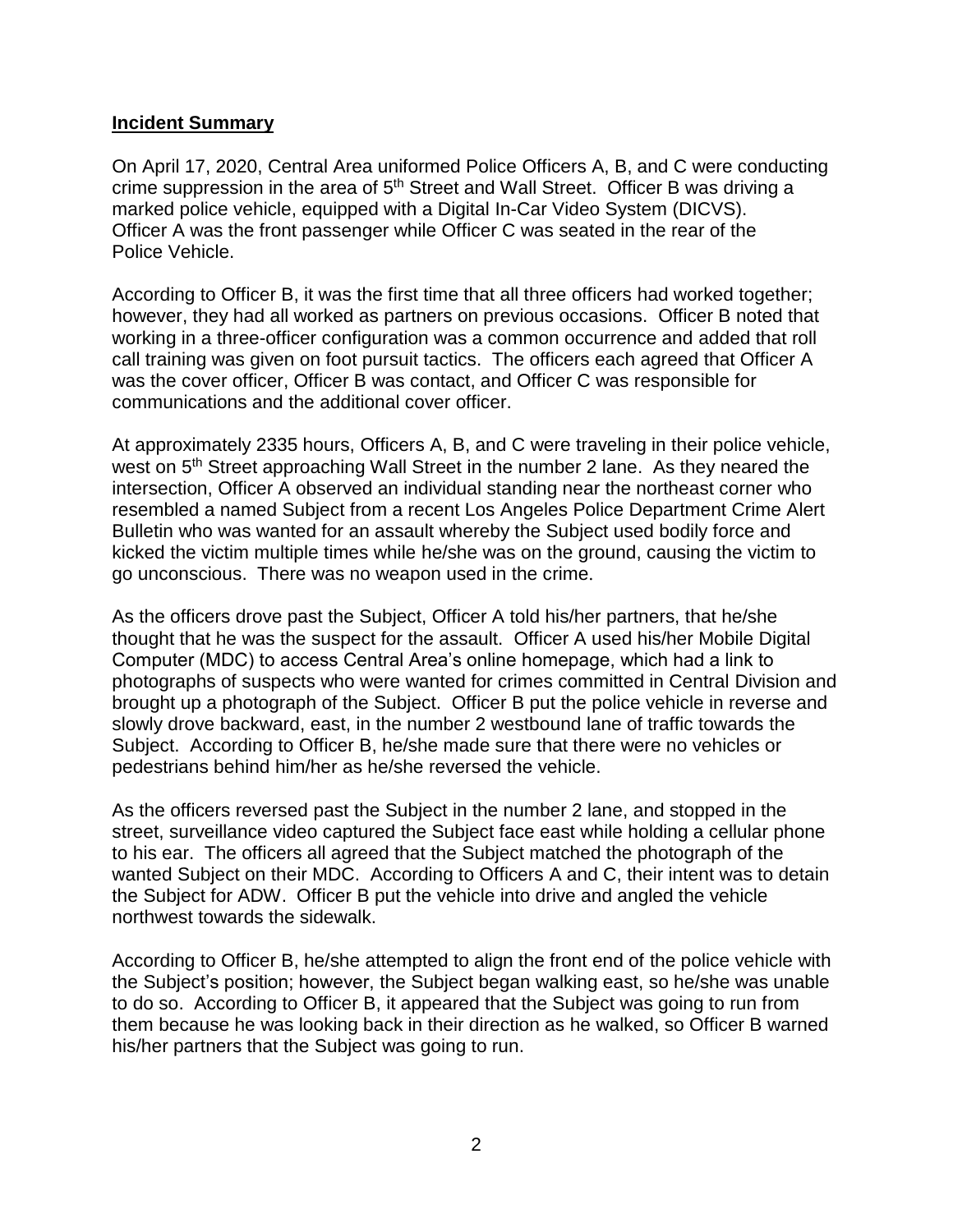At approximately 2336:14 hours, Officer A broadcast their intention to detain the Subject. As captured on BWV, the Subject continued to walk east, as Officer A opened his/her vehicle door and told the Subject that he/she wanted to talk to him.

As Officer A exited the vehicle, the Subject ran east on the north sidewalk of 5<sup>th</sup> Street and Officer A started chasing the Subject on foot. As the Subject passed San Julian Street, he came off the sidewalk and continued to run east on the street in the traffic lanes. According to Officer A, he/she ran offset of the Subject, closer to the sidewalk as the Subject ran in the middle of the street. Officer A noted that the Subject had baggy clothes and that he grabbed onto his pants to keep them from falling. According to Officer A, due to the fact the Subject was wanted for an ADW involving bodily force and there was no weapon involved, Officer A's goal of the foot pursuit was to apprehend the Subject.

Officer B placed the car in park, removed the keys from the ignition, and he/she and Officer C also gave chase on foot, with Officer B in front of Officer C.

At approximately 2336:24 hours, Officer B broadcast the Subject's description and direction of travel.

As the officers ran, Officer C yelled to Officer B that he/she would take over broadcasting. Officer C then immediately broadcast an update of the Subject's direction of travel.

In response to the officers' foot pursuit broadcast, the following uniformed Central Area personnel responded: Officers D, E, F, G ,H, I, and J, Sergeants A and B, and Lieutenant A.

When the Subject reached San Pedro Street, he ran south, in the middle of the street with Officer A trailing behind as he/she shouted for the Subject to stop. According to Officer A, the Subject looked back at him/her and tripped, falling forward onto the ground. While still trailing behind the Subject, Officer A's BWV captured the Subject fall on his right side and roll, coming to rest in a seated position, facing in a southwesterly direction.

As he/she approached the Subject, surveillance video captured Officer A grab the Subject's left shoulder with his/her left hand and the Subject's upper right arm with his/her right hand. Officer A lowered his/her upper body onto the Subject's back and he/she came down to his/her right knee behind the Subject.

As he did so, Officer A observed the Subject reach into what he/she believed to be the left front pocket of a pair of shorts that the Subject wore under his outer pants. Officer A observed the Subject's left hand gripping the butt of the handgun and observed the barrel of the handgun through the fabric of the pants. As the Subject attempted to remove the handgun, it appeared to Officer A that the handgun caught in the fabric, which prevented the Subject from removing it.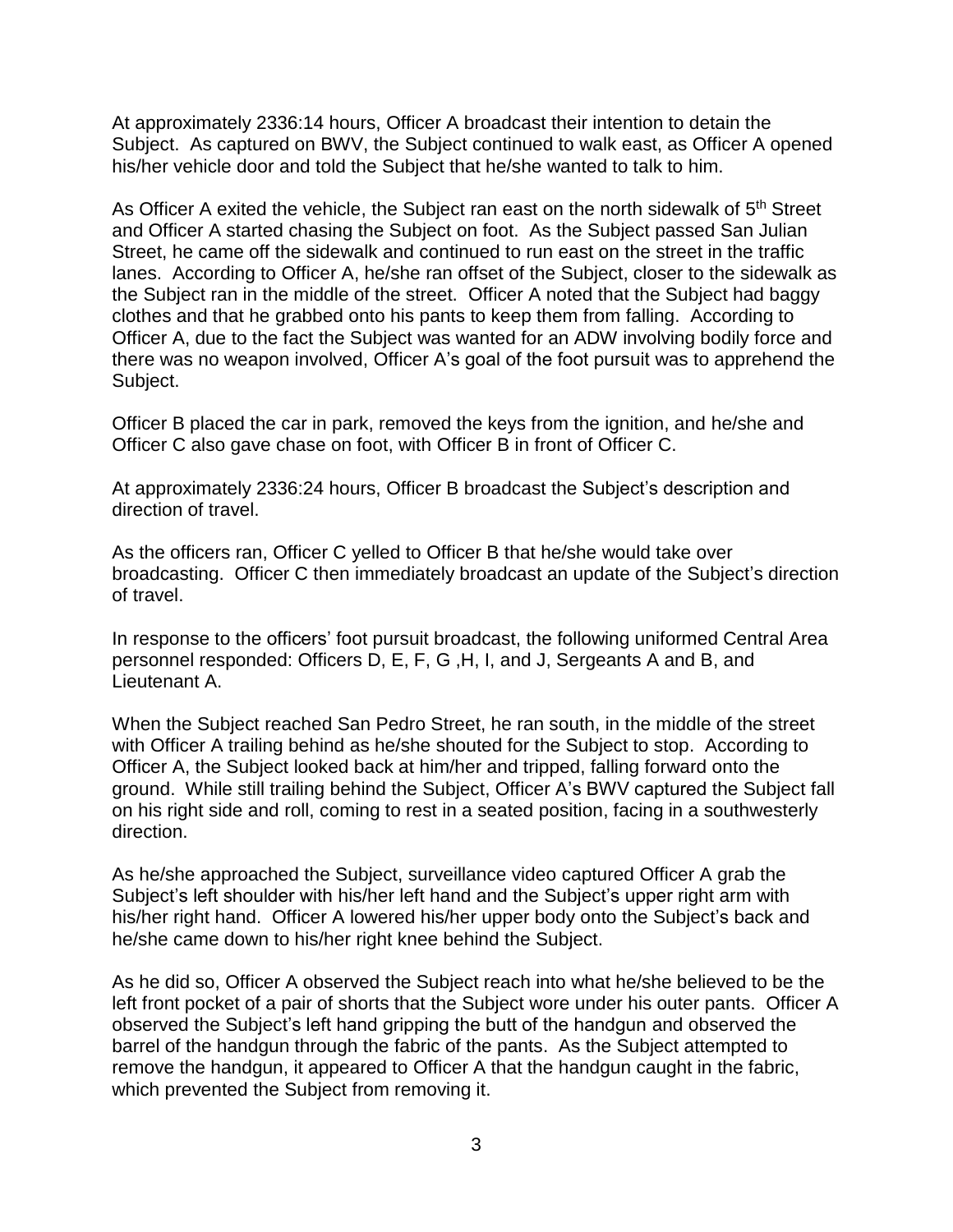The investigation ultimately determined that the handgun was inside a fabric pocket sewn on the inside of the Subject's pants.

With Officer A still on the Subject's back, surveillance video captured the Subject plant his right hand on the ground and push his way up on to his knees. Officer A maintained his/her upper body position against the Subject's back and spread his/her legs out to either side of the Subject's legs. The Subject's body appeared to move forward slightly, and Officer A momentarily placed his/her left hand on the ground as his/her feet were lifted off the ground.

At approximately 2337:11 hours, BWV captured Officer A yell that the Subject had a gun as Officers B and C neared.

Officer A's BWV camera was knocked to the ground moments after he/she came into contact with the Subject. Therefore, it did not capture the categorical use of force.

Officer A attempted to control the Subject, as they both fell onto their right sides. According to Officer A, to prevent the Subject from removing the handgun, he/she used his/her left leg to trap the Subject's left arm to his body while Officer A's chest remained in alignment with the Subject's back.

Officers B and C both heard Officer A's warning that the Subject was armed with a gun. According to Officer B, he/she believed he/she may have to shoot the Subject to save his/her or his/her partners' lives so he/she unholstered his/her pistol. According to Officer C, he/she believed Officer A was in danger, so he/she also unholstered his/her pistol.

Officer C's BWV captured him/her holding his/her TASER in his/her left hand and, moments later, captured him/her holding his/her pistol in his/her right hand, while running toward Officer A. According to Officer C, he/she held his/her pistol in a one-handed grip because he/she was trying to holster his/her radio.

As Officers B and C caught up with Officer A and the Subject, BWV captured Officer B order the Subject to drop the gun. Officer C realized Officer B had unholstered his/her pistol, and Officer C holstered his/her pistol.

Officer A identified that he/she was in a deadly force situation and quickly considered his/her options of either shooting the Subject or performing a (CRCH) on him. In an effort to preserve life, Officer A elected to place a (CRCH) on the Subject.

Officer A encircled the Subject's neck with his/her right arm by placing his/her right bicep on the Subject's right carotid, his/her right forearm on the Subject's left carotid and aligning his/her elbow with the Subject's chin. Officer A then grasped his/her left bicep with his/her right hand and placed his/her left hand on the back of the Subject's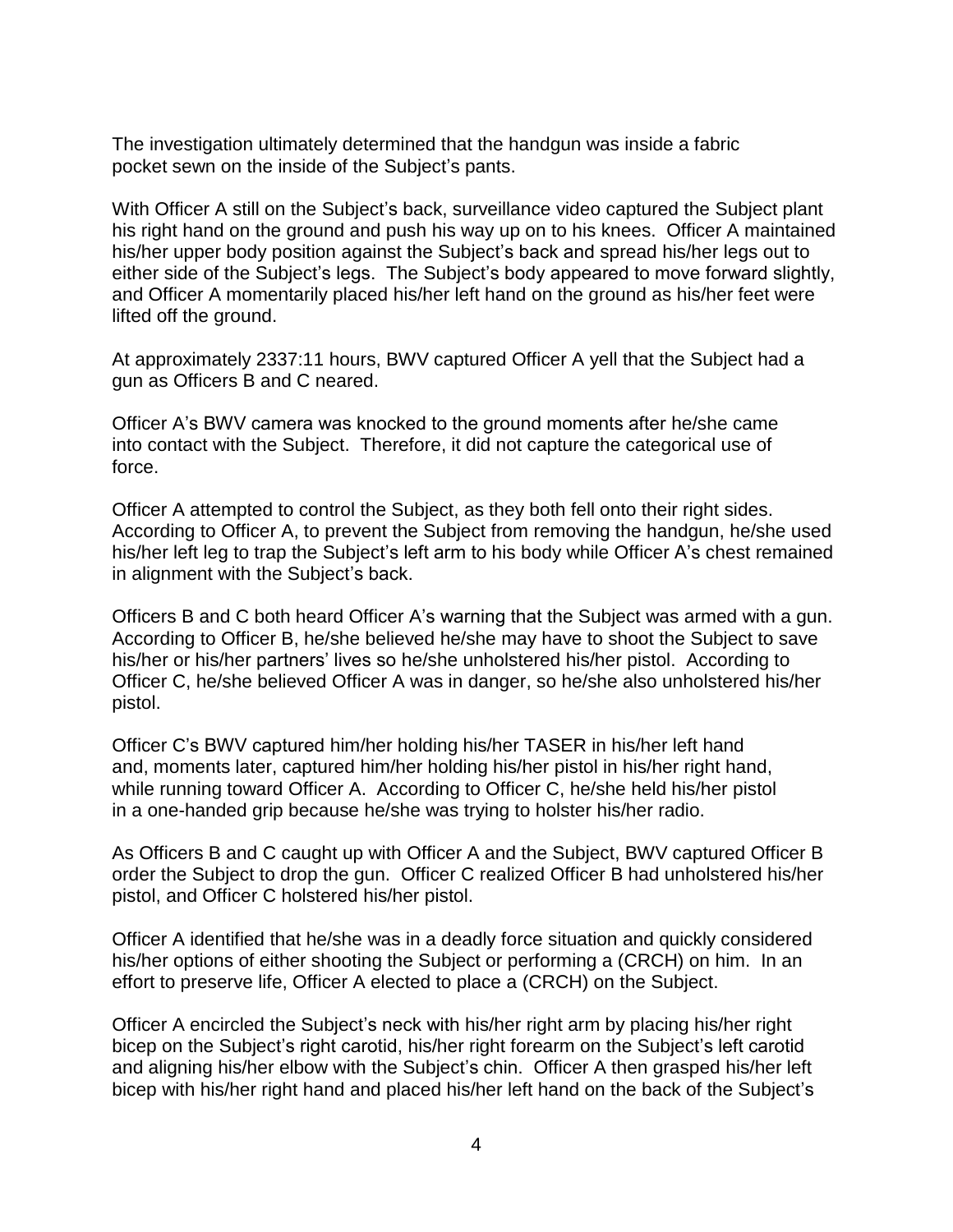head. Officer A took a deep breath to expand his/her chest to apply more pressure onto the Subject's back while he/she pushed the Subject's head forward with his/her left hand. Officer A then moved his/her right and left elbows toward each other to apply pressure to the Subject's carotid arteries. Officer A's intent was to render the Subject unconscious so that the Subject would release his grip on the gun and to take him into custody.

Officer B took a kneeling position, to the right of the Subject. According to Officer B, since he/she was in such close proximity to his/her partners, he/she placed the muzzle of his/her pistol against the Subject's torso in order to avoid shooting one of them in the event he/she had to discharge his/her firearm. Officer B also attempted to point his/her pistol downward to avoid a crossfire with his/her partners. Officer C's BWV captured Officer B using his/her left hand to grab the Subject's left wrist to control his/her left arm, which was across the front of the Subject's body. As Officer C stood on the street, just north of the Subject, he/she warned the Subject that he/she would tase him/her.

Officers B and C could not see the handgun and BWV captured them asking Officer A where the handgun was. Officer A told them the handgun was in the Subject's hand. Officers A and B ordered the Subject to drop the handgun. According to Officer B, he/she believed the handgun might have been pinned under the Subject's body.

At approximately 2337:26 hours, Officer C broadcast that the Subject had a gun.

Officer C knelt near the Subject's left side, grabbed the fabric of the Subject's sweatshirt with his/her right hand and pulled it up, exposing his waistband area. While holding the TASER in his/her left hand, Officer C pressed the TASER against the exposed skin of the Subject's abdomen and stated, that if the Subject didn't let go of the gun, he would be tased. According to Officer C, he/she didn't activate his/her TASER because he/she was concerned the TASER activation would affect the other officers as well.

At approximately 2337:40 hours, Sergeant A arrived on scene. As Sergeant A approached the officers, Officer C's BWV captured him/her state that the Subject had a gun in his hand and Officer B directed Sergeant A to grab the Subject's arms.

Sergeant A knelt near the Subject's right leg and briefly grabbed the Subject's left wrist with his/her right hand. Sergeant A transitioned the grip of the Subject's left wrist to his/her left hand, and used his/her right hand to grab the Subject's right hand, which was alongside the Subject's body. Sergeant A then asked where the gun was.

According to Sergeant A, he/she did not immediately assume command and control, because he/she was the first back up unit to arrive at scene, the handgun was not secured, and the Subject had not been handcuffed.

Officer B's BWV captured him/her advising to put the Subject's hands behind his back. Officers B maintained his/her grip on the Subject's left wrist as Officer C grabbed the Subject's left arm, pulling it toward him/her.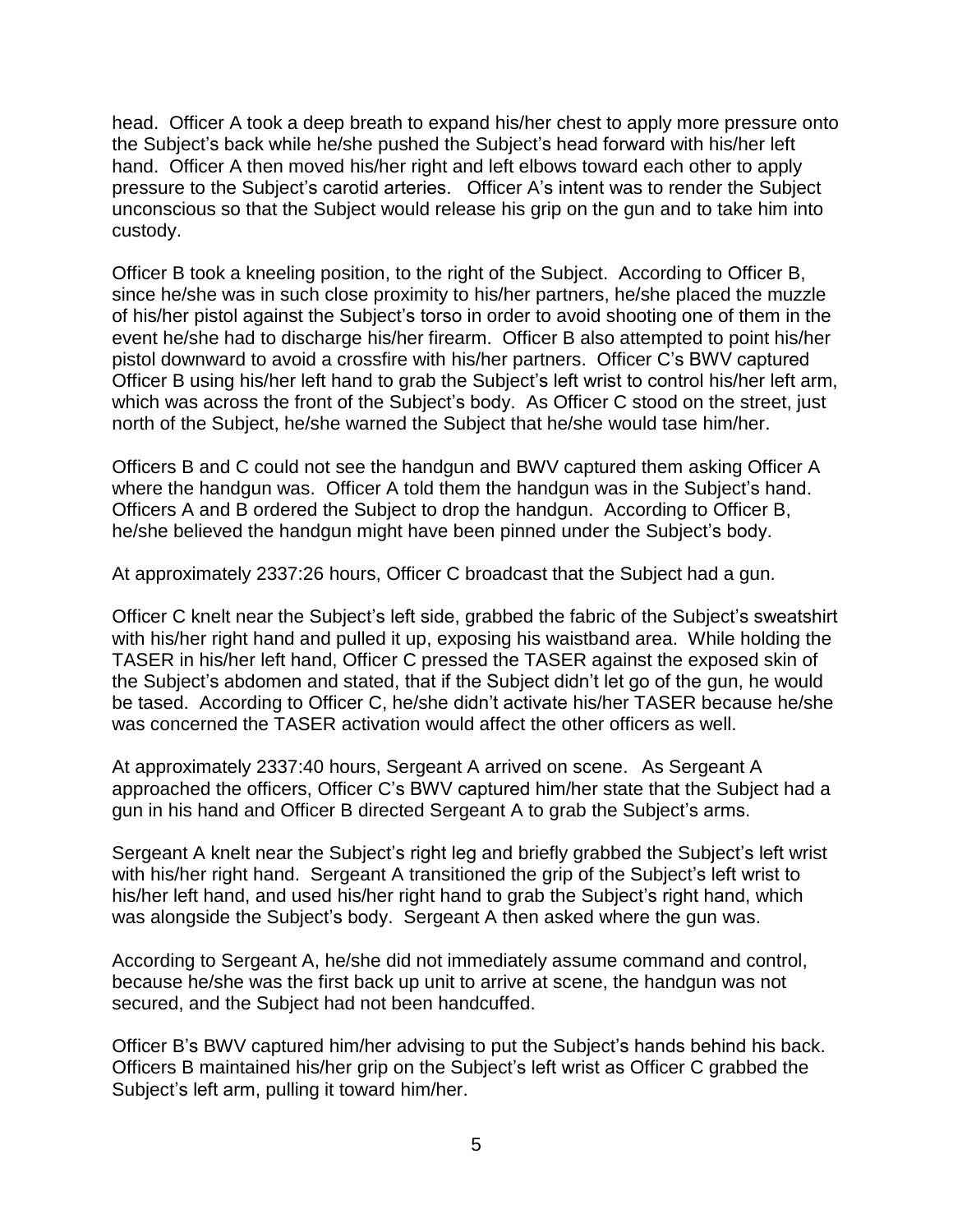At approximately 2337:51 hours, Officer C's BWV captured him/her reposition the muzzle of his/her pistol on the Subject's torso. In doing so, the muzzle of Officer B's pistol appeared to briefly cover his/her left arm and Officer C.

As Officer A maintained his/her position on the ground behind the Subject, Officer A asked, whether the Subject was unconscious. Officer B replied that he was and that Officer A should let him go, and briefly released his/her grip on the Subject's arm to tap Officer A on his/her left arm. Officer B's BWV captured Officer A remove his/her left arm from behind the Subject's neck and reposition it across the Subject's upper torso. Officer A then rotated his/her hips out from behind the Subject and repositioned his/her upper torso over the Subject's upper body.

Investigators were unable to determine the exact time and duration the CRCH was applied. According to Officer A, he/she believed he/she applied the CRCH for approximately 10 to 15 seconds. Officer A was unsure if the Subject was ever unconscious; however, he/she released the pressure on the Subject's neck when he/she felt him go limp. Officer A maintained his/her arm and body position after the application of the CRCH, in the event that he/she needed to reapply it; however, he/she did not do so.

Officer B gripped the Subject's left arm and Sergeant A released his/her grip. Sergeant A advised the officers that he/she had control of the Subject's other hand and directed Officer C to grab the Subject's left arm. Officer C still had his/her TASER in his/her left hand, so he/she placed the TASER on the ground between his/her left leg and the Subject's left leg.

Officer C then gripped the Subject's left wrist and applied a wrist lock, as Officer B gripped the Subject's left forearm with his/her left hand. Sergeant A pinned the Subject's right wrist to the ground with his/her left hand. Sergeant A also placed his/her left knee on the Subject's right thigh and applied bodyweight. According to Sergeant A, he/she wanted to control the Subject's arms out from his body until the handgun was located, because handcuffing the Subject could have placed his hands closer to the handgun.

While Officer C held the Subject's left wrist, he/she placed his/her left foot on the ground between the Subject's legs and used his/her bent left leg to stabilize him/herself. According to Officer C, the Subject moved, which caused his/her right leg to press on top of his left foot, and he/she felt a hard object, which he/she believed to be the Subject's handgun. Officer C notified the others of his/her discovery. Officer C used his/her left hand to reach down and grab the handgun through the Subject's pants. Sergeant A acknowledged the location of the gun and directed Officer C to control the Subject's hand, so he/she could retrieve the handgun. Sergeant A gripped the Subject's right lower leg with his/her right hand. While maintaining a wrist lock on the Subject's left wrist, Officer C leaned over the Subject and gripped his right hand with his/her right hand.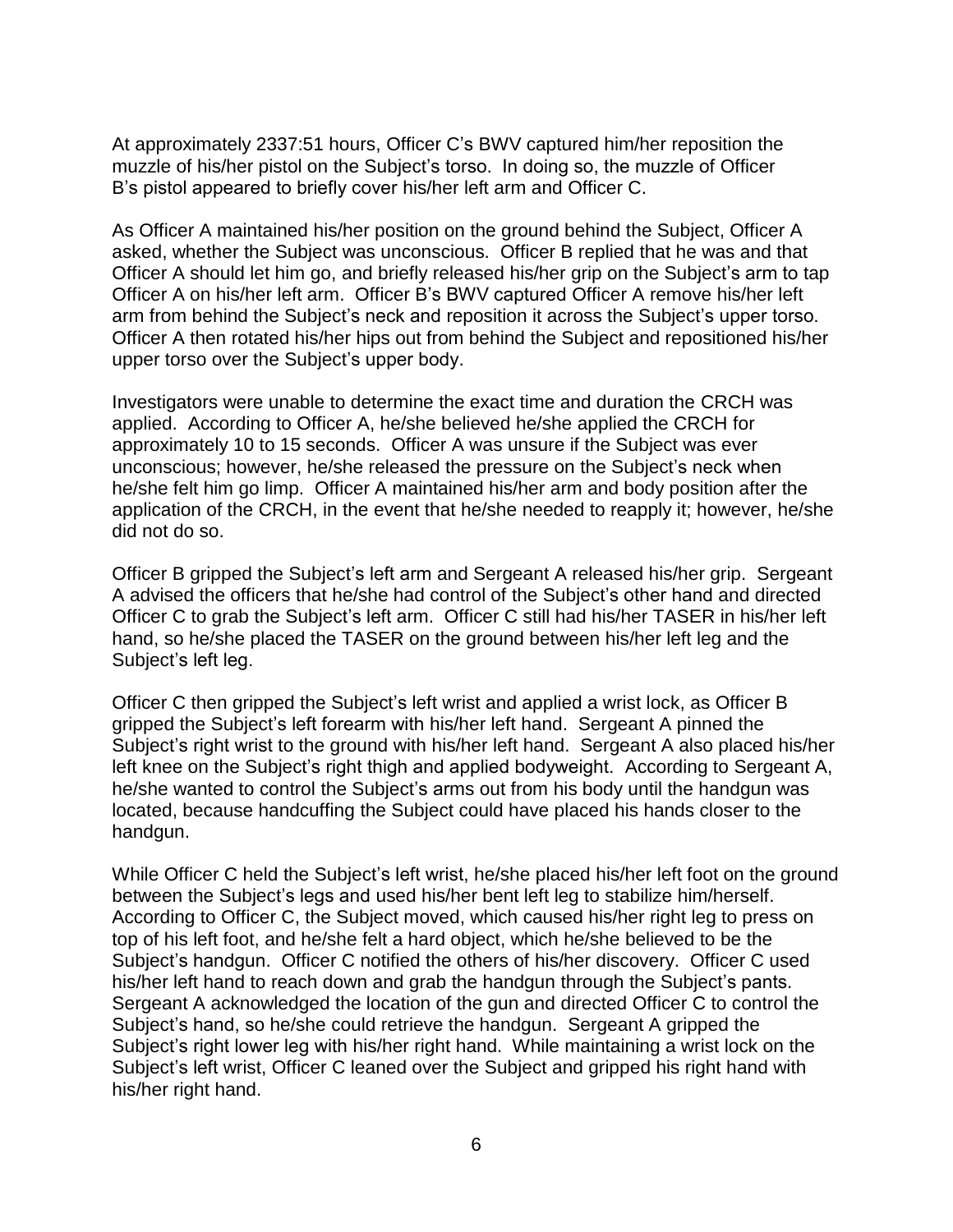At approximately 2338:23 hours, Officers D, E, K, and L arrived at scene followed shortly thereafter by Officers I and J. According to Officers, I, J, K, and L, there were already enough officers at scene dealing with the Subject, and they began to focus on controlling the crowd that had gathered.

Officer E approached the group of officers that were controlling the Subject. Sergeant A directed Officer E to grab the Subject's leg and Officer E gripped the Subject's right ankle with his/her right hand, and his right calf with his/her left hand. Sergeant A then relinquished his/her grip of the Subject's right leg.

While still kneeling on the Subject's left side, Officer B holstered his/her pistol. Sergeant A reached down inside the front of the Subject's pants and pulled out a fabric pocket which was sewn on the inside of the Subject's pants. According to Sergeant A, he/she could feel the handgun inside the pocket but was concerned about touching the gun in case the hammer was cocked, so he/she stretched the pocket out and directed Officer E to cut it away from the Subject's pants. Officer E let go of the Subject's leg and cut the pocket from the pants with his/her pocketknife. As Sergeant A began to stand with the handgun in his/her left hand, he/she used his/her right hand to pick up Officer C's TASER from the ground. Sergeant A then placed Officer C's TASER on the hood of his/her vehicle.

Sergeant A took the handgun, which was still wrapped in the fabric pocket, and gave it to Officer L, directing him/her to secure it. Officer L took the fabric containing the gun and placed it into the trunk of Sergeant A's police vehicle.

Officer F arrived and went to assist the officers with the Subject.

Officer D directed the group of officers to roll the Subject onto his stomach for handcuffing. Officer E put his/her knife away and reacquired a grip on each of the Subject's legs. According to Officer A, he/she wanted to limit the Subject's body movement, so he/she pushed on the Subject's back with his/her left hand and the Subject's head with his/her right hand. Officer B gripped the back of the Subject's left arm with his/her left hand and the Subject's left forearm with his/her right hand. Officer C gripped the Subject's left wrist with his/her left hand and pushed on the Subject's back with his/her right hand. Officer D initially gripped the Subject's right leg with his/her left hand and picked it up but released the Subject's leg to assist Officer C with untangling his/her left leg from the Subject. Officer D then transitioned to gripping the Subject's left lower forearm with his/her left hand and applied a wristlock to the Subject's left wrist with his/her right hand.

The Subject was partially laying on his right side, with his left shoulder slightly elevated and his legs in contact with the ground. From each of their respective positions, the officers began to roll the Subject to his right onto his stomach, placing his left arm behind his back while his right arm remained pinned under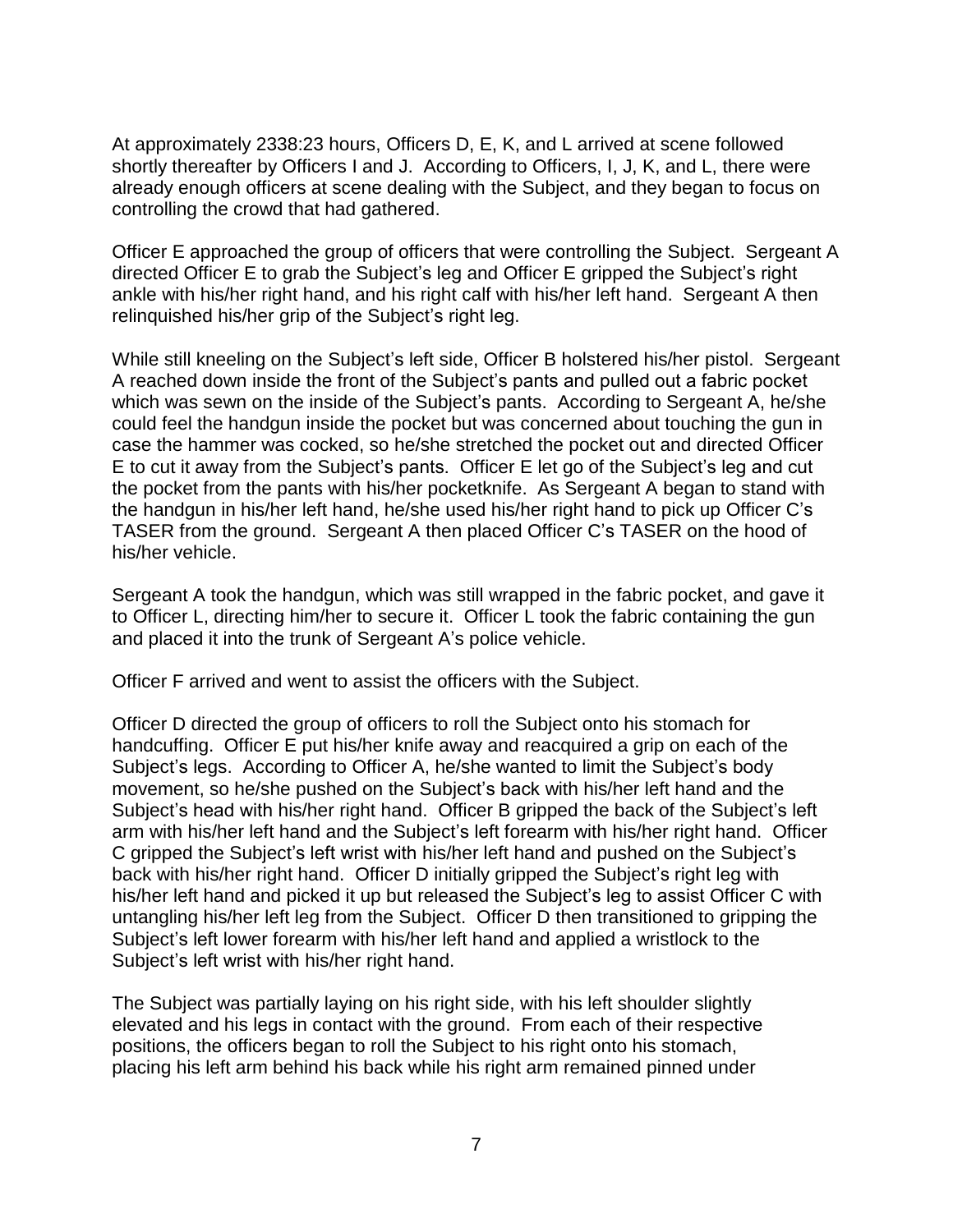his body. Officer D applied bodyweight to the Subject's thighs and hip area with his/her knees.

Officer D directed the officers to handcuff the left wrist first before attempting to put the Subject's right arm behind his back. According to Officer C, he/she handcuffed the Subject's left wrist. Officer F knelt, used both hands to pull the Subject's right arm from underneath his body, and placed it behind his back. Officer D gripped the Subject's right hand with his/her right hand, and Officer C handcuffed the Subject's right wrist. According to Officer D, the Subject was trying to pull away from him/her as he was being handcuffed. According to Sergeant A, once the Subject was handcuffed, he/she went from being involved in the use of force to asserting command and control of the officers.

Officers G and H arrived, and Officer G retrieved his/her 40 millimeter (mm) less lethal launcher from the vehicle.

After the Subject was handcuffed, Officer F directed the officers to search the Subject's waistband. Officer F's BWV captured Officer C search the Subject's rear waistband, the back of his legs, and his buttocks area.

Officers C and F rolled the Subject into a supine position. Officers B and C then placed the Subject in a seated position, leaning him against each of their legs.

Officer C's BWV camera was knocked to the ground moments after the handgun was recovered from the Subject.

At approximately 2339:33 hours, Officer A can be heard on BWV informing Sergeant A that he/she placed a CRCH on the Subject.

At approximately 2339:52 hours, Sergeant A broadcast, a request for a Rescue Ambulance (RA). Shortly after being placed in a seated position, the Subject slid off the legs of Officers B and C and onto the ground. Officer B and C then placed the Subject in a left lateral recovery position.

At approximately 2341:06 hours, Officer C's BWV captured the Subject stating, that he needed help, as be began to rock back and forth on the ground.Moments later the Subject began asking what was happening. The Subject began lifting his shoulders and head off the ground and spat blood in an upward direction, with some of the bloody spittle landing on Officer D's forehead and uniform shirt. Moments later, the Subject spat blood a second time in an upward direction. Officer B used his/her left hand to hold the Subject's head down on the ground and control him in an attempt to stop him from spitting, while he/she held the Subject's right shoulder with his/her right hand.

The Subject began to flail his legs and draw them in toward his body. Officer F used his/her hands and crossed the Subject's legs, one over the other, as he/she asked for a hobble. Officer A attempted to place a hobble around the Subject's ankles; however,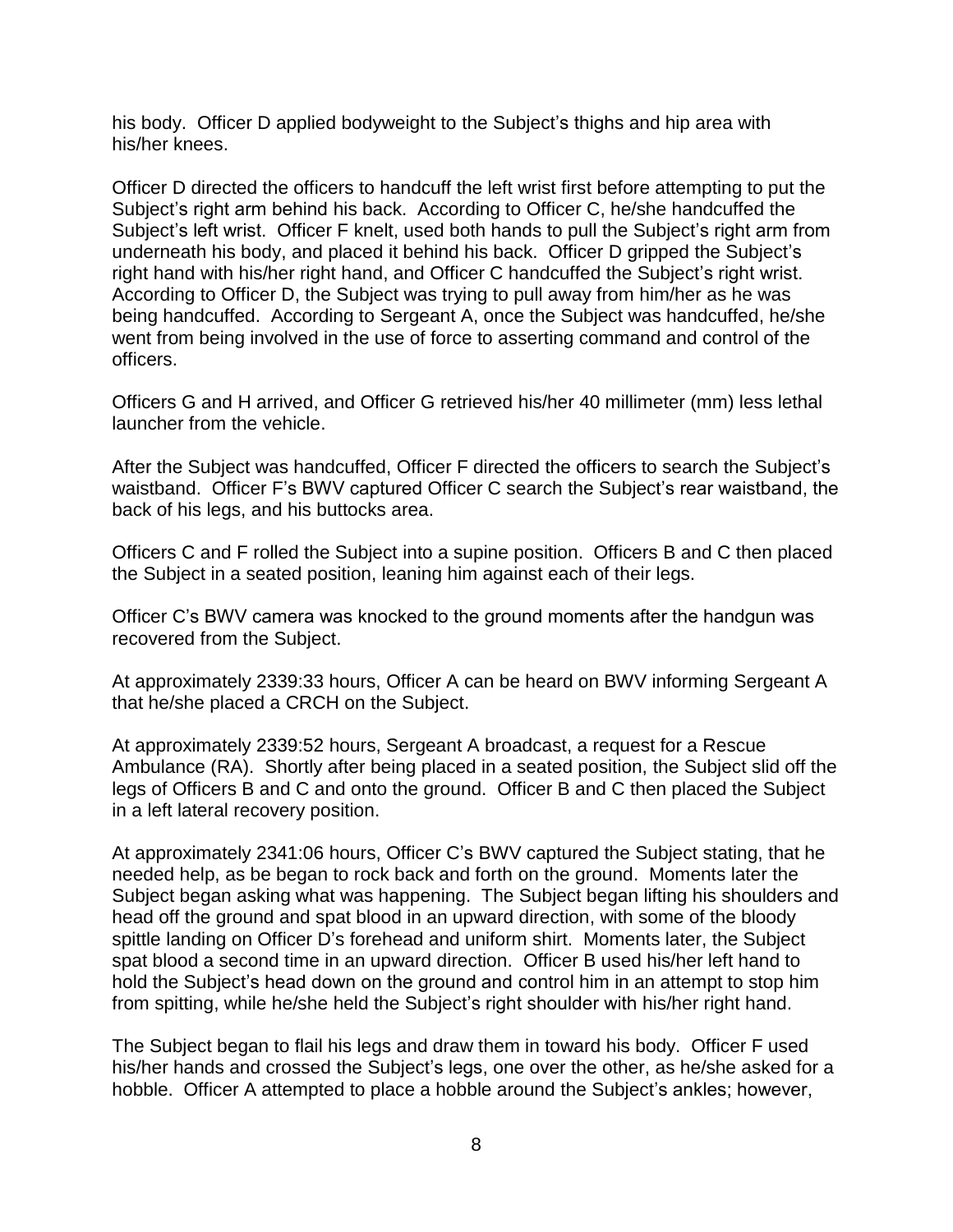the Subject kicked his feet partially free of the restraint. Officers A and F used their hands to apply bodyweight to the Subject's flailing legs. The Subject continued to struggle and was able to draw his left leg closer into his body and began yelling. Officer A grabbed the Subject's left leg with his/her left hand and attempted to straighten it out. Officer F then placed his/her right knee on top of the Subject's left foot and applied bodyweight.

Officer F directed the officers to turn the Subject onto his/her stomach. Officer F shifted his/her position and placed his/her right knee on top of the Subject's left knee area. In an effort to roll the Subject onto his/her stomach, Officer F pulled at the Subject's clothing, as Officer B continued to hold the Subject's head down with his/her left hand and also pull at the Subject's clothing with his/her right hand; however, the officers were unsuccessful in rolling him over. Officer B then applied body weight with both of his/her knees onto the left side of the Subject's torso and back area. Officer A applied body weight with his/her right knee to the Subject's lower left leg.

Officer B's BWV captured Officer F quickly elevate his/her right knee up and down, two times, on top of the Subject's lower torso area. The Subject yelled that he was being beaten. According to Officer F, his/her intent was to place the Subject onto his stomach and place his/her knee on his back; however, the Subject pulled away from him/her and kicked his feet, which prevented Officer F from doing so. Officer F attempted to place his/her right knee on the Subject a second time but was only able to place it on the Subject's rib area and apply bodyweight.

According to Officer G, he/she observed the Subject moving around a lot and believed the officers were losing control of the Subject, so he/she went to assist. Sergeant A's DICVS captured Officer G initially approach the Subject and reach toward him/her with his/her right hand with the 40 mm launcher slung on the front of his/her body. Officer G then took a step back and transitioned the 40 mm launcher onto his/her back. Officer F's BWV then captured Officer G applying bodyweight to the Subject's right leg with both his/her hands and knees. As Officer G controlled the Subject, DICVS captured another officer remove the 40 mm launcher from Officer G.

Officer A crossed the Subject's ankles over each other and placed the hobble above the Subject's crossed ankles. Officer H placed both hands on the Subject's ankles and applied a firm grip to prevent him from kicking or pulling away. Officer A then tightened the hobble, wrapped the strap portion around the Subject's ankles, and passed the strap through the loop to make a knot. Officer A then maintained control of the hobble strap.

The Subject was on his left side with his hands handcuffed behind his back. While in that position, Officer G's BWV captured the Subject use both hands to grasp Officer B's right leg and repeatedly yell obscenities. Officer B ordered the Subject to stop and attempted to pull his/her right leg away and remove the Subject's fingers off his/her leg but was unsuccessful. Officer B then attempted to remove the Subject's right hand from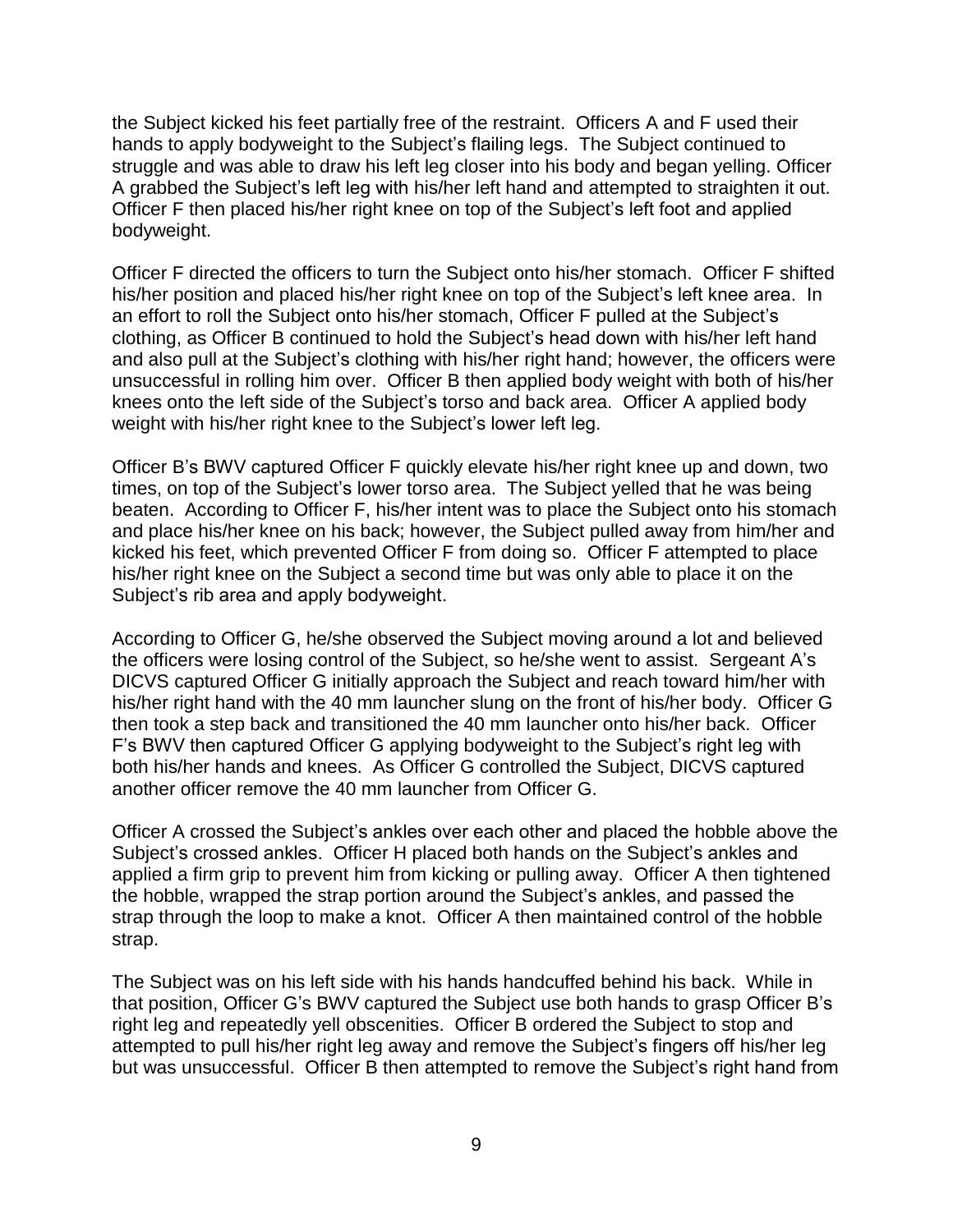his/her leg by pulling on the Subject's arm with both hands, but he/she was unsuccessful.

According to Officer B, the Subject's fingers were beginning to dig into his/her skin, causing him/her pain. Therefore, Officer B struck the Subject one time with a closed fist on his right abdomen in an attempt to distract him and get the Subject to release his grip, while simultaneously ordering the Subject to let go. The Subject did not comply and maintained his grip. Officer G used both hands to grab the Subject's right arm and along with Officer B and they tried to pull the Subject's right arm away from Officer B's leg, but were unsuccessful. Officer B struck the Subject a second time with a closed right fist on his/her right lower back area. Both strikes by Officer B were delivered with a low level of force.

Officer B then used his/her right hand to work the Subject's right fingers free of his/her leg. However, the Subject continued to use his left hand to maintain his grip on Officer B's leg. Officer B used his/her right hand to push the Subject's right hand backward and then grabbed the Subject's right fingers with his/her left hand, placing the Subject into a finger flex. The Subject continued to yell that he was being beaten throughout the interaction.

While maintaining the finger flex with his/her left hand, and ordering the Subject to let go, Officer B used his/her right hand to remove the Subject's left hand from his/her leg and repositioned his/her knees off of the Subject to kneeling on the ground next to him/her. Officer B then gripped the Subject's right arm with both hands. Officers C, G, and Sergeant A each gripped the Subject's right arm as well. The Subject yelled numerous profanities at the officers and demanded they get off of him.

The Subject was still in a left side recovery position, and Sergeant A directed the officers to move the Subject to a seated position. Officer C's BWV captured Sergeant A kneel down near the Subject's head and grip the Subject's upper right arm with his/her left hand.

Sergeant A told the Subject multiple times to relax, and that officers were going to sit him up. Sergeant A then released his/her grip and stood up. Sergeant A then gripped the Subject's sweatshirt at his right shoulder and continued to tell the Subject to relax and that officers were going to sit him up, to which the Subject retorted, that he would rather die. The Subject then shouted that the officers should kill him multiple times. Officers ultimately left the Subject in the left lateral position and did not sit him up.

Officer B maintained control of the Subject's right arm while Officer C controlled the Subject's right shoulder. Officer A held the strap of the hobble as the Subject continued to thrust his upper torso and hips back and forth while moving his legs.

While officers held the Subject in the left lateral position, Officer C's BWV captured the Subject repeatedly moving his head back and forth toward the pavement. Sergeant A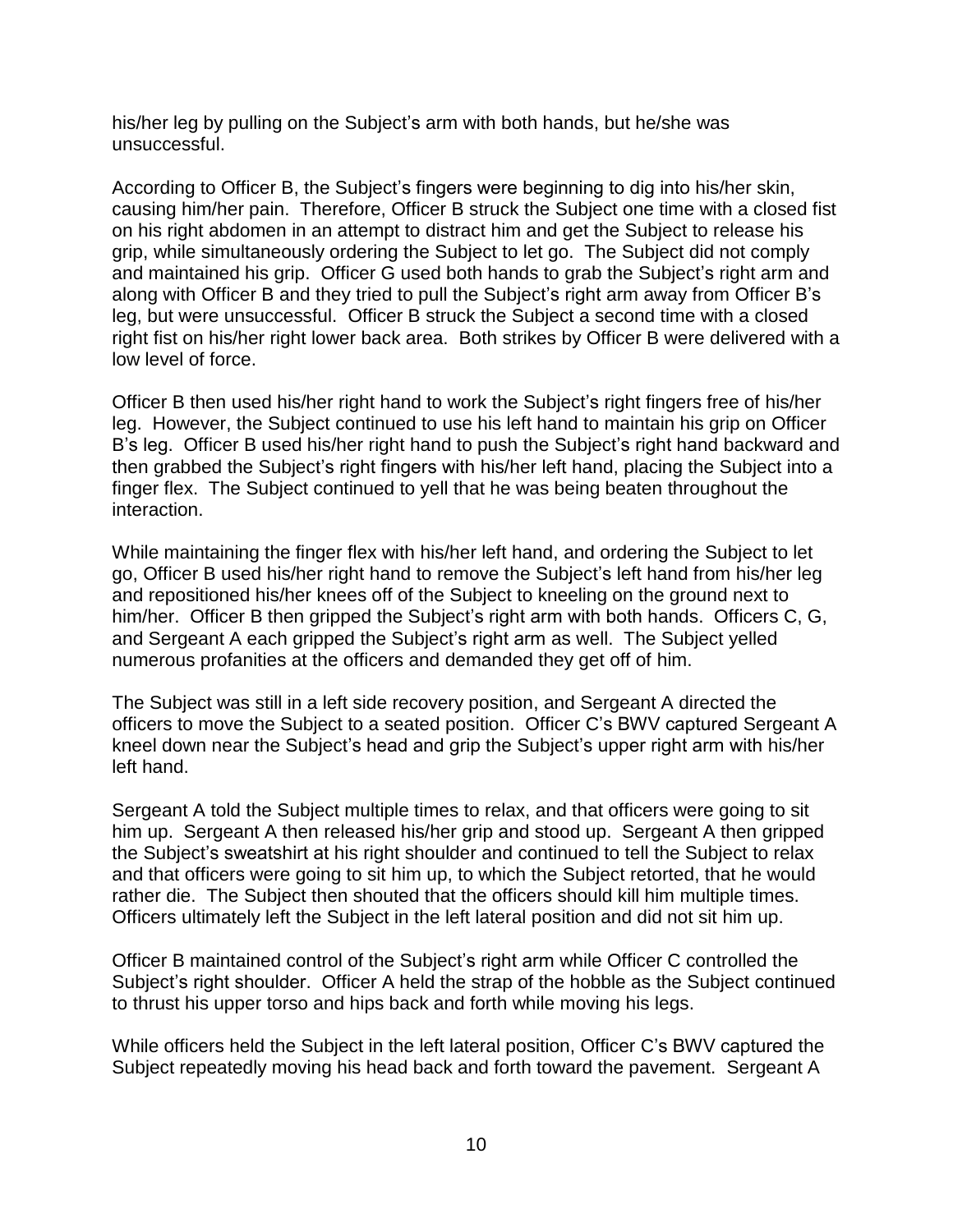ordered the Subject to stop banging his head on the ground; however, the Subject stated, that he didn't want to live anymore and continued to move his head.

Officer G's BWV captured Officer B use both his/her hands to grip the Subject's right arm and then use his/her right knee to apply bodyweight to the Subject's right hip area. Officer C was positioned near the Subject's head and placed his/her boot between the Subject's head and the asphalt in an effort to shield him/her from injury. The Subject told Officer C to move his/her foot and repeated that he had to kill himself.

At approximately 2344 hours, a Los Angeles Fire Department (LAFD), Rescue Ambulance (RA) arrived on scene. The firefighters informed the officers that they had been dispatched to the scene for a basic life support (BLS) request, so they requested LAFD paramedics to the scene who would administer a sedative to the Subject.

As the officers continued to hold the Subject down, the Subject stated that he had a child on the way and that he needed to die. Sergeant A continued to tell the Subject to relax and that no one was going to kill him. The Subject made guttural sounds as he yelled for the officers to stomp his head into the ground. While Officer C's boot remained under the Subject's head, he attempted to bite Officer C's boot and Officer C ordered him to stop.

According to Officer F, he/she placed a spit sock over the Subject's head due to the fact the Subject was biting Officer C; however, the Subject began to bite the spit mask, stopping its placement near his mouth and preventing Officer F from pulling it down further. Officer A gave the strap of the hobble to Officer H who maintained control of it.

At approximately 2344 hours, Lieutenant A arrived at scene followed shortly thereafter by Sergeant B. At the direction of Lieutenant A and Sergeant A, Sergeant B began to monitor the actions of the Subject and the officers.

Lieutenant A then met with Sergeant A and Officer A. Lieutenant A learned that Sergeant A was involved in the use of force and was briefed by Officer A about the incident. Sergeant A asked a few clarifying questions and confirmed Officer A had in fact applied a CRCH.

The Subject continued to lay in a left side recovery position while Officer C maintained a grip of the Subject's sweatshirt near his right shoulder. Officer B maintained a grip of the Subject's right arm and removed his/her right knee from the Subject's right hip. Officer G applied bodyweight with his/her knees on the Subject's right hip and leg, while applying bodyweight with his/her right hand to the Subject's lower right leg. Officer H continued to hold the strap of the hobble.

The Subject repeatedly yelled that he could not breathe as LAFD personnel monitored him. LAFD informed the Subject that they were going to administer medicine to him that would help him relax and make him sleepy. The Subject continually pled for the spit sock to be removed.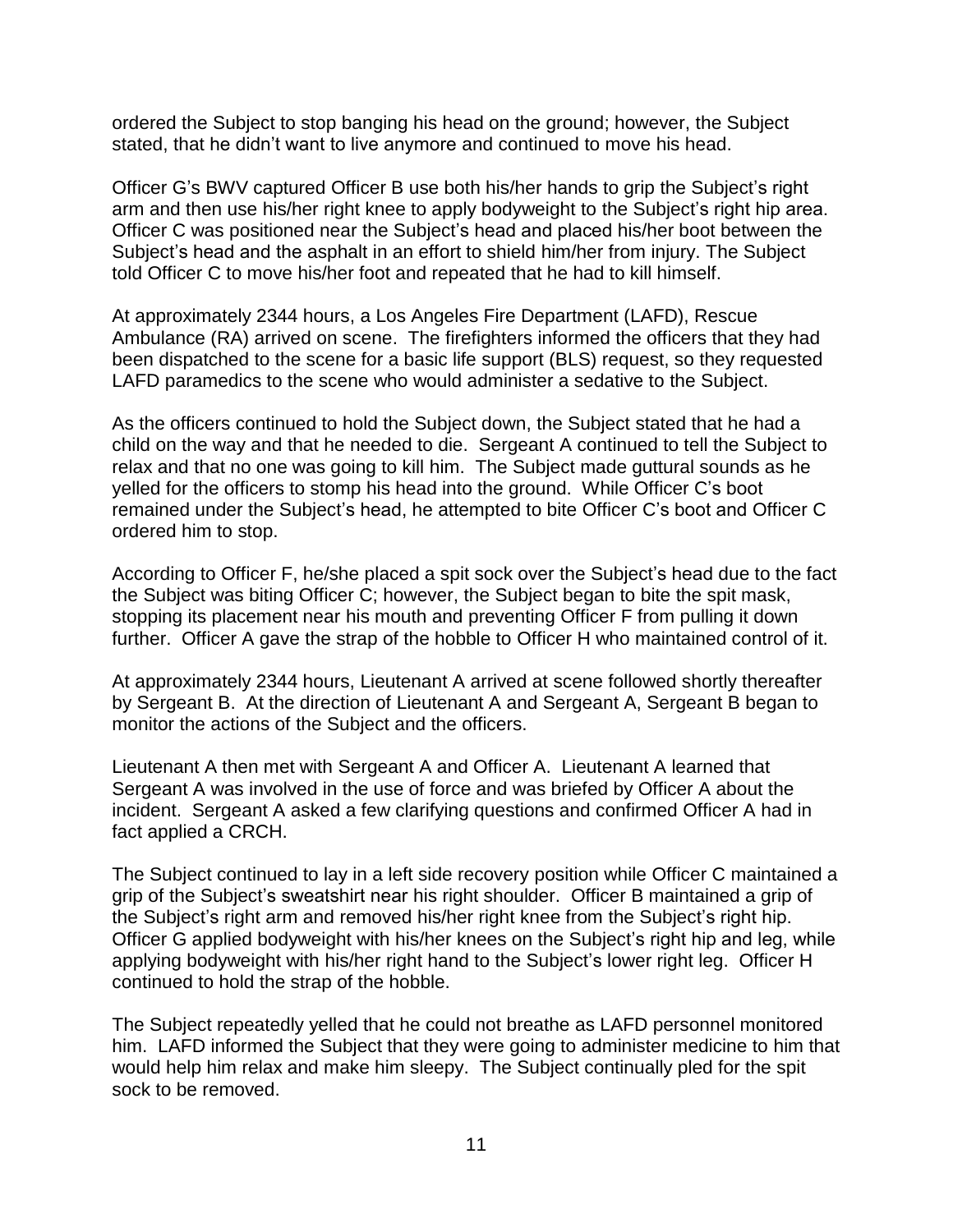Officer B summoned Officers I and J to assist in controlling the Subject, so that he/she could speak with Sergeant A. Officer B then met with Sergeant A, who informed him/her that Officer A had applied a carotid restraint hold to the Subject and that eventually the involved officers were going to be separated.

As Officers I and J approached the Subject to assist the other officers, the Subject slipped into a prone position while the hobble was still applied to his legs. Officer G continued to maintain his/her knees on the Subject's legs, applying bodyweight, and used his/her closed right fist to apply bodyweight to the Subject's right arm. Officer C gripped the Subject's right arm with his/her right hand and gripped the Subject's sweatshirt near his right shoulder with his left hand pulling his right shoulder up and back. Officer H maintained control of the Subject's feet.

At approximately 2348:46 hours, LAFD Firefighter/Paramedics arrived at scene.

The Subject repeatedly stated that he did not consent to being administered any medicine. Officers I and J each donned latex gloves. The Subject called out for help multiple times and yelled that he could not breathe. Officer J's BWV captured Officers C and J each grab the Subject's sweatshirt, near his right shoulder and upper right arm, and position the Subject in a left lateral recovery position. Officer I then relieved Officer C and obtained a grip on the Subject's sweatshirt near his right shoulder with his right hand. The Subject was in a prone position for approximately 46 seconds while officers I and J donned their latex gloves.

Officer I told the Subject to relax. The Subject responded by saying that he wanted to die, that he had a child on the way. Officer J's BWV captured a large horizontal tear in the material of the spit sock near the Subject's mouth area. Sergeant A, who had resumed monitoring the Subject along with Sergeant B, directed Officers I and J to place the Subject into a seated position. Officer H continued to hold onto the hobble strap as Officers I and J rolled the Subject to his right and placed him into a seated position.

After being placed into a seated position, the Subject continued to state that he could not breathe, and he wanted the officers to kill him. Officer J's BWV captured LAFD adjust the spit sock on the Subject's head slightly. LAFD paramedics then administered a sedative to the Subject. As LAFD paramedics administered the sedative, Officer I maintained control of the Subject by holding his upper back and the base of his neck area with his/her right hand, while Officer J held the Subject's right upper back with his/her left hand. Both Officers I and J were positioned behind the Subject.

The Subject again yelled profanities, stated he could not breathe, and ordered the officers to kill him. Officer J continued to verbalize with the Subject to relax. The Subject began to twist his torso and draw his feet in toward his body. According to Officer I, the Subject attempted to stand up and pushed his weight backwards. According to Officer J, the Subject moved him/her and Officer I back about half a step.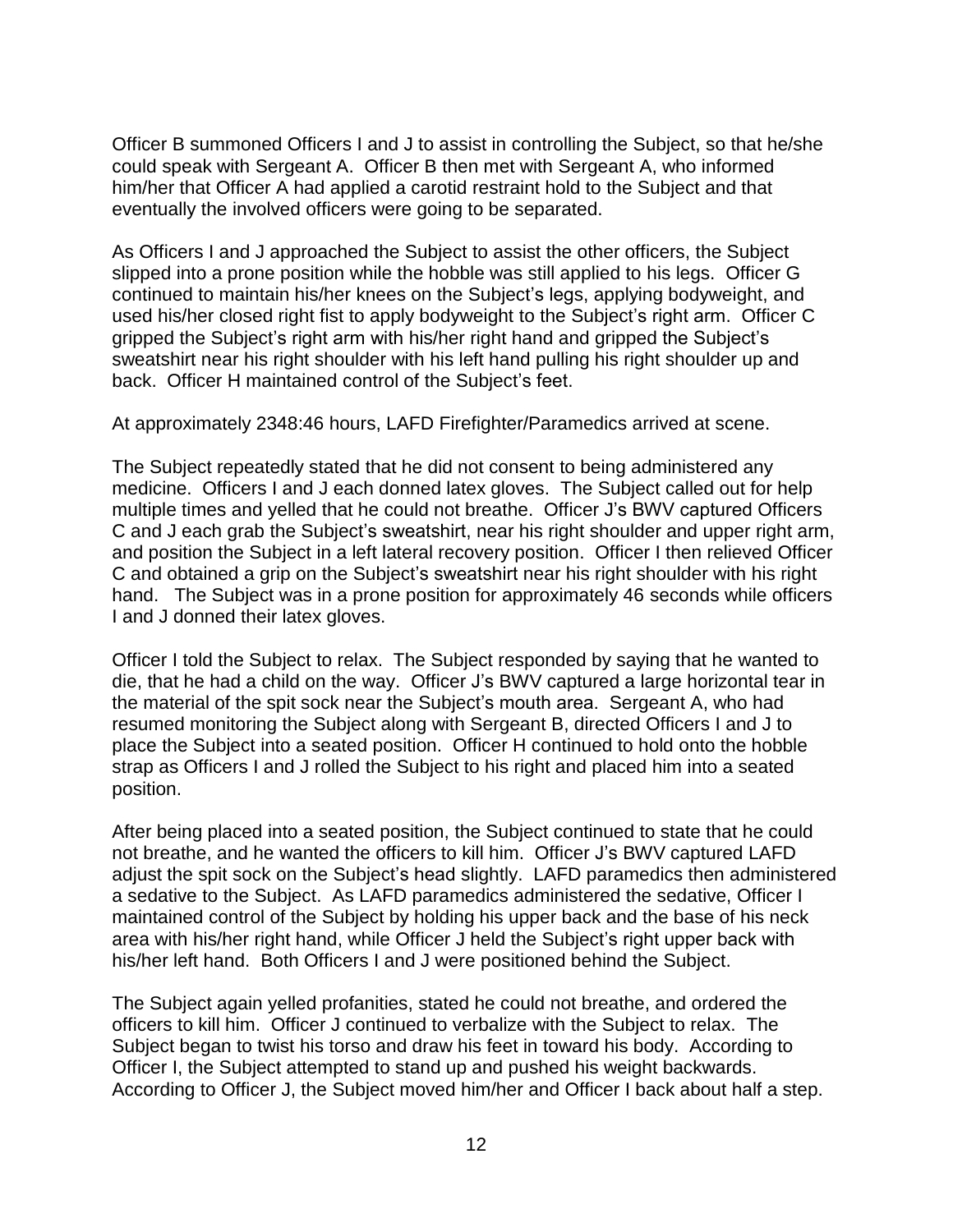Officer J's BWV captured Officer D use his/her right foot to step on the Subject's feet at this point to limit his movement.

While maintaining his/her grip on the Subject's upper back and lower neck area, Officer I grasped the Subject's left bicep with his/her left hand. Officer J grasped the Subject's right shoulder with his/her left hand and grasped the Subject's right arm with his/her right hand. As the Subject continued to struggle, Officer G pushed down on the Subject's left shoulder with his/her left hand and grabbed his/her left arm with his/her right hand. The officers then laid the Subject down on the pavement onto his right side.

Officer J held the Subject's left shoulder with his/her left hand. Officer I placed his/her right hand on the Subject's left back area and held the Subject's left arm using a firm grip with his/her left hand. Officer G used his/her right hand to grip the Subject above his left elbow and used his/her left knee to apply body weight onto the Subject's left leg, while Officer H continued to maintain control of the hobble strap. The Subject continued to yell, that he couldn't breathe and called for help. The Subject then began to make guttural sounds. Sergeant A directed Officer G to get off the Subject, which he/she did. Sergeant A also directed the officers to sit the Subject up. However, before officers sat the Subject up, LAFD paramedics administered a second dose of sedative to the Subject.

Officers I and J then placed the Subject back into a seated position. The Subject continued to make guttural sounds. Officer D continued to stand on the top of the Subject's left foot with his/her right foot. Sergeant A directed Officer J to take the spit sock off the Subject's head, which he/she did.

Officer B's BWV captured the officers gathered around the Subject, preparing to move him onto the Fire Department's gurney. The Subject could be heard clearing his throat, and Officer C warned officers that the Subject was going to spit. Officers, D, H, I, J and LAFD personnel picked up the Subject from the ground and placed him on the Fire Department's gurney. As the group moved the Subject, Officer B used his/her right hand to keep the Subject's head in a downward position to keep him from spitting on the officers.

As the firefighters secured the Subject to the gurney, he continued to struggle. The Subject was then sat up on the gurney and Officer J unlocked the handcuff on the Subject's left wrist. According to Officer J, the Subject complied and sat up without resisting. Officer H then used an additional pair of handcuffs to secure the Subject's left hand to the gurney. Officer J in turn handcuffed the Subject's right hand to the gurney. LAFD personnel loaded the Subject into the back of the RA, and he was transported to hospital.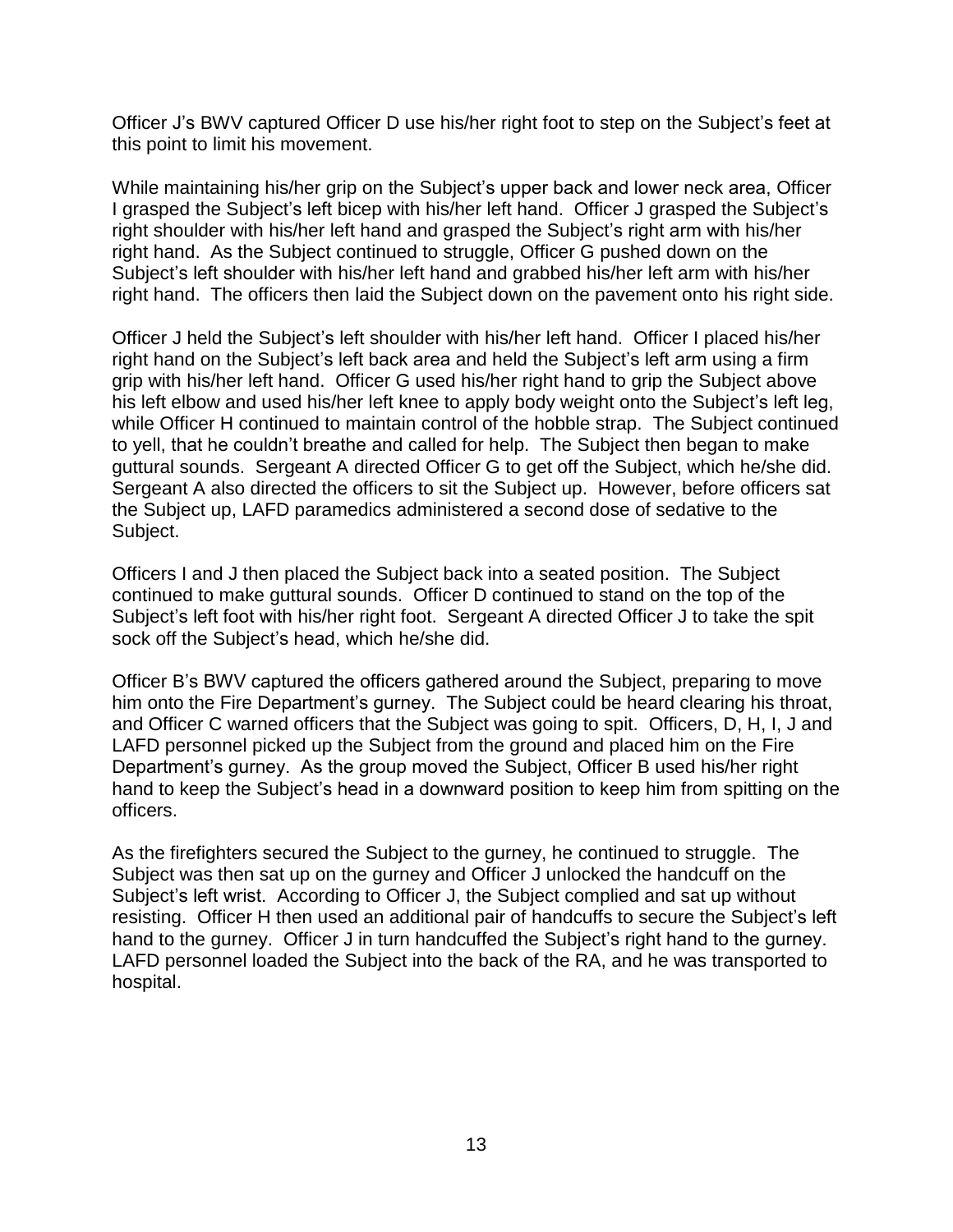## **BWV and DICVS Policy Compliance**

| <b>NAME</b> | <b>TIMELY BWV</b><br><b>ACTIVATION</b> | FULL 2-<br><b>MINUTE</b><br><b>BUFFER</b> | <b>BWV</b><br><b>RECORDING</b><br>OF ENTIRE<br><b>INCIDENT</b> | <b>TIMELY</b><br><b>DICVS</b><br><b>ACTIVATION</b> | <b>DICVS</b><br><b>RECORDING</b><br>OF ENTIRE<br><b>INCIDENT</b> |
|-------------|----------------------------------------|-------------------------------------------|----------------------------------------------------------------|----------------------------------------------------|------------------------------------------------------------------|
| Sergeant A  | <b>No</b>                              | <b>No</b>                                 | <b>No</b>                                                      | Yes                                                | <b>No</b>                                                        |
| Sergeant B  | Yes                                    | Yes                                       | Yes                                                            | N/A                                                | N/A                                                              |
| Officer A   | Yes                                    | Yes                                       | Yes                                                            | <b>No</b>                                          | <b>No</b>                                                        |
| Officer B   | Yes                                    | Yes                                       | Yes                                                            | <b>No</b>                                          | <b>No</b>                                                        |
| Officer C   | Yes                                    | Yes                                       | Yes                                                            | <b>No</b>                                          | <b>No</b>                                                        |
| Officer D   | No                                     | No.                                       | <b>No</b>                                                      | Yes                                                | Yes                                                              |
| Officer E   | Yes                                    | <b>No</b>                                 | Yes                                                            | Yes                                                | Yes                                                              |
| Officer F   | Yes                                    | Yes                                       | Yes                                                            | Yes                                                | Yes                                                              |
| Officer G   | Yes                                    | Yes                                       | Yes                                                            | Yes                                                | Yes                                                              |
| Officer H   | Yes                                    | Yes                                       | Yes                                                            | Yes                                                | Yes                                                              |
| Officer I   | Yes                                    | Yes                                       | Yes                                                            | Yes                                                | Yes                                                              |
| Officer J   | Yes                                    | Yes                                       | Yes                                                            | Yes                                                | Yes                                                              |

# **Los Angeles Board of Police Commissioners' Findings**

• The BOPC reviews each Categorical Use of Force incident based upon the totality of the circumstances, namely all of the facts, evidence, statements and all other pertinent material relating to the particular incident. In most cases, the BOPC makes specific findings in three areas: Tactics of the involved officer(s); Drawing/Exhibiting of a firearm by any involved officer(s); and the Use of Force by any involved officer(s). Based on the BOPC's review of the instant case, the BOPC made the following findings:

## **A. Tactics**

The BOPC found Officer A's tactics to warrant a finding of Administrative Disapproval. The BOPC found Sergeants A and B and Officers B, C, I, J, D, E, F, G, and H's tactics to warrant a Tactical Debrief.

## **B. Drawing and Exhibiting**

The BOPC found Officers B and C's drawing and exhibiting of a firearm to be In Policy.

## **C. Non-Lethal Use of Force**

The BOPC found, Sergeants A and Officers A, B, C, D, E, F, G, H, I, and J's nonlethal use of force to be In Policy.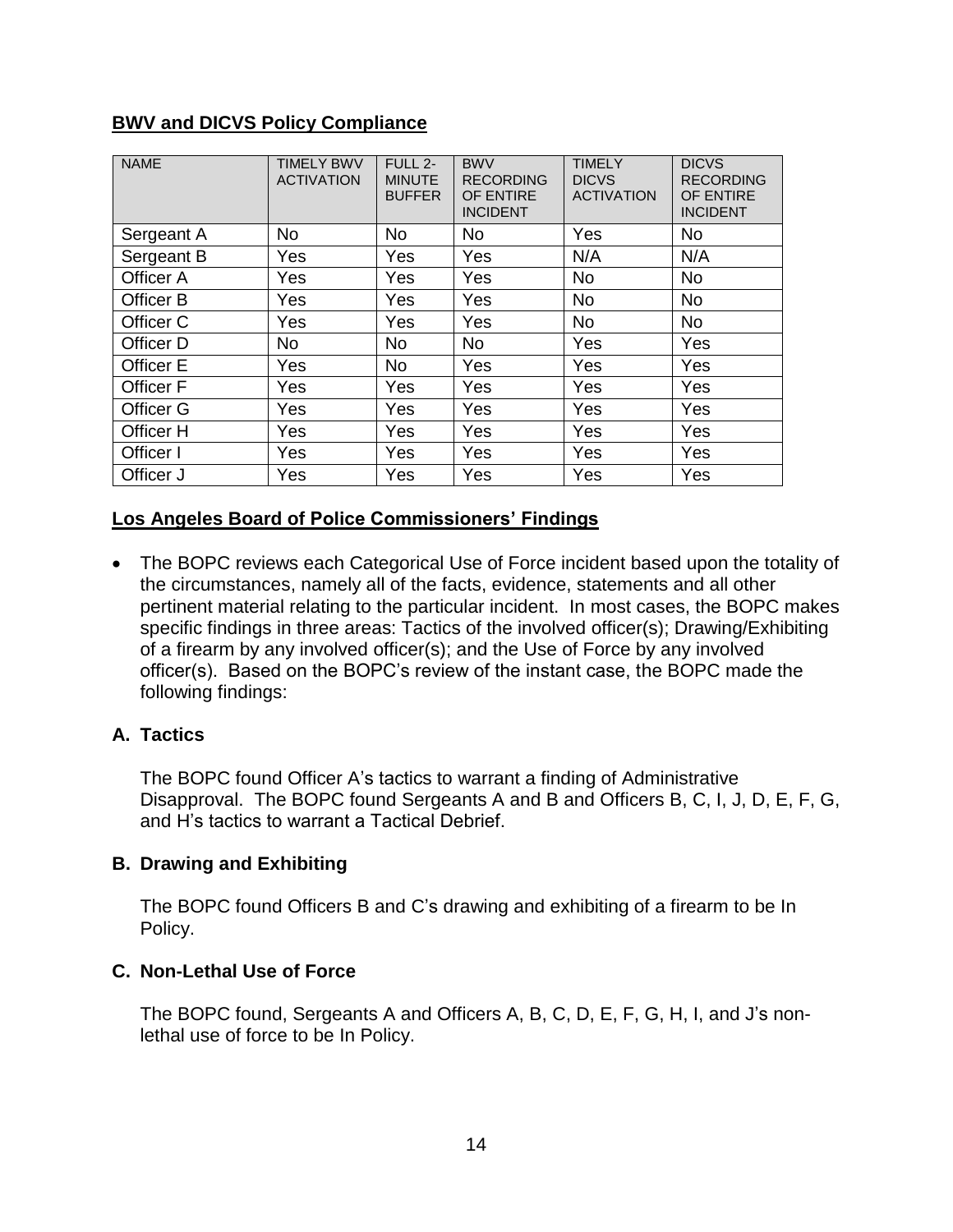# **D. Lethal Use of Force**

The BOPC found Officer A's lethal use of force to be In Policy.

# **Basis for Findings**

In making its decision in this matter, the Commission is mindful that every "use of force by members of law enforcement is a matter of critical concern both to the public and the law enforcement community. It is recognized that some individuals will not comply with the law or submit to control unless compelled to do so by the use of force; therefore, law enforcement officers are sometimes called upon to use force in the performance of their duties. It is also recognized that members of law enforcement derive their authority from the public and therefore must be ever mindful that they are not only the guardians, but also the servants of the public. The Department's guiding principle when using force shall be reverence for human life. Officers shall attempt to control an incident by using time, distance, communications, and available resources in an effort to deescalate the situation, whenever it is safe, feasible, and reasonable to do so. As stated below, when warranted, Department personnel may use objectively reasonable force to carry out their duties. Officers may use deadly force only when they reasonably believe, based on the totality of circumstances, that such force is necessary in defense of human life.

Officers who use unreasonable force degrade the confidence of the community we serve, expose the Department and fellow officers to physical hazards, violate the law and rights of individuals upon whom unreasonable force or unnecessary deadly force is used, and subject the Department and themselves to potential civil and criminal liability. Conversely, officers who fail to use force when warranted may endanger themselves, the community and fellow officers." (Special Order No. 4, 2020, Policy on the Use of Force - Revised.)

The Commission is cognizant of the legal framework that exists in evaluating use of force cases, including the United States Supreme Court decision in Graham v. Connor, 490 U.S. 386 (1989), stating that:

"The reasonableness of a particular use of force must be judged from the perspective of a reasonable officer on the scene, rather than with the 20/20 vision of hindsight. The calculus of reasonableness must embody allowance for the fact that police officers are often forced to make split-second judgments – in circumstances that are tense, uncertain and rapidly evolving – about the amount of force that is necessary in a particular situation."

The Commission is further mindful that it must evaluate the actions in this case in accordance with existing Department policies. Relevant to our review are Department policies that relate to the use of force: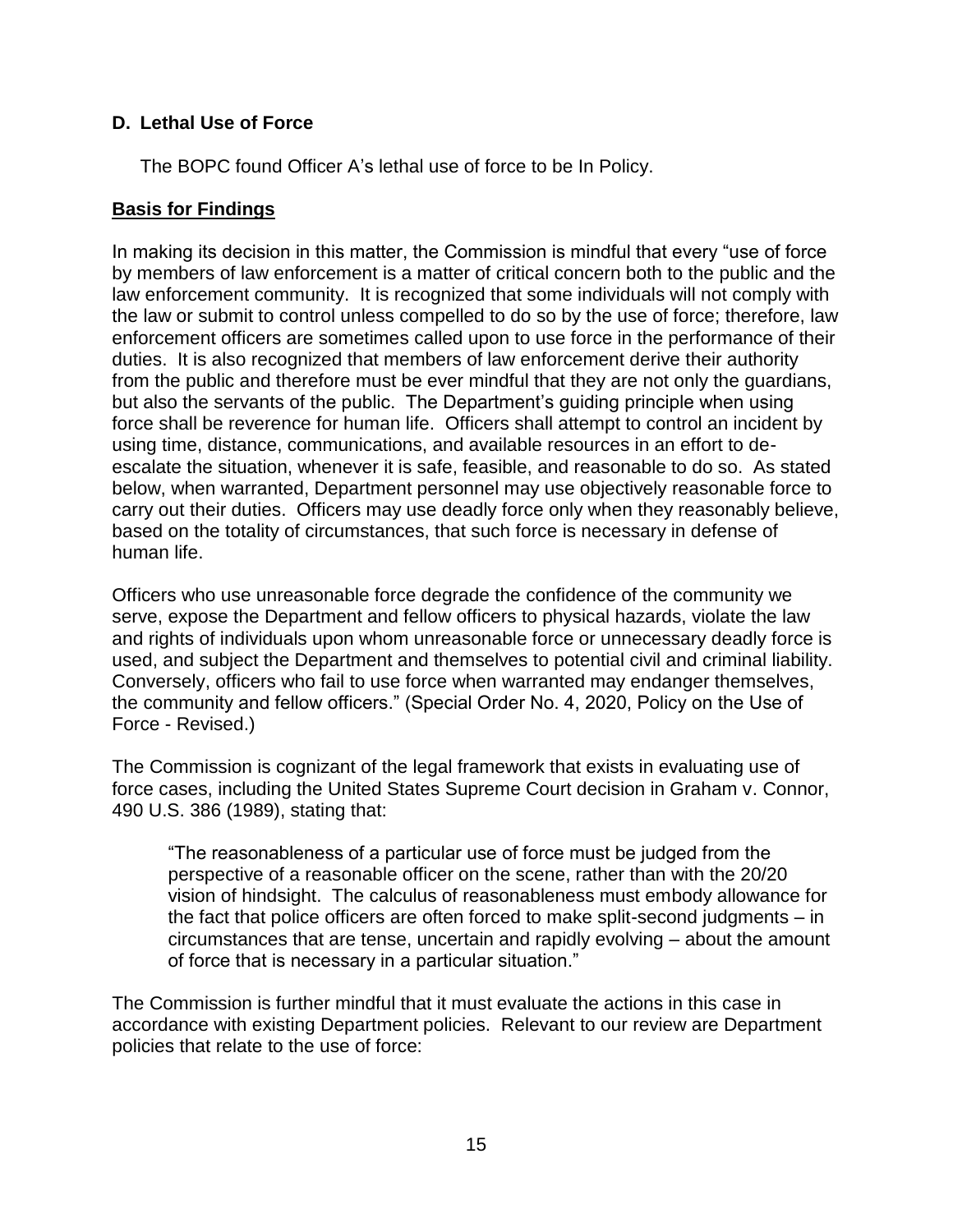**Use of De-Escalation Techniques**. It is the policy of this Department that, whenever practicable, officers shall use techniques and tools consistent with Department deescalation training to reduce the intensity of any encounter with a Subject and enable an officer to have additional options to mitigate the need to use a higher level of force while maintaining control of the situation.

**Use of Force – Non-Deadly.** It is the policy of the Department that personnel may use only that force which is "objectively reasonable" to:

- Defend themselves:
- Defend others:
- Effect an arrest or detention;
- Prevent escape; or,
- Overcome resistance.

**Use of Force – Deadly.** It is the policy of the Department that officers shall use deadly force upon another person only when the officer reasonably believes, based on the totality of circumstances, that such force is necessary for either of the following reasons:

- To defend against an imminent threat of death or serious bodily injury to the officer or another person; or,
- To apprehend a fleeing person for any felony that threatened or resulted in death or serious bodily injury, if the officer reasonably believes that the person will cause death or serious bodily injury to another unless immediately apprehended. Where feasible, a peace officer shall, prior to the use of force, make reasonable efforts to identify themselves as a peace officer and to warn that deadly force may be used, unless the officer has objectively reasonable grounds to believe the person is aware of those facts.

In determining whether deadly force is necessary, officers shall evaluate each situation in light of the particular circumstances of each case and shall use other available resources and techniques if reasonably safe and feasible.

**Note:** Because the application of deadly force is limited to the above scenarios, an officer shall not use deadly force against a person based on the danger that person poses to themselves, if an objectively reasonable officer would believe the person does not pose an imminent threat of death or serious bodily injury to the officer or another person.

**The Department's Evaluation of Deadly Force.** The Department will analyze an officer's use of deadly force by evaluating the totality of the circumstances of each case consistent with the California Penal Code Section 835(a), as well as the factors articulated in Graham v. Connor. (Special Order No. 4, 2020, Policy on the Use of Force - Revised.)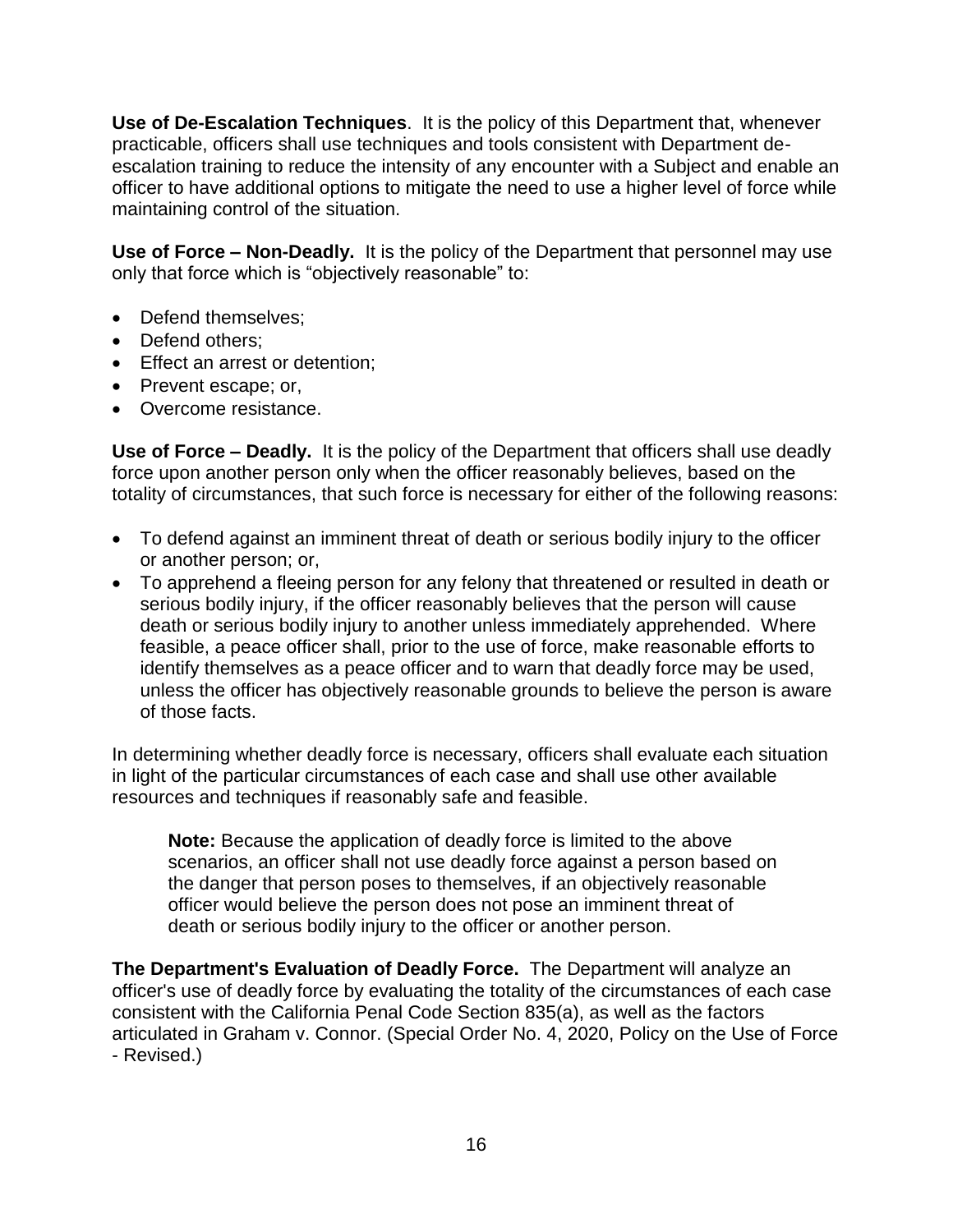An officer's decision to draw or exhibit a firearm should be based on the tactical situation and the officer's reasonable belief that there is a substantial risk that the situation may escalate to the point where deadly force may be justified. (Los Angeles Police Department Manual.)

# **A. Tactics**

## *Tactical De-Escalation Techniques*

- *Planning*
- *Assessment*
- *Time*
- *Redeployment and/or Containment*
- *Other Resources*
- *Lines of Communication (Use of Force - Tactics Directive No. 16, October 2016, Tactical De-Escalation Techniques)*

Tactical de-escalation does not require that an officer compromise his/her or his/her safety or increase the risk of physical harm to the public. De-escalation techniques should only be used when it is safe and prudent to do so.

**Planning** – According to Officer B, this was the first time that Officers A, C, and him/herself had all worked together; however, they had all worked as partners on previous occasions. While working in the RESET unit, roll call training was given on foot pursuit tactics. The officers each agreed they would have the following roles: Officer A would be the cover officer; Officer B was the contact officer, and Officer C was the communications and additional cover officer.

**Assessment** – Officer A observed the Subject, who was initially not identified, who resembled a named suspect from a recent Crime Alert Bulletin and was wanted for ADW. The officers all agreed that the Subject matched the photograph on their MDC of the wanted suspect. Officer A noted that the suspect had utilized bodily force by kicking the victim multiple times while the victim was on the ground; however, there was no weapon used in the crime. Officer B assessed that the Subject was going to run from them because the Subject was looking back in their direction as he walked, so Officer B warned his/her partners that the Subject was going to run. At the termination of the foot pursuit, Officer A observed the Subject reach into his left front pocket, grip the butt of a handgun with his left hand, and attempt to remove it from his pants pocket.

Officer A identified that he/she was in a deadly force situation and quickly assessed his/her options of either shooting the Subject or initiating a CRCH on the Subject. In an effort to preserve the Subject's life, Officer A elected to apply a CRCH on the Subject. Officer A also assessed that the Subject's body was limp, and after applying a CRCH, he/she released the pressure off of the Subject's carotid and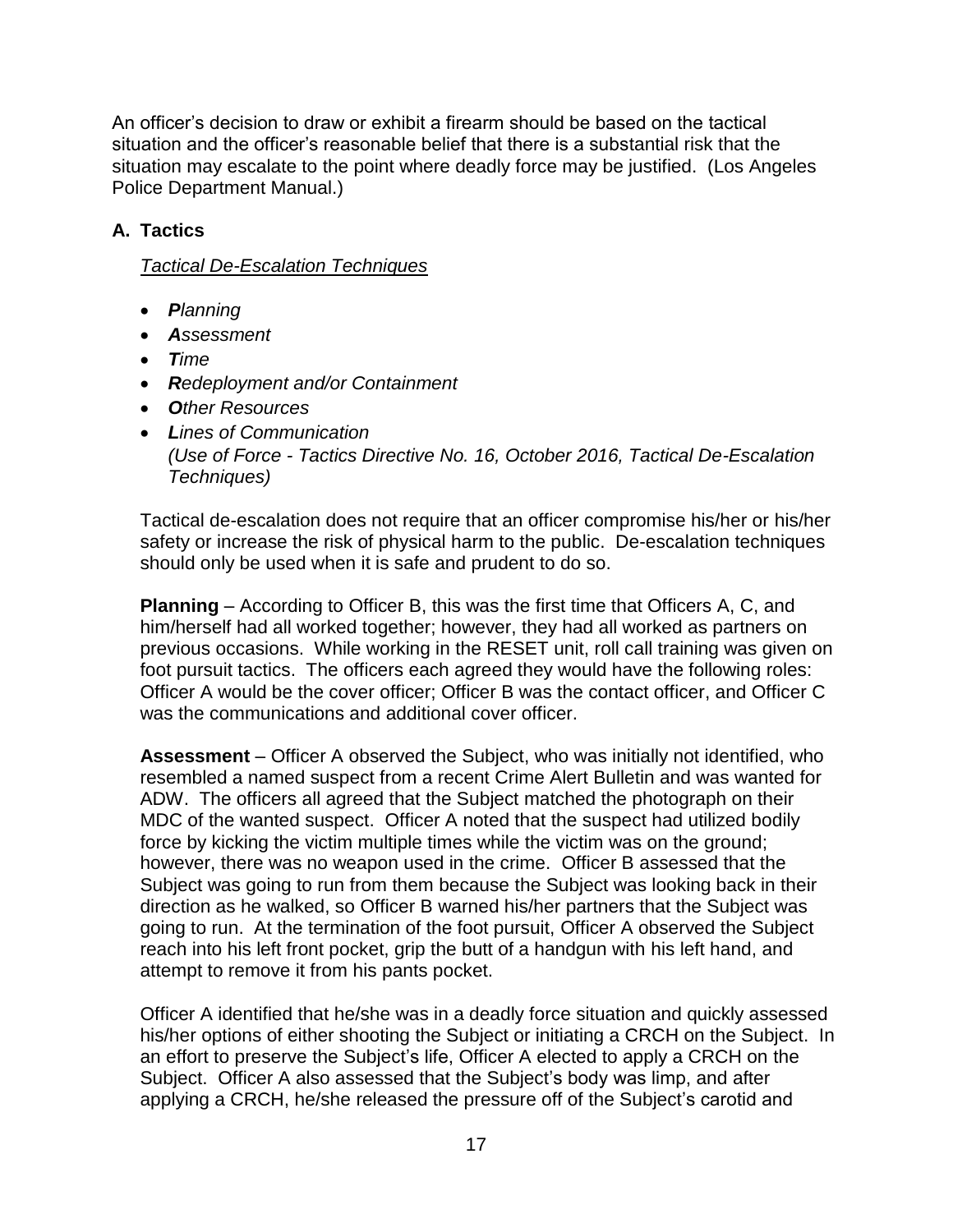repositioned him/herself. When they reached Officer A's location, Officer C observed Officer B with his/her service pistol out and holstered his/her service pistol, while holding his/her TASER.

Sergeant A assessed that he/she was the first back-up unit to arrive at scene, the Subject's handgun was not secured, and the Subject had not been handcuffed. Sergeant A assessed the location of the handgun and was concerned about touching the handgun in the Subject's pocket in case the hammer was cocked. Sergeant A stretched the Subject's pants pocket out and directed Officer E to cut it, rather than reach inside the Subject's pocket. Sergeant A assessed that the Subject was handcuffed, and Sergeant A went from being involved in the use of force to asserting command and control of the officers.

Sergeant B assessed the Subject was animated and violent and directed the officers to lay the Subject back down onto the ground until the administered sedative had more time to take effect.

**Time** – Officer A took time to utilize his/her MDC to access Central Area's online homepage, which had a link to photographs of suspects who were wanted for crimes committed in Central Area and brought up a photograph of the suspect. Officers A, B, and C confirmed the Subject was similar in appearance to the suspect's photo in the Crime Alert prior to conducting a pedestrian stop on the Subject.

Both LAPD and LAFD personnel monitored the Subject throughout the incident and advised the Subject to relax. LAFD personnel administered sedatives to the Subject twice, and officers waited for the sedatives to take effect prior to the Subject's transport to the hospital to reduce the possibility of having to use additional force.

**Redeployment and/or Containment** – Officer B put the police vehicle into drive and angled the police vehicle in a northwesterly direction towards the sidewalk. Officer B attempted to align the front end of the police vehicle with the Subject's position; however, the Subject began walking east and fled on foot. Officer A began pursuing the Subject on foot, followed by Officers B and C.

As determined by the investigation, Officer A's BWV captured Officer A making physical contact with the Subject at 0637:02 hours. At that point, Officer C's BWV captured Officer B run approximately 190 feet in 15 seconds before Officer B made contact with the Subject. Officer A did not redeploy to seek cover and wait for Officers B and C to arrive at his/her location at the termination of the foot pursuit, prior to making physical contact with the Subject, which resulted in an altercation.

**Other Resources** – Upon broadcasting they were in foot pursuit, officers and supervisors from Central Patrol Division, along with Air Support Division personnel, responded to the area to assist Officers A, B, and C.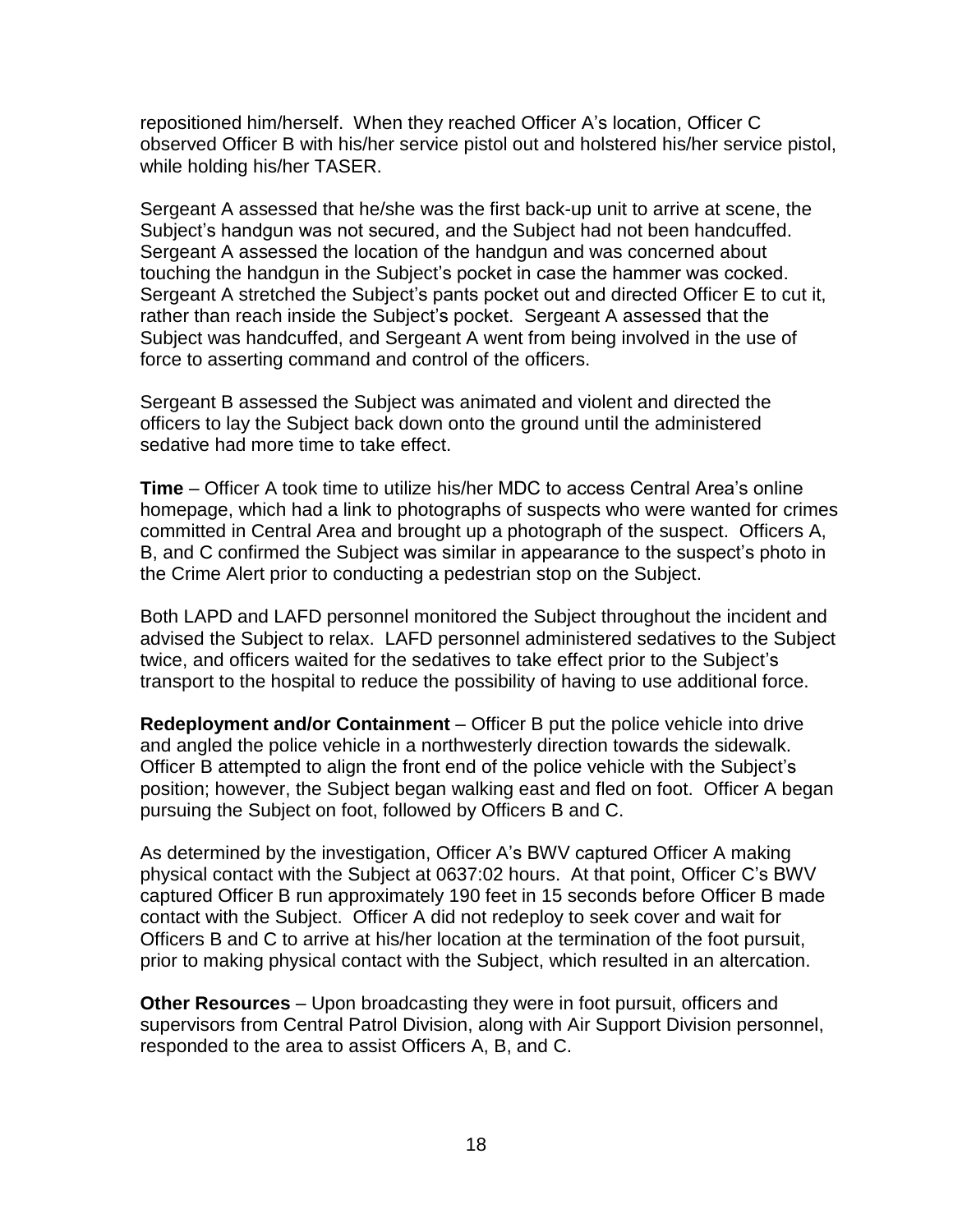Officers A, B, and C communicated among each other and waited for additional resources to arrive to assist in controlling the Subject. Officer C drew his/her TASER as a less-lethal force option and warned the Subject in an attempt to deescalate the Subject's actions and to convince him to cease his resistance. Officer A utilized the HRD as a resource to control the Subject and minimize injury to the Subject and other officers.

Sergeant A and Lieutenant A requested Sergeant B as an additional resource to monitor the officers and the Subject, so Lieutenant A could be briefed on the incident and clarify information.

After determining that a CUOF had occurred and the Subject was securely transported by LAFD personnel, Lieutenant A directed the request of additional supervisors to the scene to assist in the separation and monitoring of the involved officers.

**Lines of Communication** – As the officers drove past the Subject, Officer A advised Officers B and C that the Subject was the suspect that they had been looking for. Officer B warned his/her partners that the Subject was going to run when the Subject looked back in their direction as he walked eastbound. Officer A broadcast that they were stopping a Subject who was wanted for questioning and stated to the Subject that he/she wanted to talk to him. Officer B broadcast that they were in foot pursuit and the Subject's descriptors. Officer C communicated to Officer B that he/she would take over broadcasting immediately and broadcast the officers' location and direction of travel.

During the foot pursuit, Officer A communicated with the Subject and directed the Subject to Stop. Officer A also warned Officers B and C that the Subject had a gun, as they approached. Officers B and C ordered the Subject to drop the handgun. Officer C updated their foot pursuit broadcast that the Subject had a gun. Officers A, B, and C communicated among each other to limit the Subject's movements until additional resources arrived.

Officer C notified his/her partners of the location of the Subject's handgun. Sergeant A acknowledged the location of the Subject's handgun and directed Officer C to control the Subject's hand, so he/she could retrieve the handgun. Sergeant A directed Officer E to cut away the inside pocket containing the Subject's handgun and directed Officer L to secure the recovered handgun. Sergeant A communicated to the Subject to stop striking his head on the ground and advised the Subject multiple times to relax. After the Subject had the HRD applied and was making guttural sounds, Sergeant A directed the officers to return the Subject to a seated position and to remove the spit sock from the Subject's head.

Throughout the incident, officers and LAFD personnel communicated to the Subject to relax and to stop resisting their efforts in an attempt to gain the Subject's cooperation.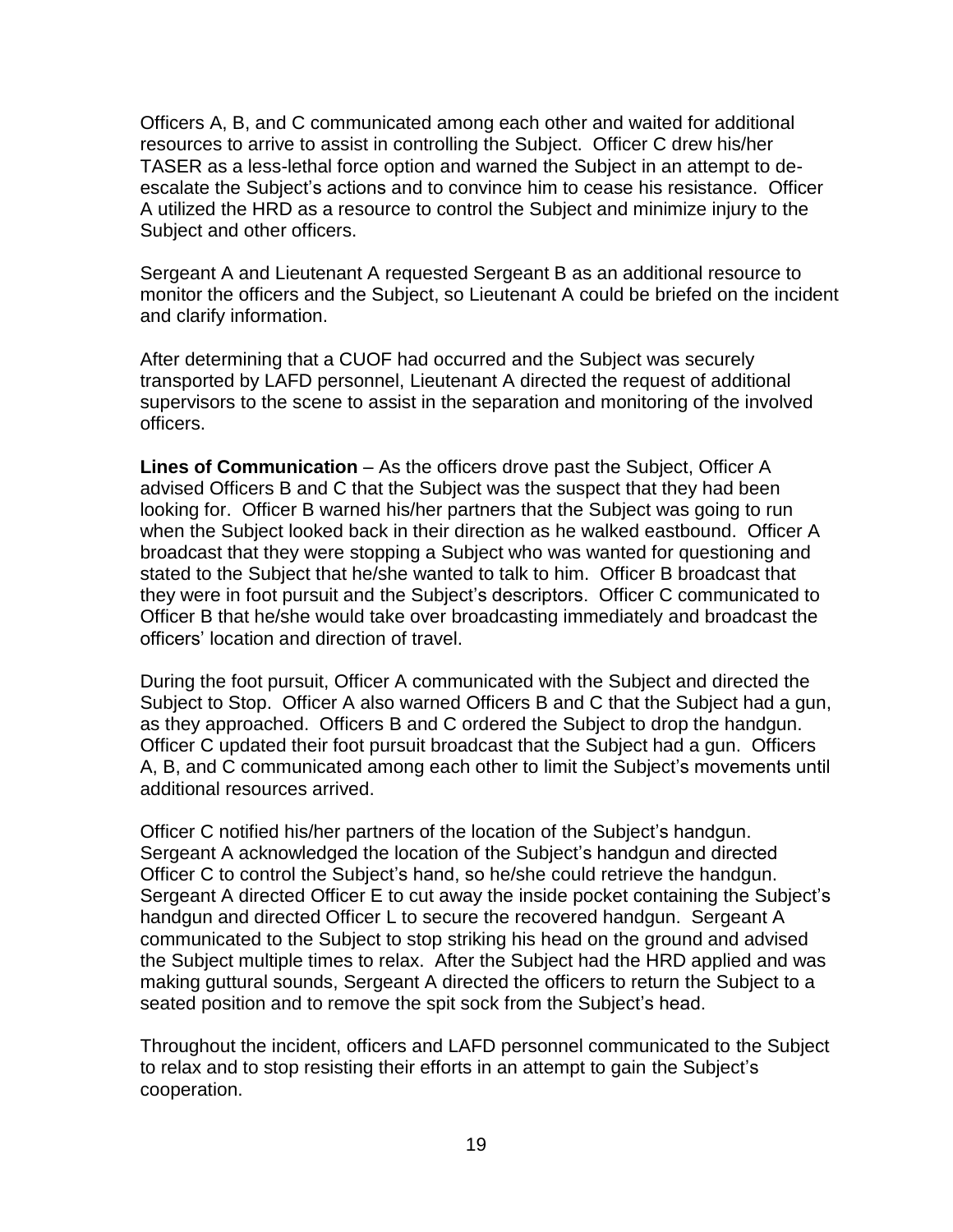It was noted by the BOPC that Officers E, F, I, and Lieutenant A delayed in advising Communications Division (CD) of their Code Six location upon responding to the foot pursuit. Lieutenant A broadcast he/she was Code Six and declared him/herself as Incident Commander (IC). Lieutenant A coordinated resources at scene by communicating direction to the on-scene supervisors.

Sergeant A coordinated with Sergeant B to monitor the officers and the Subject, so Sergeant A could speak with Lieutenant A and Officer A. Officer A communicated his/her actions to Lieutenant A and Sergeant A, advising them he/she had applied a CRCH, and Sergeant A also communicated his/her involvement to Lieutenant A.

The BOPC recognized that this was a tactically fluid situation and discussed that additional coordination and communication with the officers by Sergeants A and B could have ensured each officer had clearly assigned roles and reduced the number of officers involved in the use of non-lethal force. The BOPC noted the continuous efforts by officers and Sergeant A throughout the incident to communicate with the Subject and attempt to gain his compliance. The BOPC also noted Officer A's decision to utilize a CRCH as a lethal force option with the intent to preserve the Subject's life. The officers did not rush and utilized time to control the Subject. The officers and sergeants were continually attempting to de-escalate a tense situation in the hopes of gaining the Subject's voluntary compliance to submit to a lawful arrest.

- During its review of this incident, the BOPC noted the following tactical considerations:
	- **1. Pedestrian Stop Tactics/Tactical Vehicle Deployment –** (Substantial Deviation, with Justification – Officer B)

Officers A, B, and C were working a three-officer unit configuration in a marked black and white police vehicle, travelling west on 5<sup>th</sup> Street. Fifth Street is a three-lane, one-way street allowing for east to west direction of travel. Officer A observed an individual (later identified as the Subject), who resembled a wanted ADW suspect involving bodily force, on the northeast corner of the street. As they passed the Subject, Officer A informed Officers B and C of his/her observation and belief. Officer B stopped the police vehicle for approximately four seconds, then drove in reverse as Officer A retrieved a wanted flyer from the police vehicle's Mobile Data Computer (MDC). The police vehicle traveled in reverse, eastbound on 5<sup>th</sup> Street, for approximately 14 seconds, and passed the Subject in reverse in order to verify if the Subject and the wanted individual in the photograph were the same person. Officers A, B, and C had knowledge that the ADW involved the used bodily force and not a weapon.

Officer B stated that he/she made sure that there were no vehicles or pedestrians behind him/her as he/she backed the vehicle. Officer B stopped the police vehicle in the number two lane of traffic. The Subject began to walk east as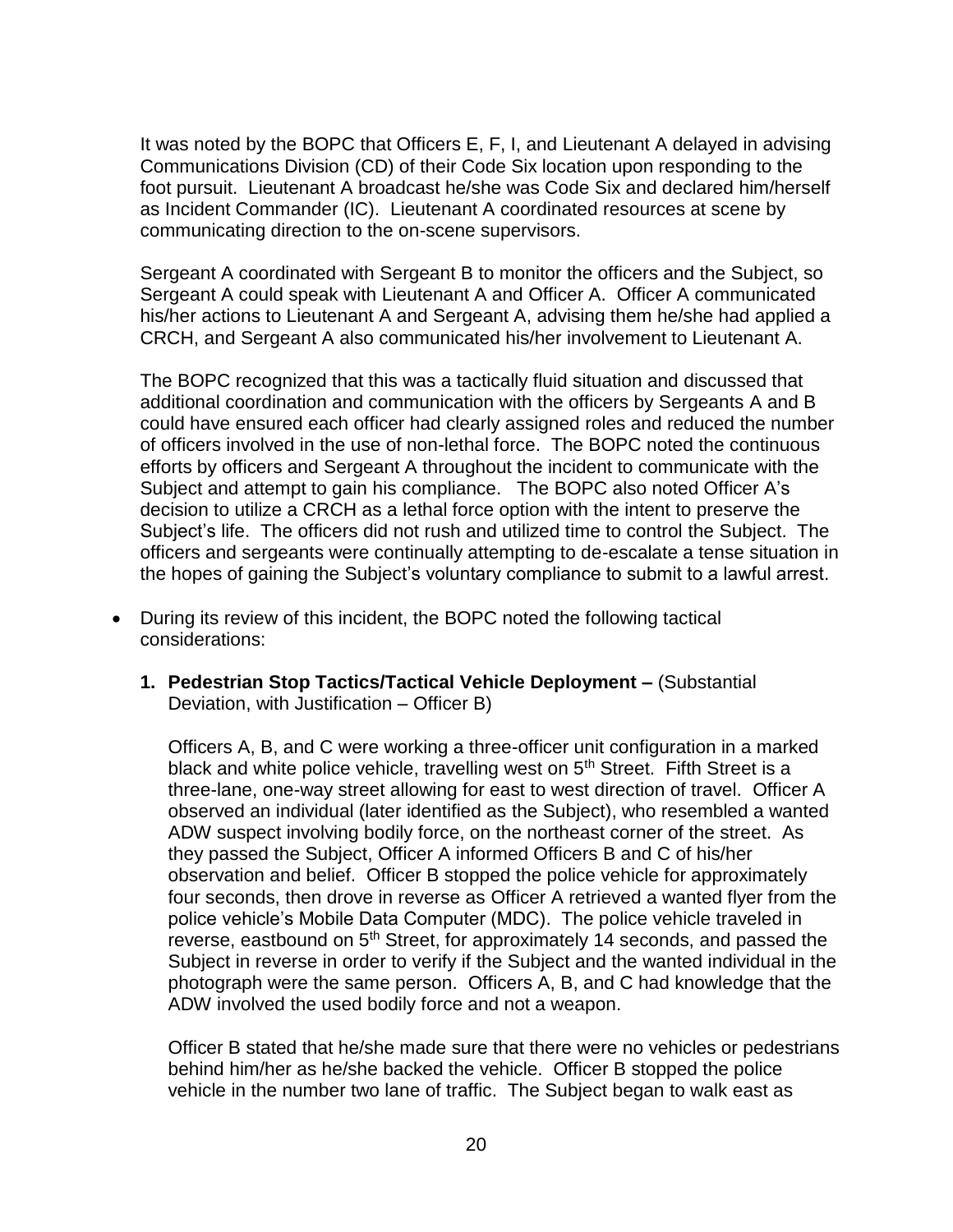Officer B conducted a right turn, diagonal to the sidewalk, in an attempt to deploy on the Subject. Officer A exited the police vehicle and initiated verbal contact with the Subject as Officers B and C were exiting the police vehicle. The Subject fled from the officers on foot.

In considering the circumstances with regard to this incident, the BOPC noted the officers had already passed the Subject when Officer A alerted Officers B and C regarding his/her observations. The traffic flow on the street was one-way and restricted the options of travel for Officer B. Officer B drove slowly as he/she navigated the police vehicle while in reverse as the officers attempted to verify if the Subject matched the photograph in the Crime Alert. The verification of the match was critical to establish the legality of the detention for the officers. The BOPC would have preferred that Officer B had parked the police vehicle at the corner and the officers coordinated their approach on foot to verify the Subject's identity. The Subject began walking eastbound and the passenger side of the police vehicle was exposed and parallel to the Subject, prior to Officer B being able to place the police vehicle diagonally to the sidewalk to conduct a pedestrian stop on the Subject. This movement by the Subject further complicated Officer B's attempt to park the police vehicle in relation to the Subject. The BOPC discussed that despite Officer B's attempts to park, the placement of the police vehicle was ineffective. The officers did not have knowledge that the Subject was armed, but the vehicle placement placed the officers in a potentially vulnerable position. The BOPC did note that Officer A immediately exited the police vehicle, followed by Officers B and C, and attempted to initiate contact with the Subject to conduct the pedestrian stop; however, the Subject fled from the officers on foot.

Based on the totality of the circumstances, The BOPC determined that Officer B's actions were a substantial deviation, with justification, from approved Department tactical training.

**2. Foot Pursuit Concepts (Separation) –** (Substantial Deviation, without Justification – Officer A)

Officers B (driver), A (front passenger), and C (left rear passenger) were working a three-officer unit configuration in a marked black and white police vehicle, travelling west on 5<sup>th</sup> Street. Officer C was assigned communications while Officer B was assigned as cover officer in the officers' prior planning as a threeofficer unit. Officer B stated it was the first time that all three officers worked together; however, they had all worked as partners on previous occasions and roll call training was given on foot pursuit tactics. As officers attempted to conduct a pedestrian stop on the Subject, who they believed matched the photograph of an ADW suspect involving bodily force, Officer A broadcast their stop and location. In response, the Subject fled on foot, resulting in a foot pursuit.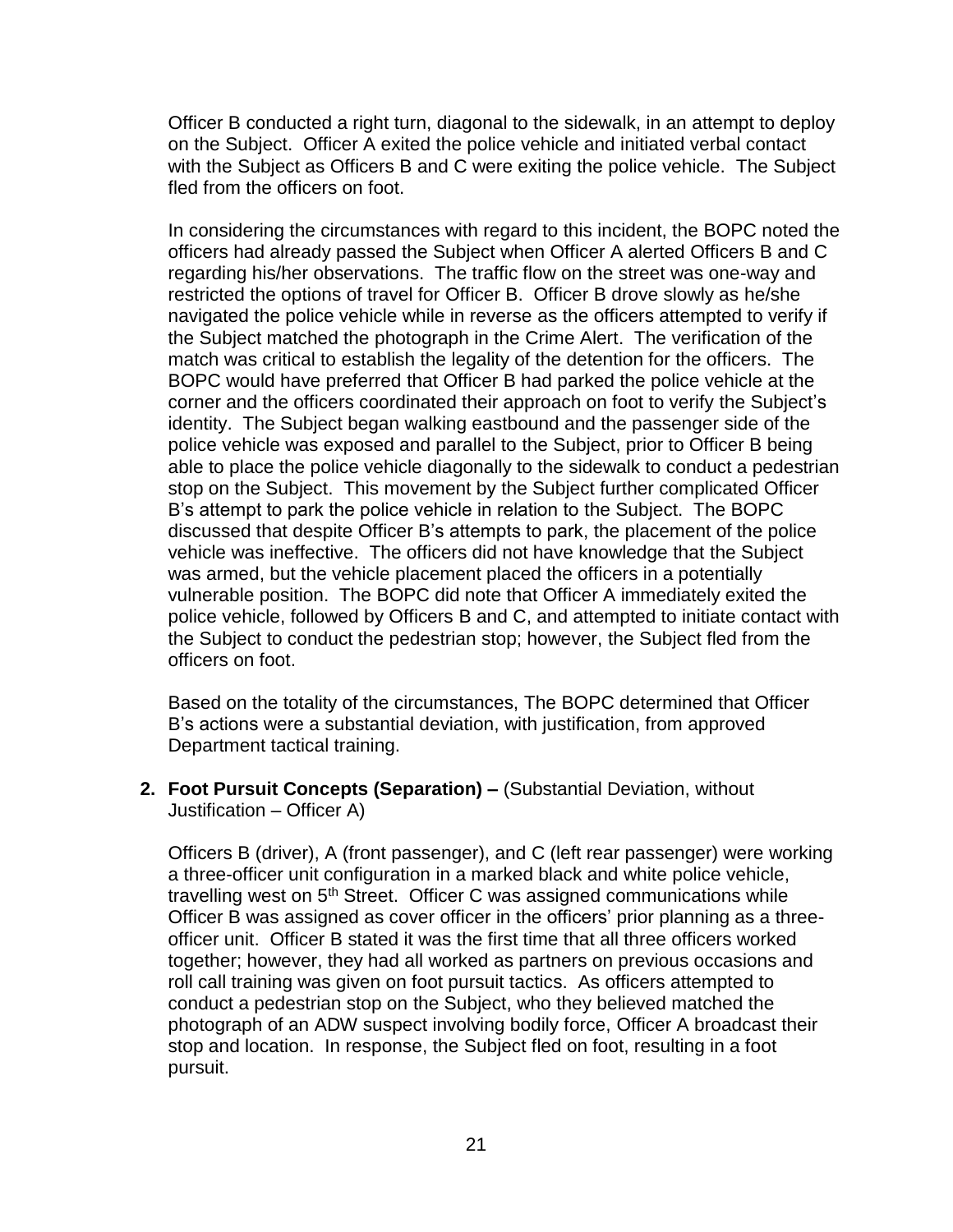According to Officer A, he/she ran offset of the Subject, closer to the sidewalk as the Subject ran in the middle of the street. Due to the Subject being wanted for an ADW involving bodily force and no weapon being involved, Officer A's goal of the foot pursuit was to apprehend the Subject. Officer A could hear Officers B and C broadcasting the foot pursuit and believed Officers B and C were behind him/her.

As determined by the FID investigator, Officer A's BWV captured Officer A making physical contact with the Subject at 0637:02 hours. At that point, Officer C's BWV captured Officer B run approximately 190 feet in 15 seconds before Officer B made contact with the Subject.

As the driver officer, Officer B placed the car in park, removed the keys from the ignition, and he/she and Officer C also gave chase on foot, with Officer B in front of Officer C. Officer B did not close the police vehicle door and engage the locks, prior to becoming involved in a foot pursuit as a three-officer unit. After the termination of the foot pursuit, Officer B directed responding units to secure his/her police vehicle at 5<sup>th</sup> Street and Wall Street. Officers B and C were both unaware that the Subject was armed during the foot pursuit and had knowledge that the ADW involved bodily force; therefore, both officers indicated their intention was to apprehend the Subject.

Officers B and C initially broadcast the foot pursuit simultaneously. Officer C became aware of the simultaneous broadcasts and corrected the issue by communicating with Officer B that he/she would broadcast. Officer C then broadcast the Subject's location and direction of travel. Officer C also broadcast that the Subject was armed with a gun. When the foot pursuit had terminated, they were attempting to detain the Subject; however, Officer C did not include the location for responding units or the Air Unit. As they neared 521 South San Pedro Street, Officer A ordered the Subject to stop. The Subject looked back at Officer A, tripped, and fell forward onto the ground.

In this case, the BOPC noted the officers' coordination and communication throughout the foot pursuit and adherence to Department training and policy. When Officers C recognized that both he/she and Officer B were broadcasting simultaneously, he/she corrected the issue by communicating to Officer B that he/she would broadcast to allow Officer B to remain with Officer A in the foot pursuit. Officer C effectively broadcast their updated location and direction of travel as the foot pursuit continued. Officer C broadcast to responding officers that the Subject was armed with a handgun, although, the BOPC would have preferred Officer C had included an updated location as well. In addition, the BOPC would have preferred that as a three-officer unit, Officer B had taken a moment to secure their police vehicle prior to joining the foot pursuit. While this incident unfolded quickly, the unsecured police vehicle could have resulted in equipment being taken by a passerby. The BOPC discussed that while coordination can become complicated when officers work a three-officer unit,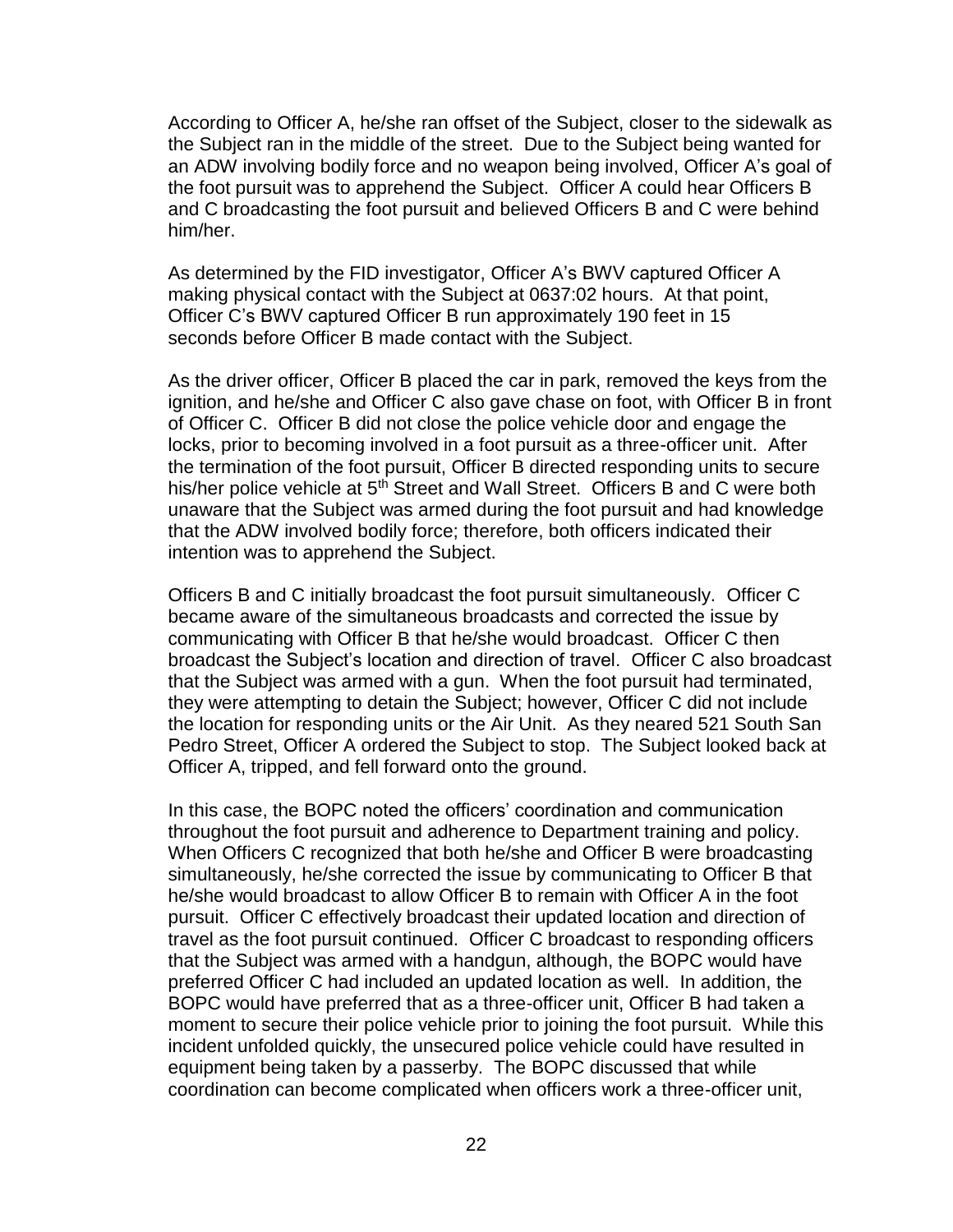Officers A, B, and C specified their roles, which was notable as this was these officers' first time working together as a three-officer unit as opposed to a twoofficer unit.

In deciding to pursue the Subject in apprehension mode, the BOPC discussed all three officers' knowledge of the Subject having committed an ADW utilizing bodily force and that no weapon had been involved in that previous incident. Furthermore, the Subject's actions did not suggest to officers that he was armed with a handgun until after the Subject fell down to the ground and Officer A had made physical contact with the Subject. Upon observing the Subject attempting to remove a handgun from a sewn pocket inside his pants, Officer A immediately alerted Officers B and C.

The BOPC considered the facts and circumstances surrounding the foot pursuit. Officers B and C momentarily lost sight of Officer A. When Officers B and C turned the corner, Officer A was a considerable distance away and already involved in an altercation with the Subject. In this case, as the lead officer in a foot pursuit and in the concept of working as a team, it was Officer A's responsibility to have slowed his/her pace, waited for his/her partners, and sought cover, until his/her partners were close enough to render him/her immediate aid.

Based on the totality of the circumstances, the BOPC determined that Officer A's actions were a substantial deviation, without justification, from approved Department tactical training.

## **3. Code Six**

Officers E, F, I, and Lieutenant A delayed in advising Communications Division (CD) of their Code Six location upon responding to the foot pursuit. The investigation revealed that Officer F broadcast his/her unit was Code Six over the radio approximately seven minutes after arriving at scene. Officer E broadcast his/her unit was Code Six over the radio approximately 18 minutes after arriving at scene. Officer I broadcast that his/her unit was Code Six over the radio approximately 19 minutes after arriving at scene. Lieutenant A broadcast that he/she was Code Six and declared him/herself as Incident Commander (IC) after being at scene approximately 12 minutes.

The purpose of broadcasting a Code Six location is to advise CD and officers in the area of their location and the nature of the field investigation, should the incident escalate and necessitate the response of additional personnel.

In this case, the BOPC considered the Department's Code Six policy and noted several resources were enroute to the location due to the broadcast of a foot pursuit by the primary unit. The broadcast of the primary unit had initiated the response of multiple additional resources. The BOPC also considered that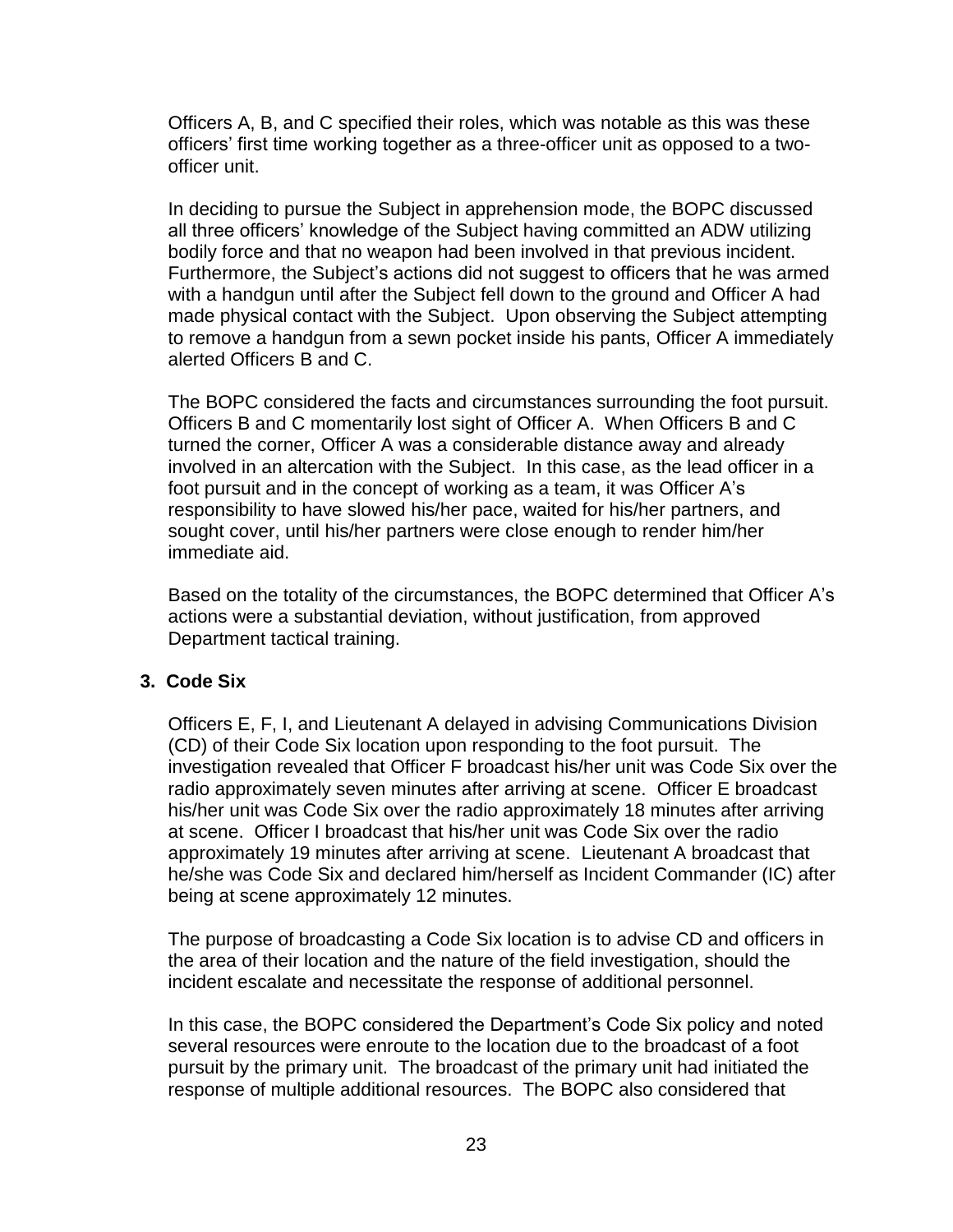Officers E and F were initially involved in the non-lethal use of force, followed by Officer I. Once the Subject was secured and the scene was contained, Officers E, F, I, and Lieutenant A broadcast their Code Six location to CD as soon as it was practicable and without further delay. The delay in their Code Six broadcast did not jeopardize the safety of any persons, as the primary unit had already broadcast the Code Six location and additional resources arrived at the correct location.

Based on the totality of the circumstances, the BOPC determined, that in this situation, Officers E, F, I, and Lieutenant A's actions were not a deviation from approved Department tactical training.

**4. Hobble Restraint Device Protocols –** (Substantial Deviation, with Justification – Sergeants A and B, Officers A, B, C, G, H, I, and J)

Due to the Subject's behavior and resistance to officers, an HRD was applied to the Subject's ankles by Officer A, who secured the HRD in place by tying a knot, where it remained throughout the entirety of the incident. The Subject continued to resist officers' efforts to control him and was placed on his left side in a recovery position, with his hands handcuffed behind his back. While officers held the Subject in the left lateral position, the Subject repeatedly moved his head back and forth toward the pavement. Sergeant A ordered the Subject to stop striking his head on the ground; however, the Subject stated that he no longer wanted to live and continued to move his head. Officer C placed his/her boot between the Subject's head and the asphalt in an effort to shield the Subject from injury. The Subject told Officer C to move his/her foot and repeated, that he had to kill himself. While Officer C's boot remained under the Subject's head, the Subject attempted to bite Officer C's boot, and Officer C ordered the Subject to stop. Officer F placed a spit sock over the Subject's head due to the Subject attempting to bite Officer C and had spit blood at officers previously; however, the Subject began to bite the spit mask, preventing Officer F from pulling it down further. Officer A gave the strap of the HRD to Officer H who maintained control of it.

At the direction of Lieutenant A and Sergeant A, Sergeant B began to monitor the actions of the Subject and the officers. The Subject continued to lay in a left side recovery position while Officer C maintained a grip of the Subject's sweatshirt near his right shoulder. Officer B maintained a grip of the Subject's right arm and removed his/her right knee from the Subject's right hip. Officer G applied bodyweight with his/her knees on the Subject's right hip and leg, while applying bodyweight Officer H continued to hold the strap of the HRD.

LAFD Firefighters asked the Subject if the Subject had used narcotics and the Subject denied using any. The Subject then stated that he couldn't breathe and was going to die. The Subject began to repeatedly yell that he could not breathe as LAFD personnel monitored him. LAFD personnel informed the Subject that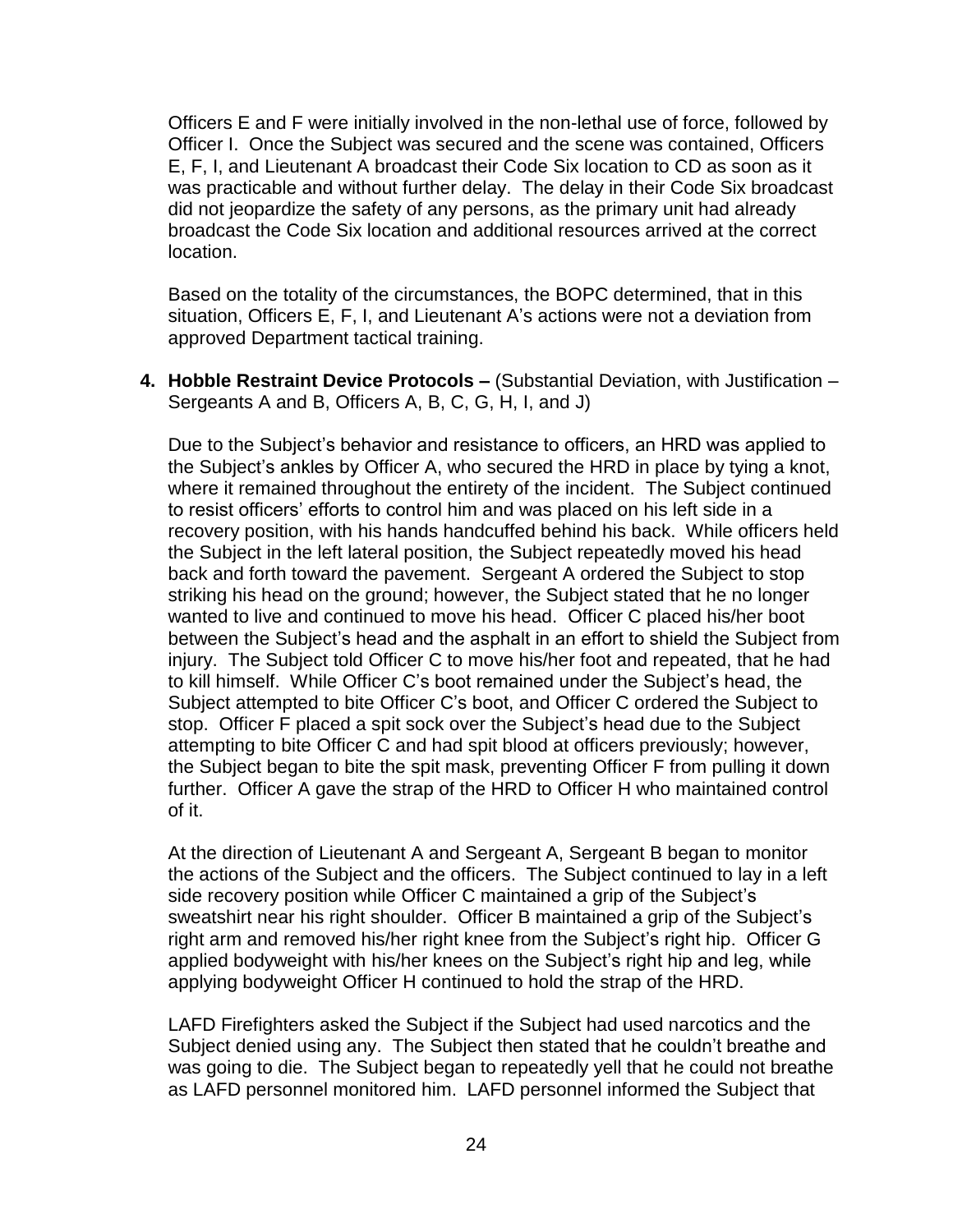they were going to administer medicine to him that would help him relax and make him sleepy. The Subject continually pled for the spit sock to be removed.

Officer B summoned Officers I and J to assist in controlling the Subject, so that Officer B could go speak with Sergeant A. As Officers I and J approached the Subject to assist the other officers, Officer J's BWV captured the Subject in a prone position while the HRD was still applied to his legs. Officer G continued to maintain his/her knees on the Subject's legs, applying bodyweight and used his/her closed right fist to apply bodyweight to the Subject's right arm. Officer C gripped the Subject's right arm with his/her right hand and gripped the Subject's sweatshirt near his right shoulder with his/her left hand. Officer H maintained control of the Subject's feet.

The investigation determined that the Subject had the HRD applied for a total of approximately 11 minutes and 26 seconds. The Subject was observed on Officer J's BWV lying in a prone position, with the HRD applied to his legs for approximately 46 seconds before being placed into a left lateral position.

However, the BOPC noted that in Officer C's BWV, Officer C was lifting the Subject from a prone position by his right shoulder, relieving the pressure off of the Subject's chest area.

The Subject repeatedly stated that he did not consent to being administered any medicine. The Subject called out for help multiple times and yelled that he could not breathe. Officers C and J each grabbed the Subject's sweatshirt, near his right shoulder and upper right arm, and positioned the Subject in a left lateral recovery position. Officer I then relieved Officer C and obtained a grip on the Subject's sweatshirt near his right shoulder with his/her right hand.

Sergeant A, who had resumed monitoring the Subject along with Sergeant B, directed Officers I and J to place the Subject into a seated position. Officer H continued to hold onto the HRD strap as Officers I and J rolled the Subject to his right and placed him into a seated position where the Subject was administered a sedative, and both Officer I and LAFD personnel attempted to adjust the Subject's spit sock; however, the Subject kept biting the spit sock, continued to state he could not breathe, and resisted the Officers I and J, causing them to take a step back. The Subject was laid onto his right side where LAFD personnel administered a second sedative. The Subject was returned to a seated position where the spit sock was removed, and the Subject was lifted onto an awaiting gurney for transport to the hospital.

In this case, the BOPC considered that both officers and LAFD personnel were monitoring the Subject while the Subject had the HRD applied and attempted to de-escalate by advising the Subject to relax. The Subject was able to yell while in the prone position. Sergeant A articulated his/her awareness of the importance of monitoring the Subject in the spit sock after the Subject made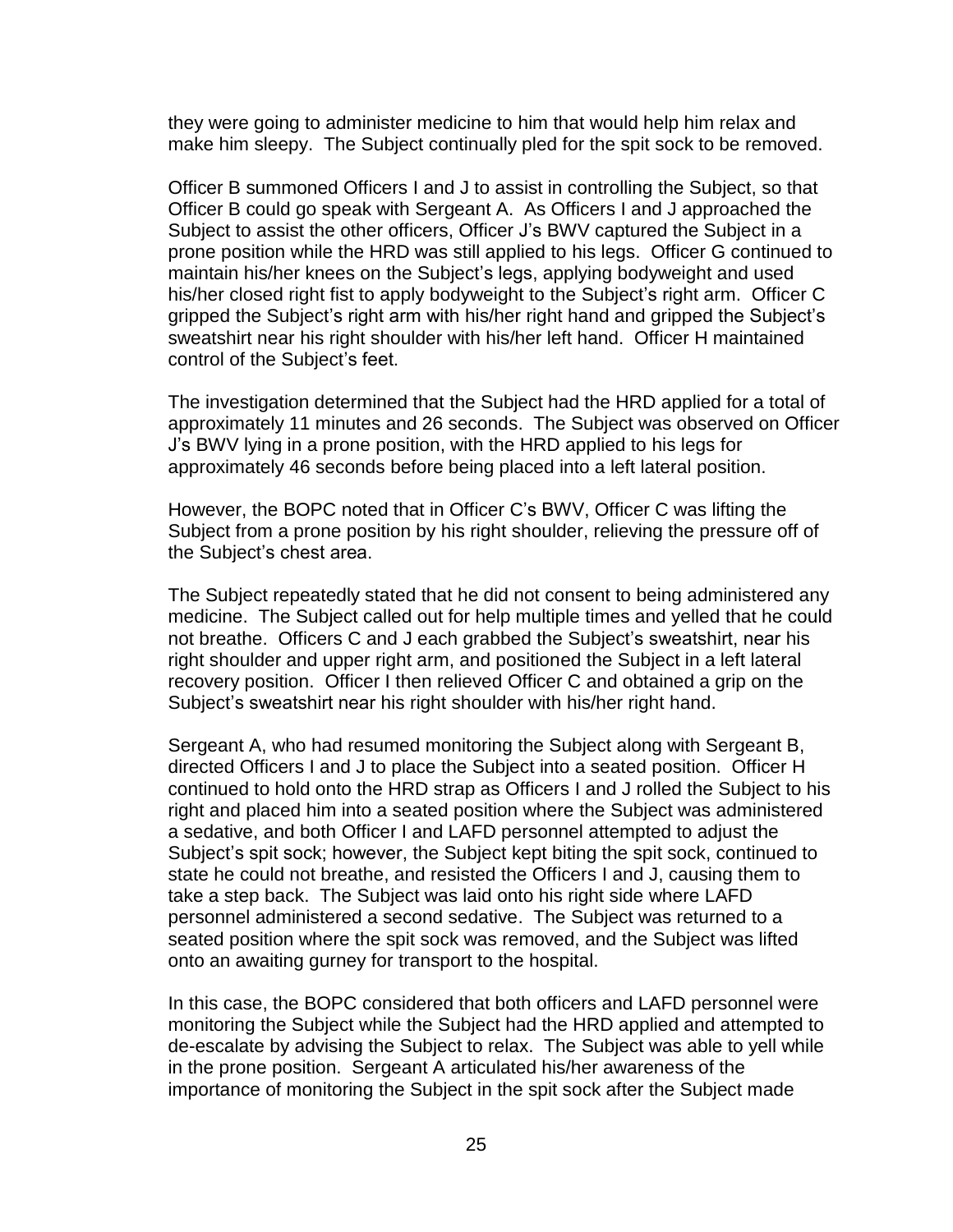remarks about being suicidal and began to eat the spit sock, which could cause choking. The officers and supervisors demonstrated an awareness of the Subject's position by directing and placing the Subject on his left side. In addition, as officers attempted to place the Subject in a seated position, the Subject's continued resistance made it problematic for the officers. The BOPC also noted that Officer C prevented the Subject from being fully prone by lifting the Subject's shoulder off the ground. The BOPC also noted that even when placed in a seated position or on the left side, the Subject continued to complain that he could not breathe. The Subject continuously moved and made attempts to resist the officers' control.

Based on the totality of the circumstances, the BOPC determined that Sergeants A and B, Officers A, B, C, G, H, I, and J's actions were a substantial deviation, with justification, from approved Department tactical training.

- The BOPC also considered the following:
	- **Situational Awareness (Service Pistol Muzzle Against Surface)** The investigation revealed Officer B placed the muzzle of his/her service pistol against the Subject's left torso. Officer B was reminded that should the need have come that he/she would have had to utilize deadly force, the pressing of a service pistol against a surface may move the slide of a semi-automatic handgun out of battery, rendering it unable to fire. The pressing against a surface can also interfere with the cycling of the slide and may only allow the discharging of a single round before experiencing a malfunction.
	- **Situational Awareness (TASER)** The investigation revealed Officer C pressed his/her TASER against the Subject's abdomen. Officer C was reminded that pressing a TASER against a surface may interfere with the clearing of the blast doors of the TASER cartridge. TASERs should be activated at least two inches away from its intended target.
	- **Initiating Physical Contact While Holding a Service Pistol** The investigation revealed that Officer B utilized his/her left hand to grip the Subject's left wrist and controlled the Subject's left arm while Officer B held his/her service pistol in his/her right hand. Although in this case the Subject was being controlled by an additional officer, Officer B was reminded of the safety issues and tactical disadvantages which come with the holding of his/her service pistol in one hand and initiating physical contact with the other hand. Doing so allows for the possibility of an unintended discharge or disarmament by a suspect.
	- **Basic Firearm Safety Rules** The investigation revealed Officer B momentarily covered his/her left arm and his/her partner, Officer C, as Officer B repositioned the muzzle of his/her service pistol on the Subject's torso. Officer B was reminded to adhere to the Basic Firearm Safety Rules and to always be cognizant of his/her muzzle direction.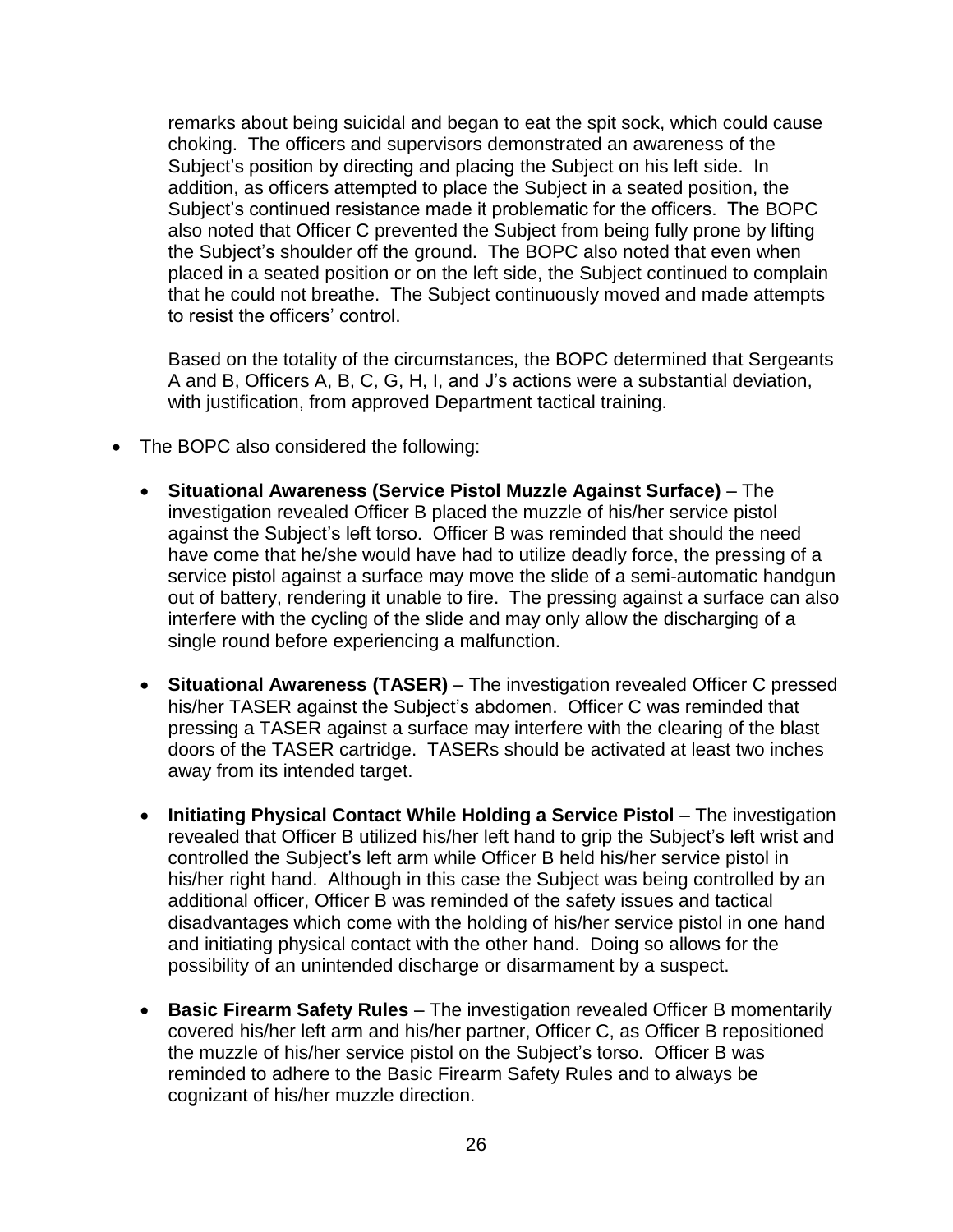- **Holding of Service Pistol in One Hand and Additional Force Option in the Other** – The investigation revealed that Officer C held his/her service pistol in his/her right hand and his/her TASER in his/her left hand while running towards Officer A. Officer C was reminded of the safety issues and tactical disadvantages which come with the holding of his/her service pistol in one hand and an additional force option in the other hand. Doing so allows for the possibility of an unintended discharge or disarmament by a suspect.
- **Initiating Physical Contact While Holding a TASER** The investigation revealed that Officer C grabbed the fabric of the Subject's sweatshirt with his/her right hand to expose the Subject's waistband area, while holding the TASER in his/her left hand. Officer B was reminded of the safety issues and tactical disadvantages which come with the holding of his/her TASER in one hand and initiating contact with the other hand. Doing so allows for the possibility of an unintended discharge or disarmament by a Subject.
- Maintaining Control of Equipment (TASER) The investigation revealed that Officer C placed his/her TASER on the ground between his/her left leg and the Subject's left leg in order to grab hold of the Subject's left arm. Officer C was reminded of the importance of securing his/her equipment so it can be readily available as a less-lethal force option and to prevent the equipment from becoming a hazard or utilized as a weapon by others.
- **Utilizing Tool on Unsecured Suspect** Sergeant A directed Officer E to cut the Subject's pants pocket utilizing his/her knife while the Subject was not handcuffed. Sergeant A was reminded of the importance of not introducing an item that could be utilized against Department personnel and may inflict injury to not only Department personnel, but also injury to an unhandcuffed and not completely secured Subject.
- **Maintaining Control of Suspects –** Officers B and C placed the Subject in a seated position, leaning the Subject against each of their legs. After the Subject was placed in a seated position, the Subject slid off the legs of Officers B and C and onto the ground. Officer B and C then placed the Subject in a left lateral recovery position. Although in this case the Subject continued to move, Officers B and C were reminded of the importance of safeguarding individuals who are in their care and custody to reduce the incidence of injury.
- **Medical Treatment** Sergeant A did not advise the RA unit that a CRCH was utilized on the Subject. Although in this case the personnel from LAFD cared for the Subject, Sergeant A was reminded to advise medical personnel of any injury or possible injury a Subject may be suffering from to ensure an individual receives appropriate medical treatment.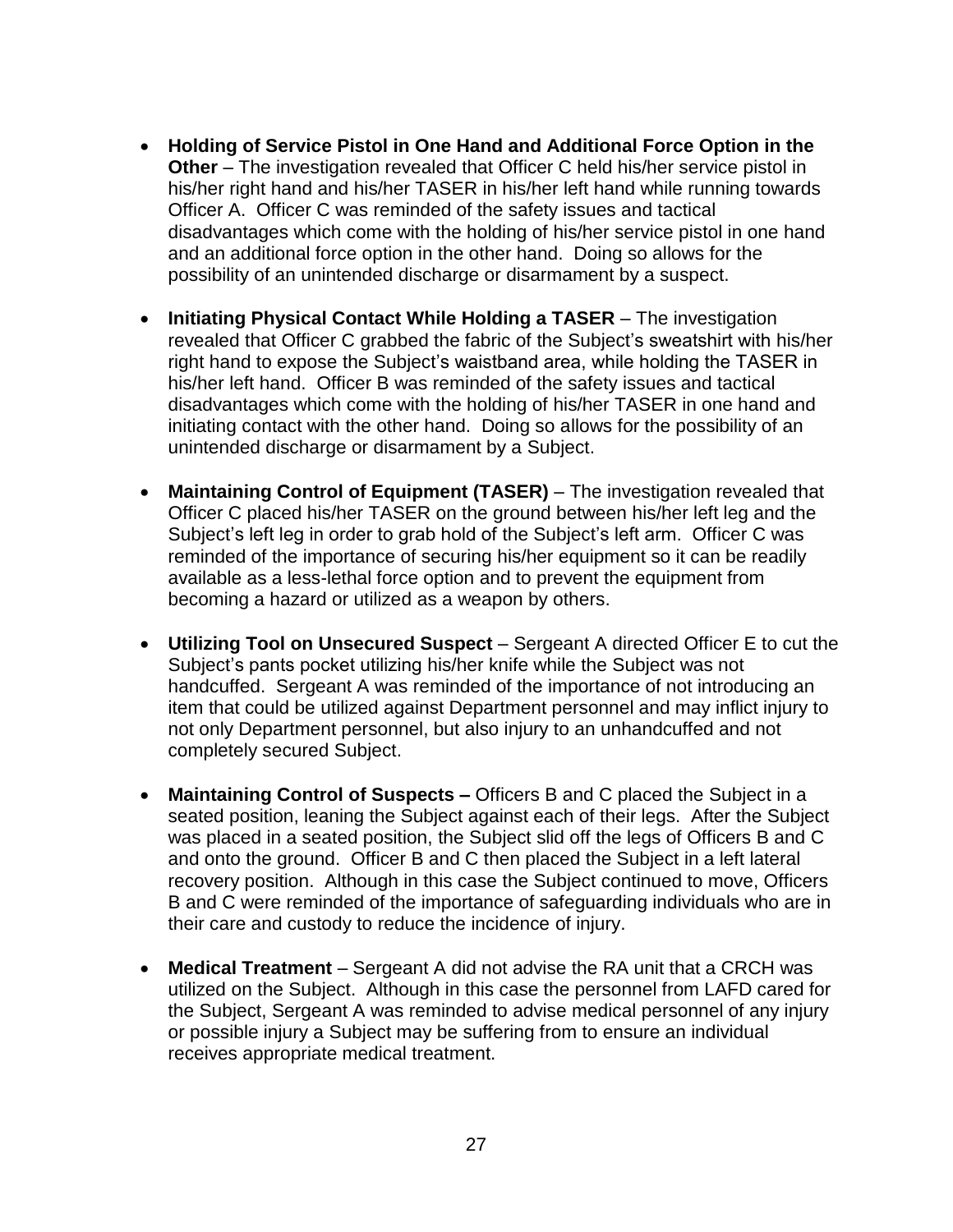- **Spit Sock Protocols (Positioning)** Officer F placed a spit sock over the Subject's head. The Subject was spitting blood and attempting to bite Officer C. As Officer F placed the spit sock over the Subject's head, the Subject began to bite the spit sock, stopping its placement near his/her mouth and preventing Officer F from pulling it down further. Although in this case the Subject resisted the officer's effort to place the spit sock in the proper position, Officer F was reminded of the importance of the proper application of the spit sock to minimize the risk to officers and the Subject. Improper placement of the spit sock could allow the Subject to continue to spit on the officers.
- **Stepping on Limbs** The investigation identified that Officer D utilized his/her right foot to step on the Subject's feet to limit the Subject's movements. Officer D was reminded that stepping on a Subject's limb can cause an officer to become off balance and may reflect unfavorably in the public's perception when doing so.

## **Command and Control**

• Sergeant A responded to the foot pursuit broadcast. Sergeant A became involved in the non-lethal portion of the UOF and directed portions of the non-lethal UOF. According to Sergeant A, he/she did not immediately assume command and control because he/she was the first back-up unit to arrive at scene, the handgun was not secured, and the Subject had not been handcuffed. As additional resources arrived, Sergeant A directed Officer E to cut the Subject's pants pocket that contained the handgun. Sergeant A recovered and returned Officer C's TASER to him/her after the Subject was handcuffed and placed into a seated position. Sergeant A gave the Subject's handgun, which was still wrapped in the fabric pocket, to Officer L and directed him/her to secure it. According to Sergeant A, once the Subject was handcuffed, Sergeant A transitioned from being involved in the use of force to asserting command and control of the officers. Officer A informed Sergeant A that he/she had applied a CRCH on the Subject. Sergeant A stated his/her intent was to finish dealing with the ongoing incident and requested an RA for the Subject because the Subject was bleeding from the mouth and a CRCH had been applied on the Subject. Sergeant A directed Officer F to remove him/herself from the Subject. Sergeant A re-inserted him/herself into the use of force by gripping the Subject's right arm. Sergeant A attempted to de-escalate by communicating with the Subject by advising him to relax and directed officers to place the Subject into a seated position after the Subject had the HRD applied.

Sergeant A met with Lieutenant A and informed him/her that he/she was involved in the use of force. While Sergeant B took over monitoring the actions of the Subject and the officers, Officer A briefed both Sergeant A and Lieutenant A about the incident. Sergeant A asked a few clarifying questions and confirmed that Officer A had in fact applied a CRCH. Sergeant A met with Officers A, B, and C and advised them that they were going to be separated after the Subject was transported by RA. Sergeant A also advised those officers not to converse. Sergeant A resumed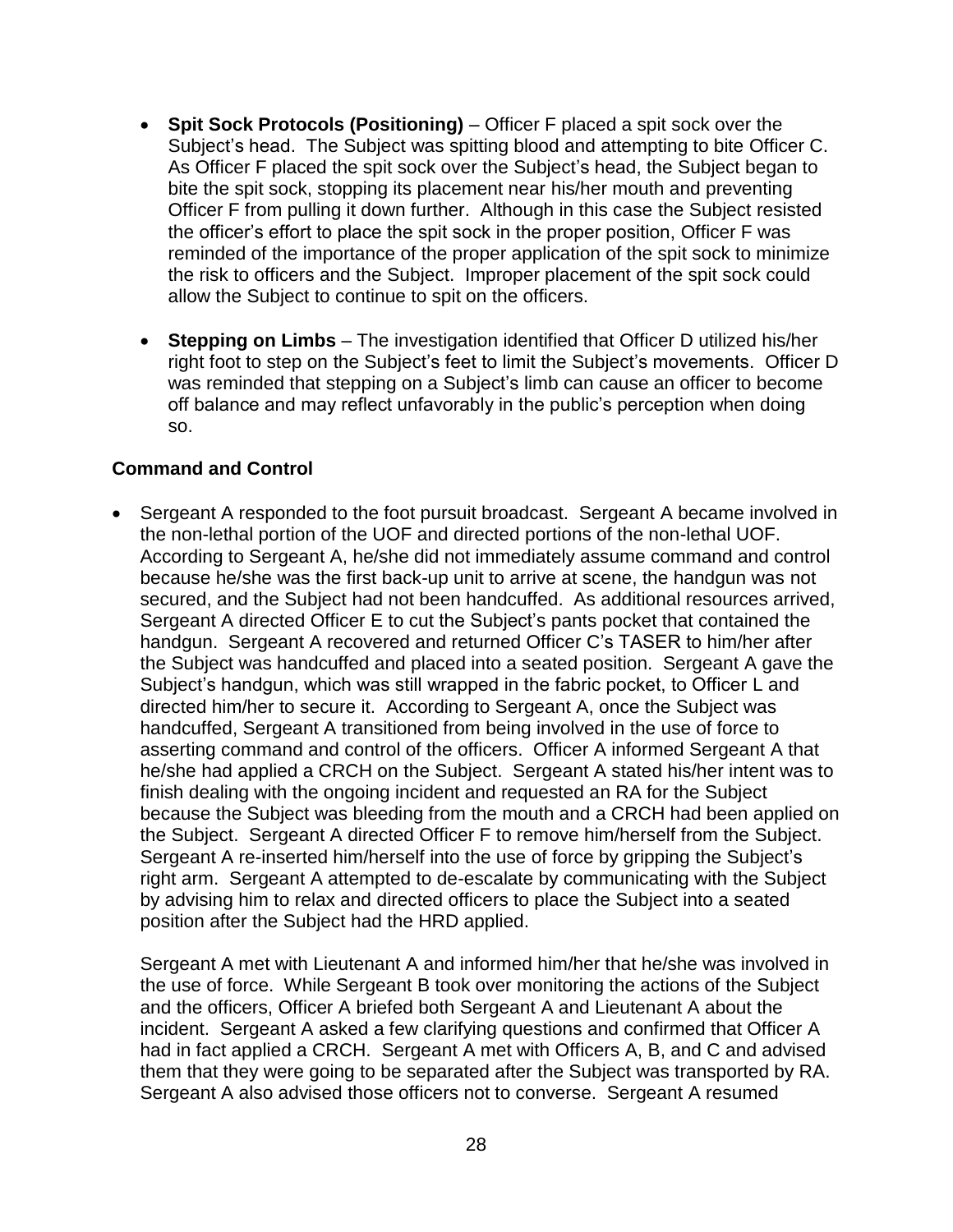monitoring the Subject and continued to provide direction until the Subject was transported. Sergeant A opened the trunk of his/her police vehicle, picked up the clear plastic property bag containing the handgun, and ensured the handgun had been properly rendered safe. Sergeant A stated that he/she did not physically handle the handgun and that Sergeant C was present at the time; however, Sergeant A was aware that the incident had been deemed a CUOF at the time he/she inspected the Subject's handgun.

The BOPC considered that Sergeant A was one of the first units to arrive, and upon being notified about the outstanding weapon, was not remiss in prioritizing and addressing the outstanding handgun. It was prudent of Sergeant A to immediately assist Officers A, B, and C until the weapon was removed, and additional resources had arrived. Once the additional resources arrived and it was determined that this incident was a CUOF, the BOPC would have preferred that Sergeant A had relinquished his/her physical involvement and made additional efforts to manage the officers involved in the non-lethal use of force with the Subject. By doing so, Sergeant A could have taken on more of a role of managing personnel at scene with respect to identifying the involved officers which would have assisted with the monitoring and separation of personnel. The BOPC noted Sergeant A's assessment and request for the RA; however, the BOPC would have preferred that Sergeant A had advised the RA that a CRCH had been applied. The BOPC also noted that Sergeant A, while knowing the incident was a CUOF, visually inspected the condition of the Subject's handgun after it was secured in the trunk of his/her police vehicle. Conversely, Sergeant A's experience in the Skid Row area, and active leadership during the incident was apparent in his/her awareness of the Subject's behavior requiring two doses of sedatives, and his/her monitoring of the officers and the Subject after the Subject's attempt to chew the spit sock as the Subject made suicidal remarks, and his/her directions to officers physically engaged with the Subject.

While there were areas of improvement, the actions of Sergeant A were overall consistent with Department supervisory training and the BOPC's expectations of field supervisors during a critical incident.

Sergeant B monitored the actions of the Subject and the officers when Lieutenant A met with Sergeant A and Officer A. Sergeant B recalled the Subject twisting or kicking while in a seated position and directed officers to lay the Subject back down onto the ground until the Subject calmed down and the sedative had taken effect. Sergeant B followed Officers in the RA who transported the Subject to the hospital until relieved by investigators.

Although Sergeant B provided supervisory oversight to the officers, the BOPC would have preferred that Sergeant B take a more active role in assisting Sergeant A with command and control responsibilities and in the monitoring of the Subject.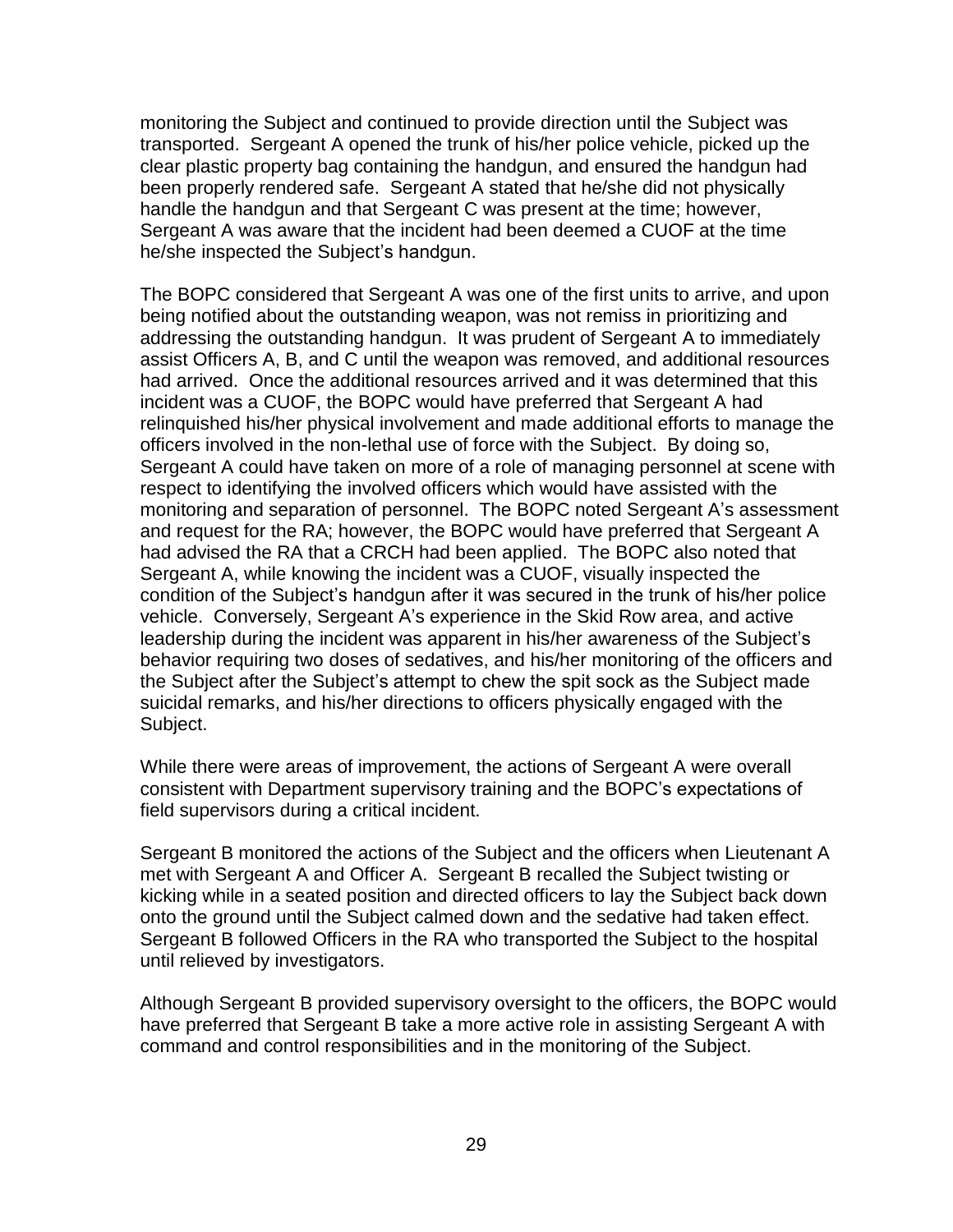The actions of Sergeant B were overall consistent with Department supervisory training and the BOPC's expectations of field supervisors during a critical incident.

Lieutenant A arrived at scene and declared himself as IC. Lieutenant A learned that Sergeant A was involved in the use of force and was briefed by Officer A about the incident involving a CRCH. Lieutenant A identified the officers at scene who were involved in the use of force with the Subject and coordinated uninvolved officers to accompany the Subject to the hospital, along with Sergeant B. According to Lieutenant A, due to a lack of available supervisors, he/she gathered some of the identified involved officers, along with Sergeant A, and admonished them as a group not to discuss the incident. Lieutenant A gave Officer A a modified Public Safety Statement (PSS). Lieutenant A then directed a request for additional supervisors from outside patrol divisions to assist with the monitoring duties.

Although there were some minor concerns identified with respect to the separation and monitoring of officers at scene, the BOPC noted Lieutenant A's response and overall active management of personnel, resources, and directions at the scene.

The actions of Lieutenant A were overall consistent with Department supervisory training and the BOPC's expectations of field supervisors during a critical incident.

• The evaluation of tactics requires that consideration be given to the fact that officers are forced to make split-second decisions under very stressful and dynamic circumstances. Tactics are conceptual and intended to be flexible and incident specific, which requires that each incident be looked at objectively and the tactics be evaluated based on the totality of the circumstances.

Each tactical incident also merits a comprehensive debriefing. In this case, there were areas identified where improvement could be made. A Tactical Debrief is the appropriate forum for the involved personnel to discuss individual actions that took place during this incident.

Therefore, the BOPC found Officer A's tactics to warrant a finding of Administrative Disapproval. The BOPC found Sergeants A and B and Officers B, C, I, J, D, E, F, G, and H's tactics to warrant a Tactical Debrief.

# **B. Drawing and Exhibiting**

## • **Officer B**

According to Officer B, as he/she was running towards Officer A and the Subject, he/she heard Officer A yell multiple times that the Subject had a handgun. Officer B believed that the Subject was armed, and that the Subject could potentially injure or kill Officers A and C, or him/herself. Officer B, believing that the situation may escalate to the point where he/she may have to shoot to save the lives of Officers A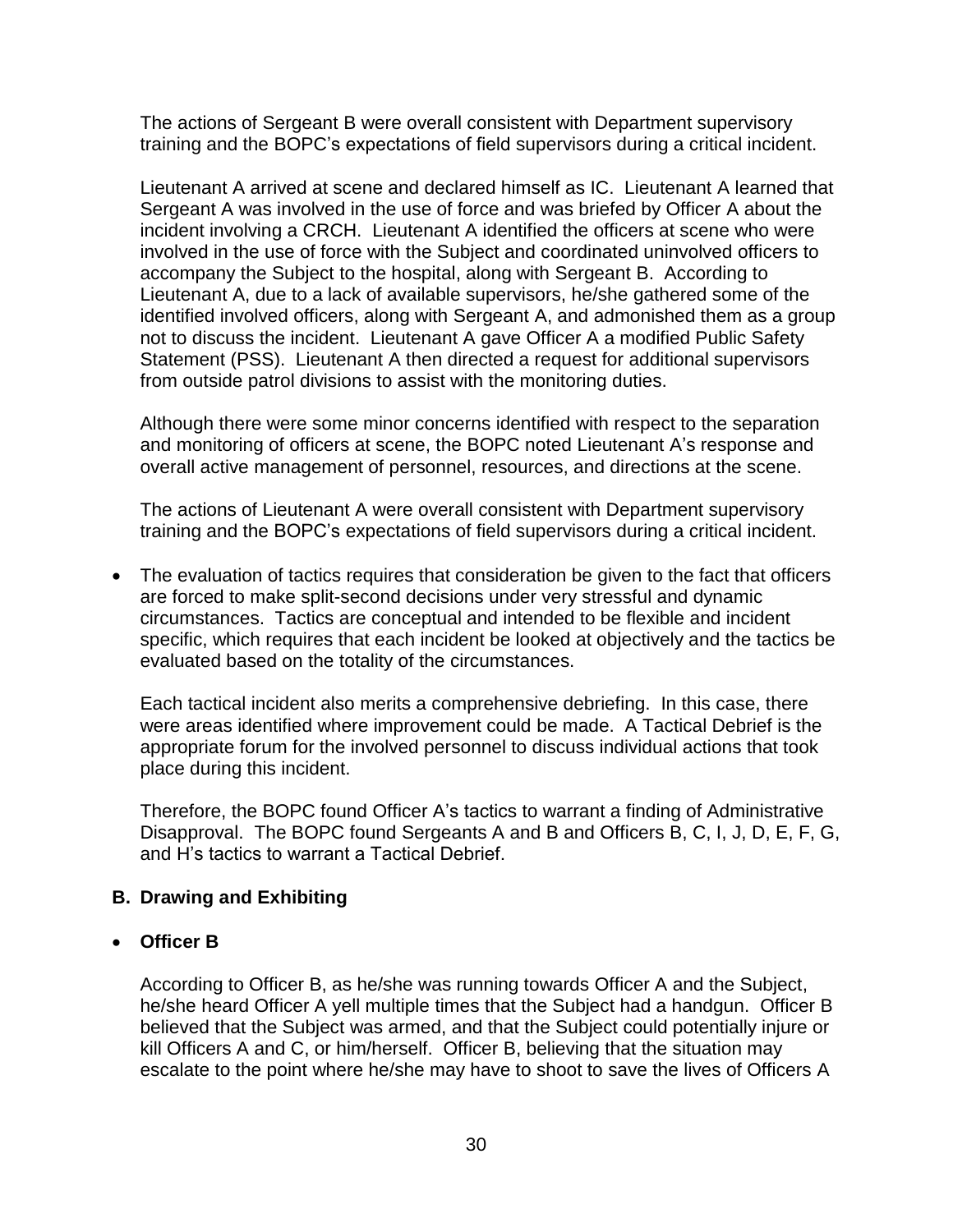and C or him/herself, drew his/her service pistol. After drawing his/her service pistol, Officer B placed his/her service pistol in close contact against the Subject's torso.

# • **Officer C**

According to Officer C, as he/she approached Officer A and the Subject, he/she observed the Subject actively resisting and fighting with Officer A. Officer C heard Officer A state that the Subject had a gun. While Officer C did not observe the Subject's handgun, he/she believed Officer A was in danger based on his/her statement about the Subject being in possession of a handgun. Officer C drew his/her service pistol for approximately two seconds and held it in one hand while trying to holster his/her police radio. Officer C then utilized both of his/her hands to hold his/her service pistol. Officer C holstered his/her service pistol because he/she observed Officer B with his/her service pistol drawn and did not want to cover Officer B with his/her service pistol. After holstering his/her service pistol, Officer C drew his/her TASER to provide a less-lethal force option in order to de-escalate the situation if possible.

The BOPC conducted a detailed evaluation of the reasonableness of Officers B and C's drawing and exhibiting of their service pistols. The BOPC considered that Officer B and C heard Officer A warn them that the Subject was armed with a handgun. Upon observing Officer B with his/her service pistol drawn, Officer C demonstrated restraint by holstering his/her service pistol and assuming the role of less-lethal (TASER), noting the importance of deploying a less-lethal option. Officer B was conscious of Officer C's position and placed his/her service pistol in a downward angle, in close contact to the Subject.

Based on the totality of the circumstances, the BOPC determined, that an officer with similar training and experience as Officers B and C, while faced with similar circumstances, would reasonably believe that there was a substantial risk that the situation may escalate to the point where deadly force may be justified.

Therefore, the BOPC found Officers B and C's drawing and exhibiting of a firearm to be In Policy.

# **C. Non-Lethal Use of Force**

• **Officer A** – (3) Firm Grip, (2) Physical Force, and (2) Bodyweight

According to the FID investigation, as captured through surveillance video, Officer A grabbed the Subject's left shoulder with his/her left hand and the Subject's upper right arm with his/her right hand (Firm Grips 1-2).

According to Officer A, as he/she observed the Subject attempting to remove a handgun with his left hand from his left pants pocket area, Officer A utilized his/her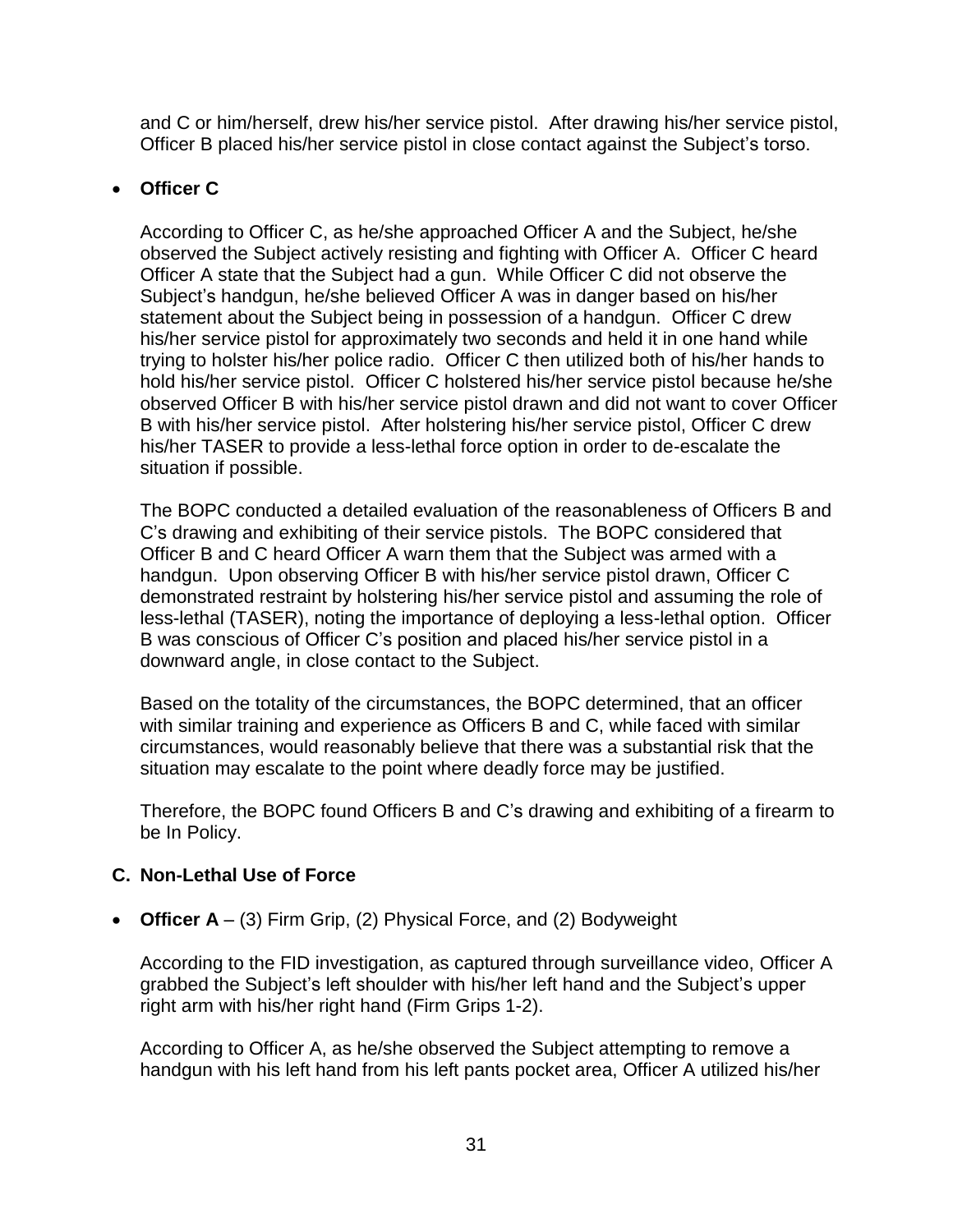left leg to trap the Subject's arm (Physical Force 1) to prevent the Subject from removing the handgun.

According to Officer A, the Subject continued to pick up and push off officers. Officer A placed his/her left hand on the Subject's shoulder and his/her right hand on the Subject's head as he/she was "basing out" to control the Subject's movement and counter the Subject's resistance (Bodyweight 1). Upon hearing, "Code Four, he's in custody," being broadcast, Officer A removed him/herself from the Subject and took a few steps back to catch his/her breath.

According to Officer A, the Subject continued to resist and kick at officers, when Sergeant A directed officers to apply an HRD to the Subject. Officer A took control of the Subject's legs by grabbing the Subject's legs, crossing his feet, where he/she held the Subject's legs in place as Officers A and F maneuvered the HRD around the Subject's ankles (Firm Grip 3, Physical Force 2, and Bodyweight 2). Once the HRD was applied to the Subject's ankles, Officer A passed the strap through the loop making a knot, then held and maintained control of the HRD.

The BOPC noted Officer A's restraint in his/her application of non-lethal force throughout the encounter with the Subject.

• **Officer B –** (13) Firm Grip, (2) Fist Strikes/Punches, (2) Bodyweight, (1) Physical Force, (1) Finger Flex

According to Officer B, as he/she held his/her service pistol in his/her right hand, Officer B reached down and grabbed the Subject's arm to keep the Subject from reaching for his/her handgun (Firm Grip 1). According to the investigation Officer B utilized four additional firm grips as he/she adjusted his/her grip to maintain control of the Subject's right arm as the Subject was handcuffed and taken into custody (Firm Grip 2-5).

According to Officer B, the Subject regained consciousness and began kicking his/her legs and moving back and forth while spitting into the air. Officer B grabbed the Subject's shoulder and utilized his/her hand to hold the Subject's head down in order to control the Subject's head movements (Firm Grip 6 and Bodyweight 1). The Subject was then rolled onto his stomach where Officer B applied bodyweight to limit the Subject's movements and prevent the Subject from hurting any of the officers or even hurting him/herself (Bodyweight 2).

According to Officer B, while lying in the supine position, the Subject grabbed Officer B's right leg with both of his hands and yelled obscenities. Officer B ordered the Subject to let go of his leg, however, the Subject disregarded the commands and continued to dig his fingernails into Officer B's leg, causing pain to Officer B. Officer B utilized both of his/her hands and attempted to pry the Subject's hands off of his/her leg (Firm Grip 7-8). Unable to remove the Subject's hands from his/her leg and out of fear of the Subject breaking Officer B's skin and possibly causing an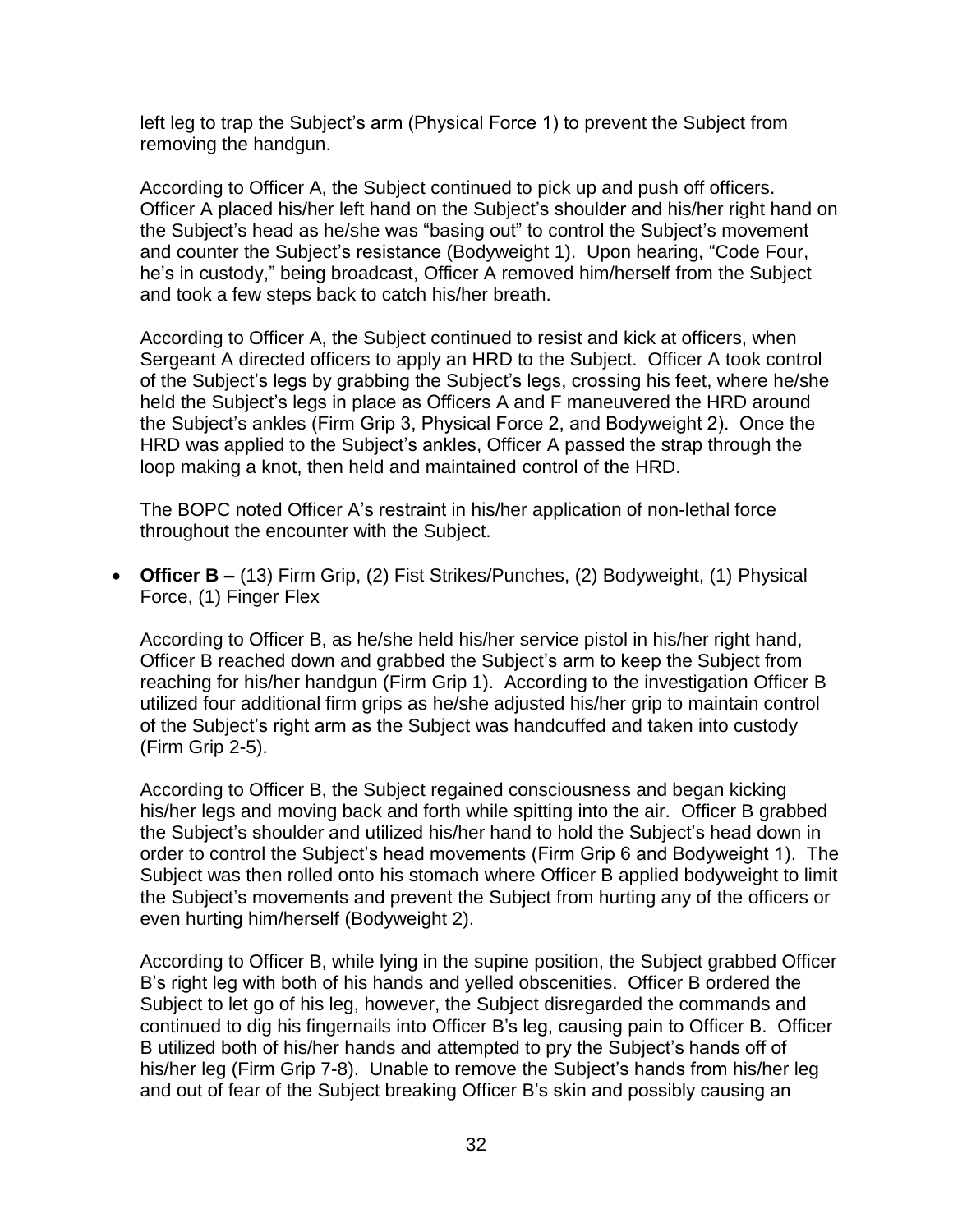infection, Officer B struck the Subject with his/her right hand on the Subject's torso as distraction strikes to get the Subject to release his/her grip (Fist Strikes/Punches 1-2). The Subject maintained his grip on Officer B's right leg wherein Officer B utilized firm grip as he/she attempted to again pry the Subject's grip off of his/her leg (Firm Grip 9-10).

According to the FID investigation, Officer B utilized his/her left hand to obtain a finger flex to the Subject's right hand as Officer B obtained a firm grip to remove the Subject's left hand from his/her grip (Firm Grip 11 and Finger Flex 1). Once free, Officer B repositioned his/her legs and acquired a two-handed grip to the Subject's right arm where Officer B maintained position of the Subject until relieved by additional personnel (Firm Grip 12-13).

The BOPC discussed Officer B's continued assessment and de-escalation by applying a firm grip to the Subject's hand to prevent the Subject from reaching for his/her handgun when the officers did not know where it was and the good communication between him/herself and the other officers, along with advising Sergeant A. The BOPC noted the Subject digging into Officer B's leg after the Subject was handcuffed, causing Officer B pain and Officer B striking the Subject using minimal force to avoid further injury. The BOPC also discussed Officer B's attempts at de-escalation by holding onto the Subject to prevent the Subject from injuring him/herself as the Subject made suicidal statements.

• **Officer C –** (7) Firm Grip, (1) Physical Force, and (1) Wristlock

According to Officer C, as he/she reached the Subject, he/she grabbed one of his arms and held it as the officers searched for the Subject's handgun (Firm Grip 1-2). According to the FID investigation, Sergeant A directed Officer C to control the Subject's left arm wherein Officer C utilized a firm grip and a wrist lock to gain control of the Subject and upon locating the Subject's handgun utilized an additional firm grip to the Subject's right hand to keep him from accessing the handgun (Firm Grip 3-4 and Wristlock 1).

Officer C became tangled up with the Subject and gripped the Subject's left wrist with his/her left hand and pushed on the Subject's back with his/her right hand to become separated from the Subject (Firm Grip 5 and Physical Force 1). The additional personnel provided Officer C with the Subject's left and right wrists where he/she handcuffed them respectively. Officer C also assisted Officer B in gripping the Subject's hands in order to remove his grip from Officer B's foot to assist him/her in overcoming the Subject's resistance (Firm Grip 6) and as the Subject continued to resist officers' commands, Officer C used a final grip to control the Subject as LAFD personnel arrived at the scene and held this position until being relieved (Firm Grip 7).

The BOPC discussed Officer C's attempt to care for the Subject by placing his/her boot under the Subject's head to prevent the Subject from self-inflicted injury as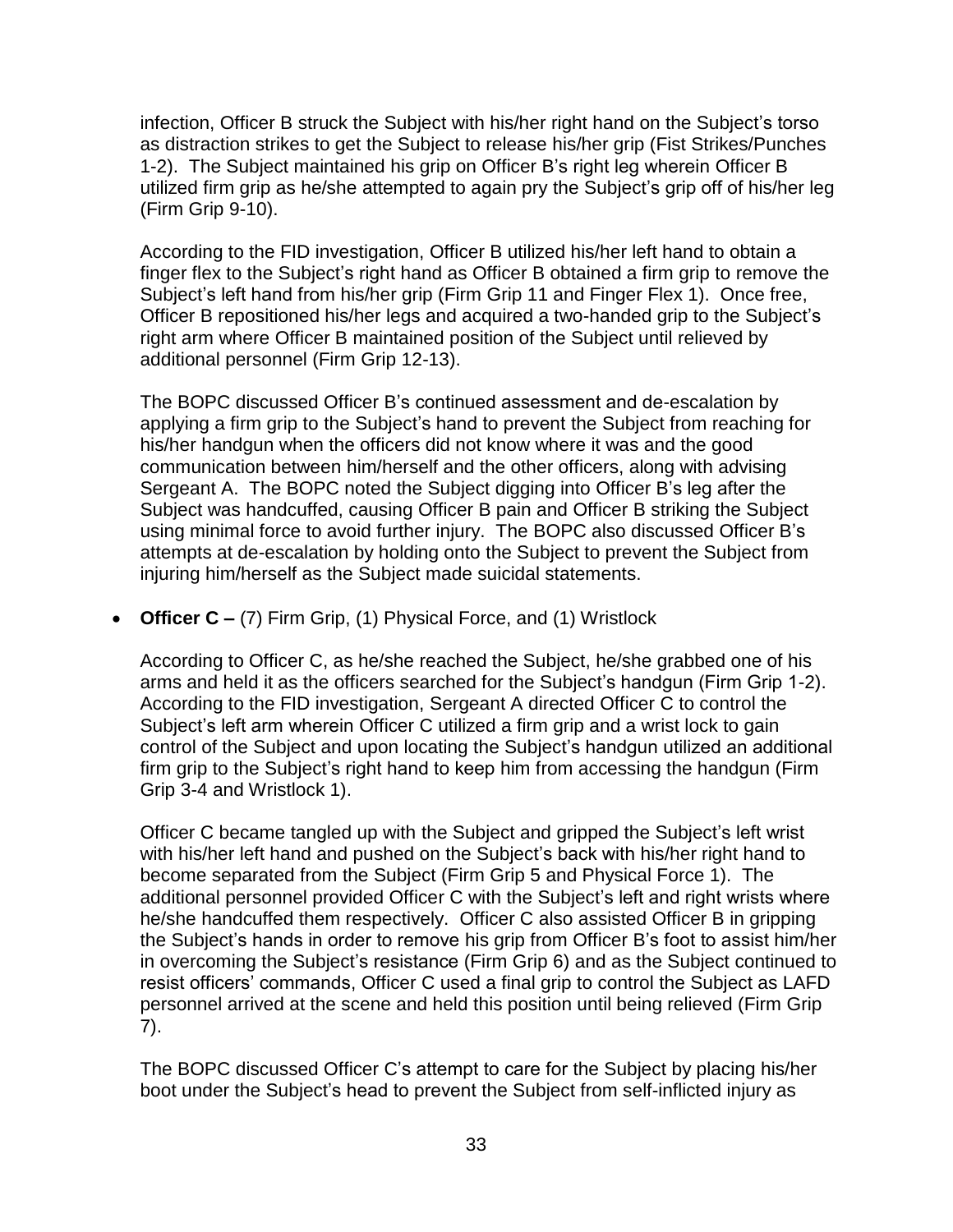he/she attempted to strike his/her head on the ground. The BOPC also noted Officer C's articulation of what he/she felt was a possible handgun and his/her efforts to not allow the Subject any accessibility to it.

• **Sergeant A –** (5) Firm grip and (1) Bodyweight

According to Sergeant A, upon his/her arrival as the first responding unit to the scene, he/she was informed the Subject was armed with a gun and that the gun was underneath the Subject. Sergeant A observed the Subject was not yet handcuffed and grabbed the Subject's left wrist before utilizing both of his/her hands and immediately took control of the Subject's arm (Firm Grip 1–3). According to the investigation, Sergeant A pinned the Subject's right wrist to the ground with his/her left hand and placed his/her left knee on the Subject's right thigh and applied bodyweight and upon being informed by Officer C of the location of the Subject's handgun, Sergeant A moved his/her right hand to establish a grip of the Subject's right leg (Bodyweight and Firm Grip 4). Once Sergeant A removed the handgun from the Subject's person, Sergeant A stood up and assumed command and control of the situation until he/she applied a firm grip to assist Officer B remove his/her leg from the Subject's grip (Firm Grip 5).

The BOPC noted Sergeant A's identification of the priorities by taking action, noting the location of the Subject's handgun, and taking swift action to remove the handgun. Although not a trained tactic and the Subject's arms were secured, but not handcuffed, the unusual tactic was effective as opposed to the reaching into the Subject's pocket which could have resulted in different consequences.

• **Officer F –** (4) Firm Grip, (4) Bodyweight, and (3) Physical Force

According to Officer F, as he/she arrived at scene, he/she provided officers with direction. As officers attempted to roll the Subject over to his/her stomach, Officer F observed that the Subject's right arm remained underneath his/her body. Officer F reached down with both of his/her hands, applied firm grips with each hand, and utilized physical force to pull the Subject's arm from underneath his/her body and behind his/her back (Firm Grip 1-2 and Physical Force 1). After the Subject was handcuffed, Officer F directed officers to search the Subject as he/she assisted in rolling the Subject to his/her side.

According to Officer F, as the officers were waiting for the Rescue Ambulance to arrive, the Subject began kick his feet. According to the investigation, Officer F utilized his/her hands and crossed the Subject's legs over each other and waited for an HRD to be applied to the Subject's legs (Firm Grip 3-4 and Physical Force 2). Officer F utilized bodyweight to hold onto the Subject's legs and hold them to the ground as the Subject continued to resist (Bodyweight 1). Officer F added bodyweight with his/her knee to the Subject's calves and knee area and then to the Subject's left knee as the Subject continued to struggle (Bodyweight 2) and assisted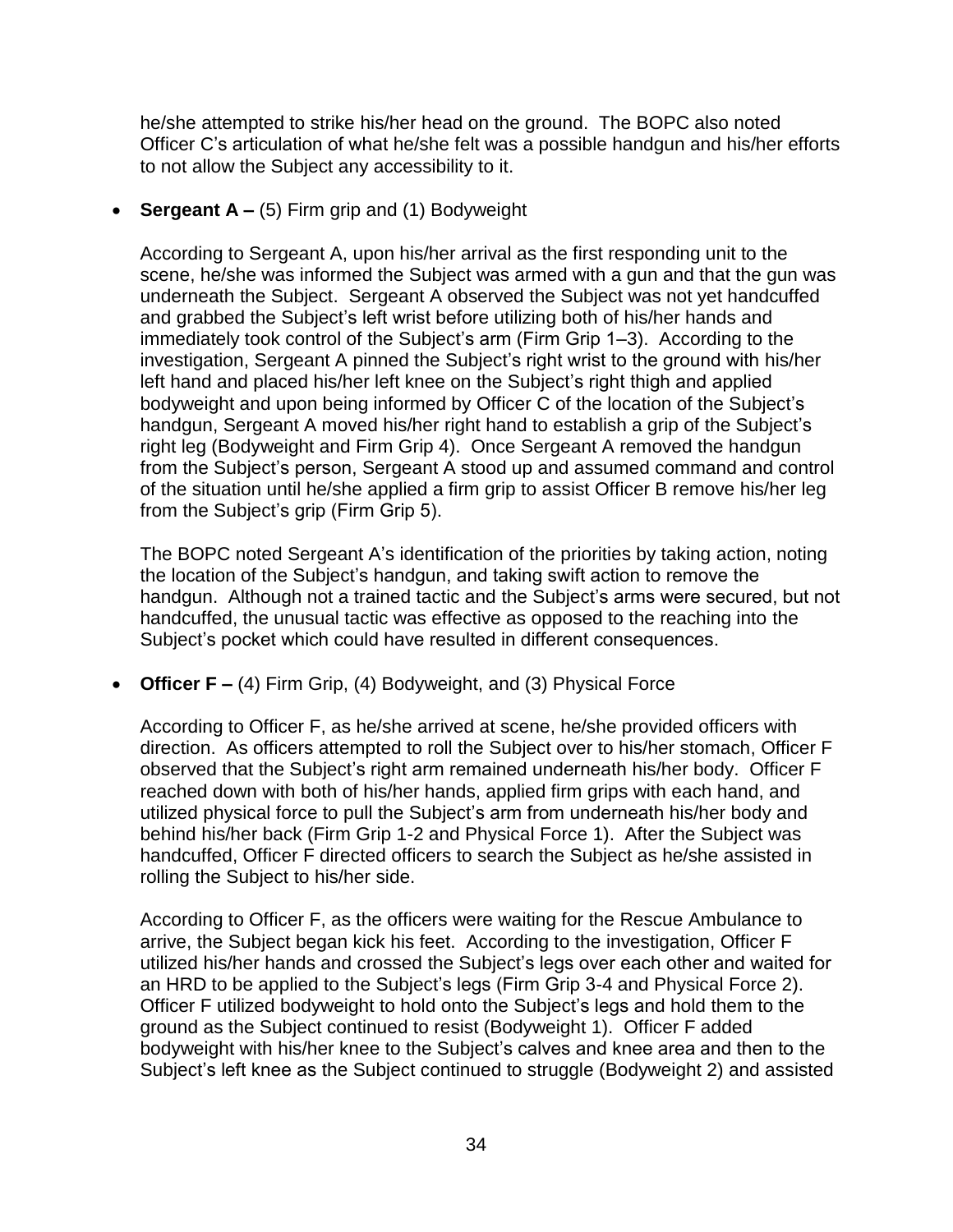in attempting to unsuccessfully roll the Subject over to his/her side with the assistance of Officer B (Physical Force 3).

According to Officer F, as the Subject continued to struggle, Officer F attempted to place his/her knee on the Subject's midsection; however, the Subject continued to move, requiring Officer F to again apply his/her knee to the Subject's rib cage area where he/she utilized bodyweight to control the Subject until the HRD was successfully applied (Bodyweight 3-4). Officer F had his/her hand balled in a fist, clutching the Subject's clothing inside of his/her fist. Officer F was then tapped on the shoulder by Sergeant A and advised to remove him/herself from the Subject to which Officer F complied. As Officer F was using his/her weight to control the Subject, he/she was directed by Sergeant A to remove him/herself from the Subject. Officer F utilized bodyweight to stabilize him/herself as he/she removed his/her bodyweight from the Subject (Bodyweight 4). Officer F later applied a spit sock to the Subject to keep him/her from spitting on officers.

• **Officer H –** (2) Firm Grip

According to Officer H, he/she arrived on scene and began to assist in crowd control until he/she observed the Subject begin to yell and stated that he/she wanted to die. Officer H responded to assist officers as the Subject became very aggressive and was aggressively resisting officers at scene. In response to the Subject's actions, Officer H applied firm grips with both of his/her hands to the Subject's ankles to maintain control of the Subject and limit his aggressive actions (Firm Grips 1-2). According to the investigation, once Officer H removed his/her bodyweight, he/she was given and maintained control of HRD as the Subject lay on the ground. Officer H then assisted in lifting the Subject off the ground and onto an awaiting gurney where he/she utilized handcuffs to secure the Subject's left hand to the gurney.

• **Officer D –** (3) Firm Grip, (3) Bodyweight, and (1) Wrist Lock

Officer D grabbed the Subject's right leg with his/her left hand and picked it up before releasing it to assist Officer C untangle him/herself from the Subject (Firm Grip 1). Officer D then gripped the Subject's left forearm with his/her left hand and applied a wrist lock to the Subject's left wrist with his/her right hand (Firm Grip 2 and Wrist Lock 1).

According to Officer D, he/she applied his/her bodyweight as officers were rolling the Subject over to his stomach and then grabbed the Subject's wrist with a firm grip in order for Officer C to apply handcuffs (Bodyweight 1 and Firm Grip 3).

According to Officer D, he/she placed his/her foot on top of the Subject's feet on two separate occasions to act as a controlling agent as the Subject was on the ground to keep the Subject from kicking officers and due to the Subject's erratic behavior (Bodyweight 2-3).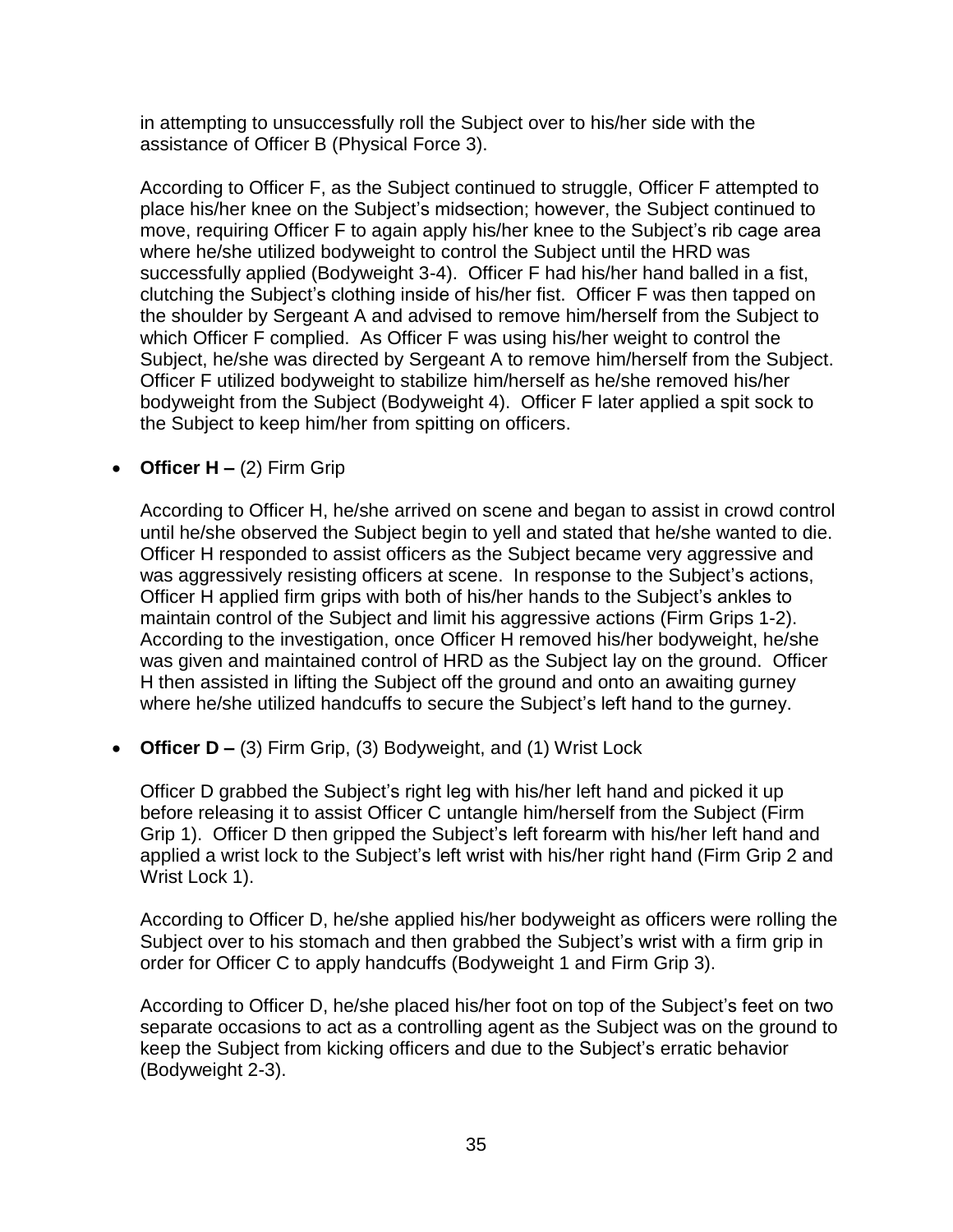## • **Officer E –** (2) Firm Grip

According to Officer E, as he/she arrived on scene he/she took the initiative and grabbed the Subject's ankle and calf area (Firm Grips 1-2). She released his/her grip when Sergeant A asked if anyone had a knife, and he/she removed a pocketknife from his/her pocket. Officer E unfolded the blade from the knife as Sergeant A pulled the Subject's handgun away from his body as it was wrapped in the pocket. Officer E then utilized his/her knife to cut the Subject's pocket, which removed the handgun from the Subject.

The BOPC noted Officer E's quick response and in order to avoid the unintentional discharge of a weapon, the BOPC opined that Officer E did what was necessary. In an ideal situation, it would have been preferred that the Subject was handcuffed first; however, in this particular case, removing the Subject's handgun was the safest priority and was efficient and effective. The BOPC noted that Officer E faced the blade of his/her pocketknife away from others which would have minimized the possibility of injury.

• **Officer G –** (4) Firm Grip, (3) Bodyweight, and (1) Physical Force

According to Officer G, as he/she arrived, he/she removed the 40mm LLL from his/her police vehicle and as he/she observed an appropriate amount of officers engaged with the Subject, he/she decided to assist in crowd control. As Officer G continued to monitor the officers with the Subject, he/she believed officers were losing a little bit of control of the Subject so he/she approached and assisted by applying bodyweight to the Subject's legs (Bodyweight 1).

According to Officer G, he/she observed the Subject grabbed another officer's boot. The officer was unable to free themselves from the Subject's grip, so Officer G utilized firm grips with both of his/her hands to remove the officer's leg from the Subject's grip (Firm Grips 1-2).

According to Officer G, as the Subject continued to struggle and move around, Officer G applied bodyweight with his/her knees and right hand to the Subject's right leg (Bodyweight 2).

According to the investigation, as the Subject continued to struggle, Officer G pushed down on the Subject's left shoulder with his/her left hand and grabbed the Subject's left arm with his/her right hand, then assisted other officers to lay the Subject down on the pavement (Physical Force 1 and Firm Grip 3). Officer G then used his/her right hand to grip the Subject above his left elbow and used his/her left knee to apply bodyweight onto the Subject's left leg (Firm Grip 4 and Bodyweight 3). The Subject continued to yell that he couldn't breathe and at the direction of Sergeant A , Officer G removed him/herself from the Subject.

**Officer J-** (2) Firm Grip and (1) Physical Force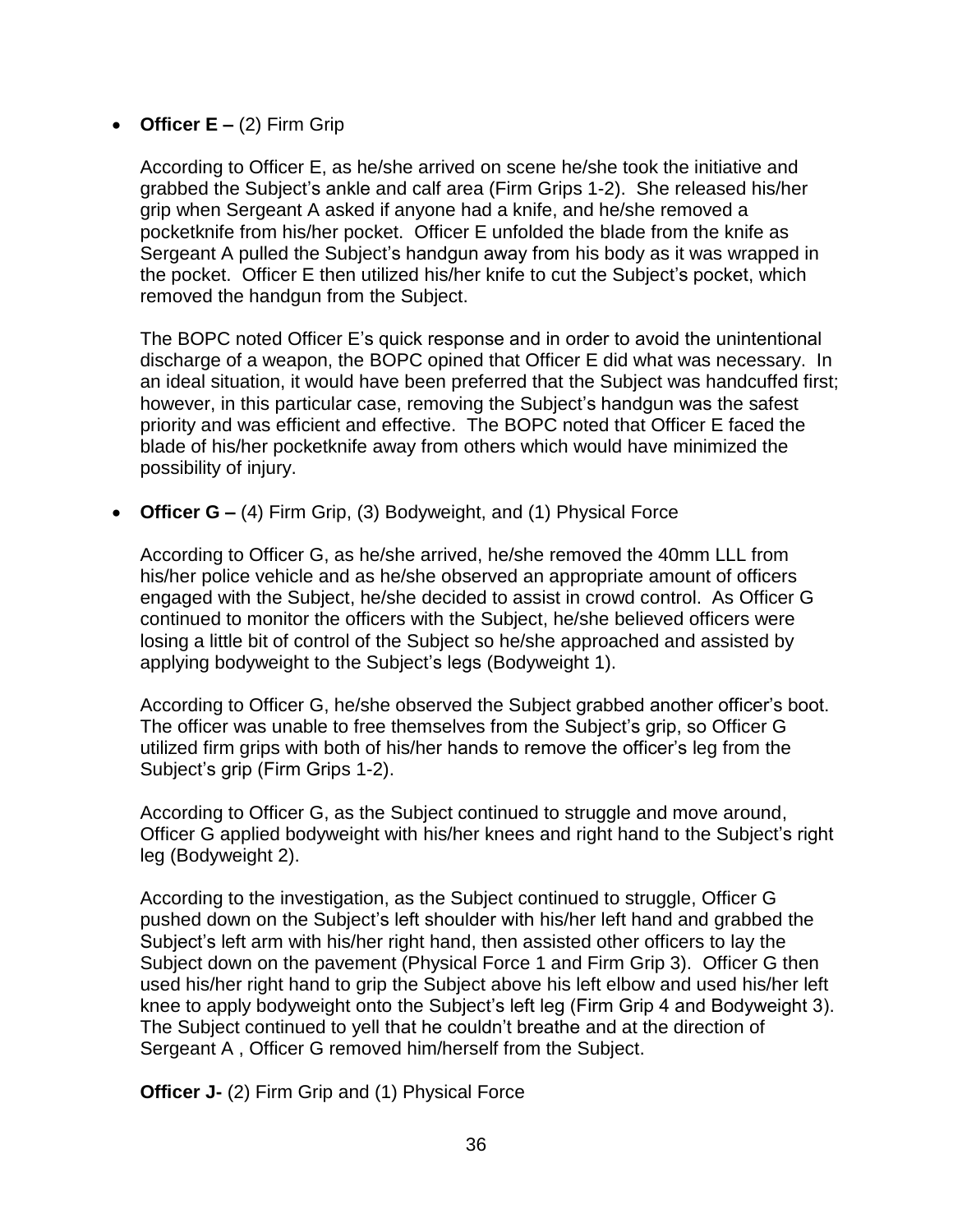According to Officer J, he/she and Officer I were requested by Officer B to assist in controlling the Subject as he was on the ground. Officer J donned latex gloves and held onto the Subject as he lay in the recovery position. At the direction of Sergeant A, Officers I and J rolled the Subject, into a seated position and stood behind the Subject as LAFD administered the Subject a sedative. The Subject became agitated and kicked out his legs either in an attempt to stand or to push the officers backwards. Officer J utilized a firm grip and directed pressure downward to the Subject's shoulder and back to place the Subject on his right side on the ground (Firm Grip 2 and Physical Force 1). Upon the Subject's continued statements of not being able to breathe, Officers I and J again sat the Subject into the seated position. Officer J then removed the spit sock from the Subject's head and assisted additional officers to pick the Subject up from off the ground and place him on an awaiting gurney. Officer J then unlocked the handcuffs applied to the Subject and applied the handcuff attached to the Subject's right wrist to the right side of the gurney.

• **Officer I -** (2) Firm Grip and (1) Physical Force

According to Officer I, he/she and Officer J were conducting crowd control when Officer B requested that he/she and Officer J take his/her place in holding the Subject. Officer I applied latex gloves to his/her hands and held onto the Subject's shoulder and back as he was cooperating at that moment and not moving. Upon being directed, Officers I and J sat the Subject into the seated position where LAFD administered a sedative shot to the Subject. The Subject became agitated and began to attempt to stand up and throw all his weight backwards towards Officers I and J. Officer I utilized a firm grip to move the Subject to the ground in an effort to stop the Subject's movements. (Firm Grip 1-2 and Physical Force 1). When the Subject calmed down, Officers I and J rolled the Subject to the seated position and assisted additional officers to pick the Subject up from off the ground and place him on an awaiting gurney.

The BOPC noted that this incident escalated on Officers A, B, and C when the Subject ran from them which resulted in the foot pursuit. When the Subject fell down to the ground, Officer A, quickly followed by Officers B and C, utilized force in an attempt to detain the Subject. The Subject continued to resist throughout the incident. The Subject's resistance included an attempt to arm himself with a handgun and other forms of physical resistance, including grabbing an officer and also attempting to bite an officer. The BOPC reviewed all of the applications of nonlethal force. The BOPC considered that all the officers at scene considered various options to reduce the Subject's ability to self-inflict injury as he made suicidal statements. The involved officers attempted to de-escalate the Subject throughout the incident utilizing communication and made notable attempts to prevent the Subject from harming himself or injuring the officers by re-positioning the Subject as he resisted and also by controlling the Subject's movements. The Subject was given two doses of sedative by LAFD personnel.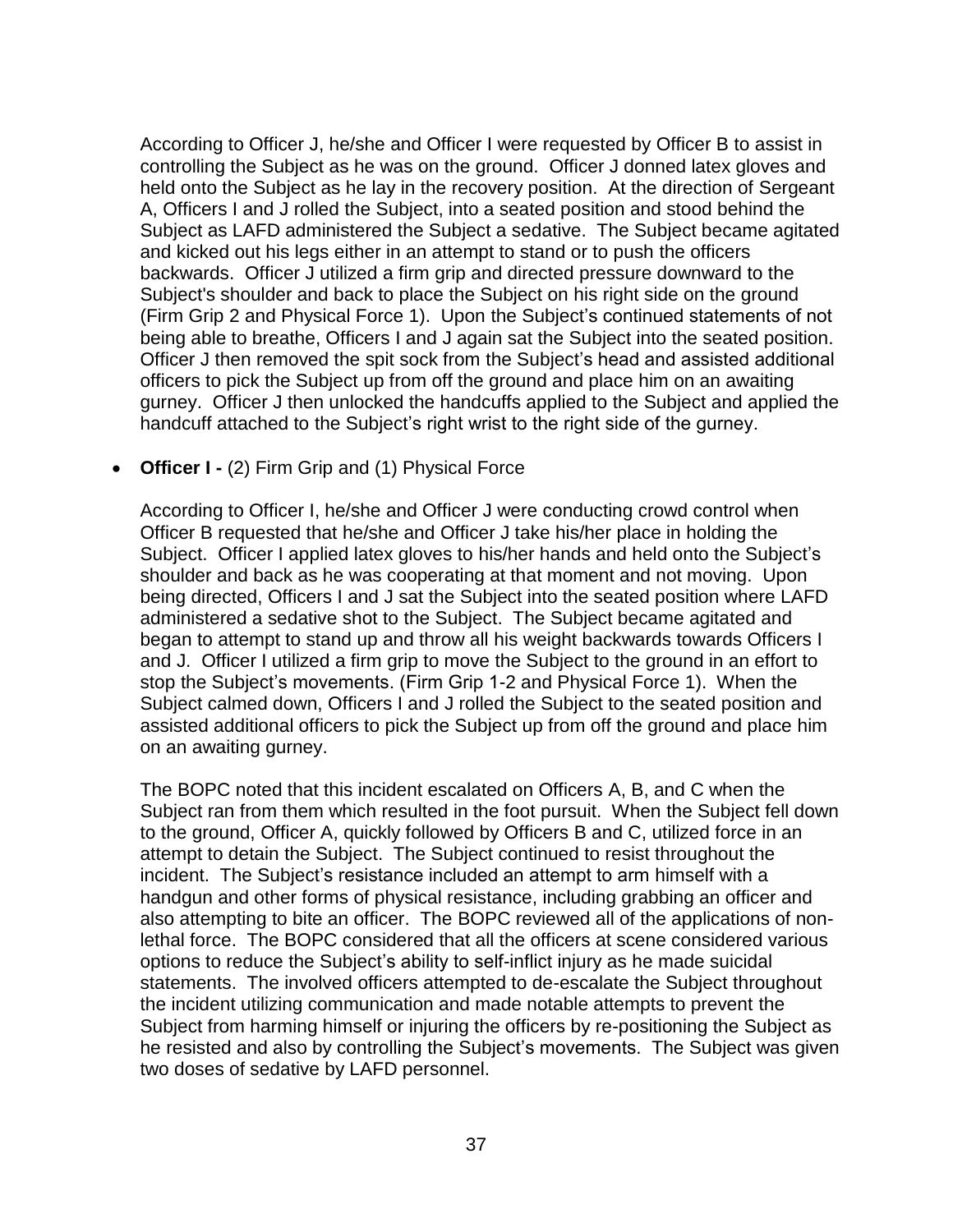Based on the totality of the circumstances, the BOPC determined, that an officer with similar training and experience as Sergeant A and Officers A, B, C, D, E, F, G, H, I, and J while faced with similar circumstances, would believe that these same applications of non-lethal force would be objectively reasonable to overcome the Subject's resistance.

Therefore, the BOPC found Sergeant A's and Officers A, B, C, D, E, F, G, H, I, and J's use of non-lethal to be In Policy.

# **D. Lethal Use of Force**

# • **Officer A – (CRCH)**

According to Officer A, as he/she was chasing the Subject in apprehension mode, he/she believed the Subject was wanted for an assault with a deadly weapon involving physical force. Officer A heard Officers B and C following him/her and broadcasting the foot pursuit to Communications Division. As Officer A pursued the Subject east on Wall Street, he/she observed the Subject grab his/her baggy pants while running from the officers. Officer A believed the Subject's action was an attempt to keep his/her pants from falling down. The Subject made a right turn to run south on San Pedro Street and Officer A shouted or the Subject to stop. The Subject turned his head to look back in Officer A's direction, then tripped and fell forward onto the ground, rolled to his right, landing in a seated position with his back towards Officer A. Officer A chose not to draw his/her service pistol or produce a less-lethal force option due to the Subject's wanted offense not involving a weapon, and although the Subject had fled officers to avoid capture, the Subject had yet to actively resist or fight officers.

According to Officer A, he/she was a high school wrestler, had Mixed Martial Arts (MMA) experience, and was military trained. Officer A approached the Subject with the intention of placing the Subject in a "full body mount," which Officer A described as getting on top of the Subject, and using legs and bodyweight to keep the Subject's hands on the ground in an effort to gain control of the Subject from behind. Officer A stated that he/she observed the Subject with his right side and arm on the ground and the Subject's left side and arm facing upward into the air. As Officer A approached the Subject to initiate contact, Officer A placed his/her right and left hands onto the Subject's upper back. Officer A observed the Subject reach his left hand towards his left pants pocket and observed the muzzle of the handgun trying to come out of his pants. Upon observing the Subject in possession of a handgun, Officer A's plan changed as he/she decided to apply a CRCH on the Subject in order to render the Subject unconscious in order to get him to release the gun and take the Subject into custody without any further incident.

According to Officer A, the Subject obviously knew the officers were police officers, as he was actively trying to remove the handgun from his pocket. As Officers B and C approached the Subject, Officer A shouted, that the Subject had a gun, to inform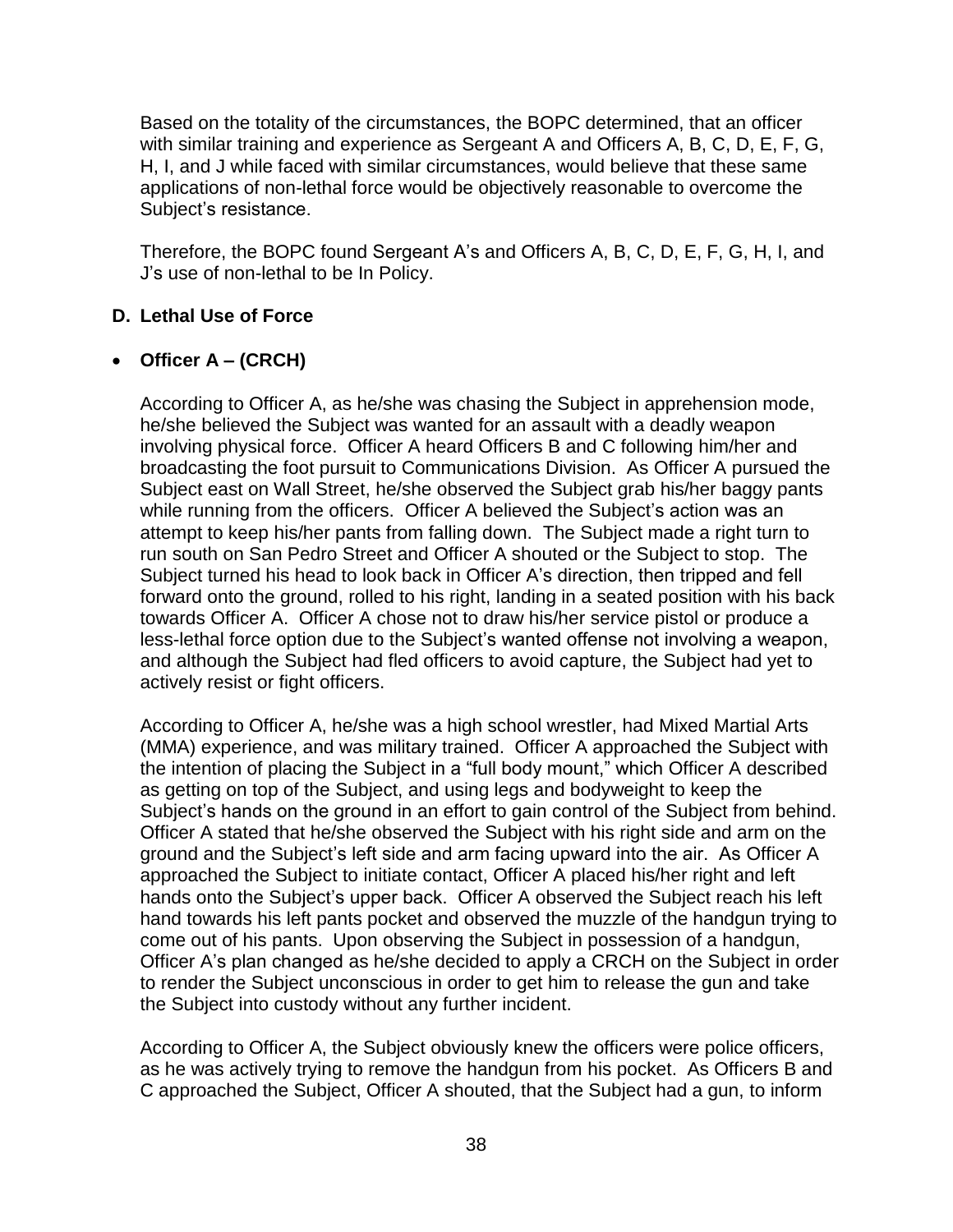them of the threat. Believing the Subject was trying to kill him/her, Officer A placed his/her chest to the Subject's back and utilized his/her left leg to trap the Subject's left arm to his/her body. Officer A then made the determination to apply a CRCH to the Subject. Officer A encircled the Subject's neck with his/her right arm by placing his/her right bicep on the Subject's right carotid, his/her right forearm on the Subject's left carotid and aligning his/her elbow with the Subject's chin. Officer A then grasped his/her left bicep with his/her right hand and placed his/her left hand on the back of the Subject's head. Officer A took a deep breath to expand his/her chest to apply more pressure onto the Subject's back while he/she pushed the Subject's head forward with his/her left hand. Officer A then moved his/her right and left elbows toward each other to apply pressure to the Subject's carotid arteries. Officer A believed he/she applied this CRCH application for approximately 10 to 15 seconds, until he/she felt the Subject go limp.

According to Officer A, he/she began to release some pressure from the CRCH application and allowed the blood flow back to the Subject. When Officer A asked whether the Subject was unconscious, Officer B tapped Officer A on the arm and told him/her to let the Subject go. Officer A released the pressure from the Subject's neck and slid his/her left leg off of the Subject as he/she believed the Subject's handgun was in custody. Officer A's intent was to render the Subject unconscious in order to get the Subject to release the gun, so the officers could take the Subject into custody without further incident.

When asked by detectives what he/she believed may have occurred if he/she had not applied the CRCH at the time he/she did, Officer A stated that he/she believed either the Subject would have shot him/her or Officer A would have had to shoot the Subject.

The BOPC conducted a thorough review and analysis of the reasonableness and the necessity of Officer A's use of deadly force. In this case, as Officer A made contact with the Subject, the Subject actively attempted to retrieve his handgun. The BOPC discussed the consideration Officer A gave to the preservation of the Subject's life during a split-second and rapidly escalating incident. Officer A articulated that while defending against an imminent threat of death or serious bodily injury, he/she had a conscious desire to control the Subject through the use of a CRCH in order to refrain from utilizing his/her service pistol. The BOPC opined that Officer A's decision to refrain from utilizing his/her service pistol and making the decision to apply a CRCH in all likelihood saved the Subject's life. The BOPC also noted that Officer A assumed some risk to him/herself in not making the decision to shoot the Subject. The BOPC thoroughly reviewed Officer A's actions during the application of the CRCH. The BOPC opined that the position of Officer A's right hip may have allowed him/her to still draw his/her service pistol in the event the application of the CRCH was not effective. The BOPC discussed that Officer A released pressure from the Subject's carotid as he/she described the Subject's body go limp, demonstrating his/her restraint and desire to preserve the Subject's life.